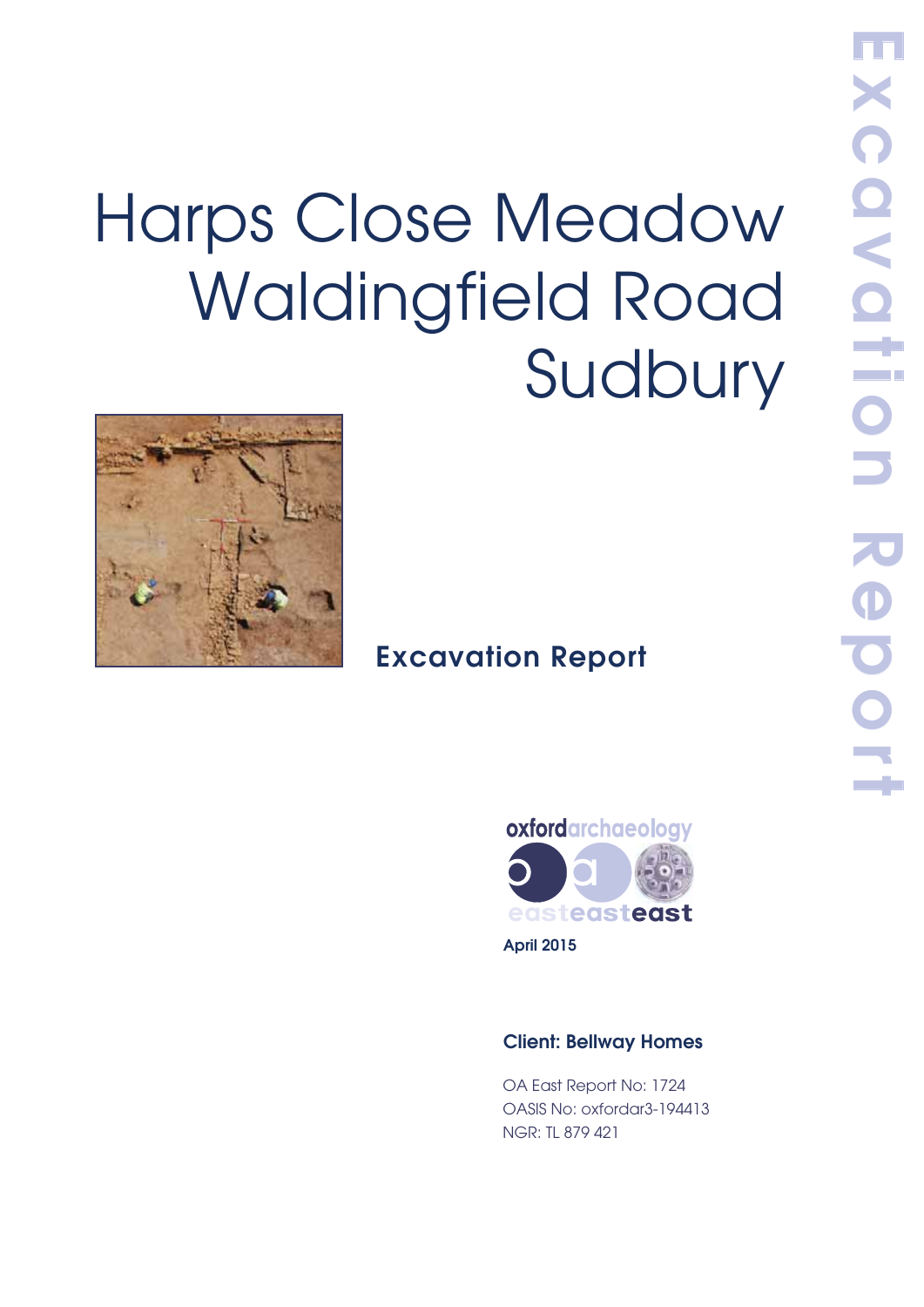

# Harps Close Meadow, Waldingfield Road, Sudbury

**Archaeological Excavation** 

By Michael Webster DIP ARCHIT HIST ACIfA

With contributions by Carole Fletcher (HND BA ACIfA), Sarah Percival (BA MA MCIfA), Alice Lyons (BA MA MCIfA), Chris Faine (MA MSc ACIfA), Rachel Fosberry (HNC ACIfA), and Anthony Haskins (MSc BSc ACIfA)

Editors: Alieen Connor (BA, ACIfA) and Stephen Morgan (MA, MSc, ACIfA)

Illustrator: Charlotte Davies (MPhil) and Severine Bezie (BA MA)

Report Date: April 2015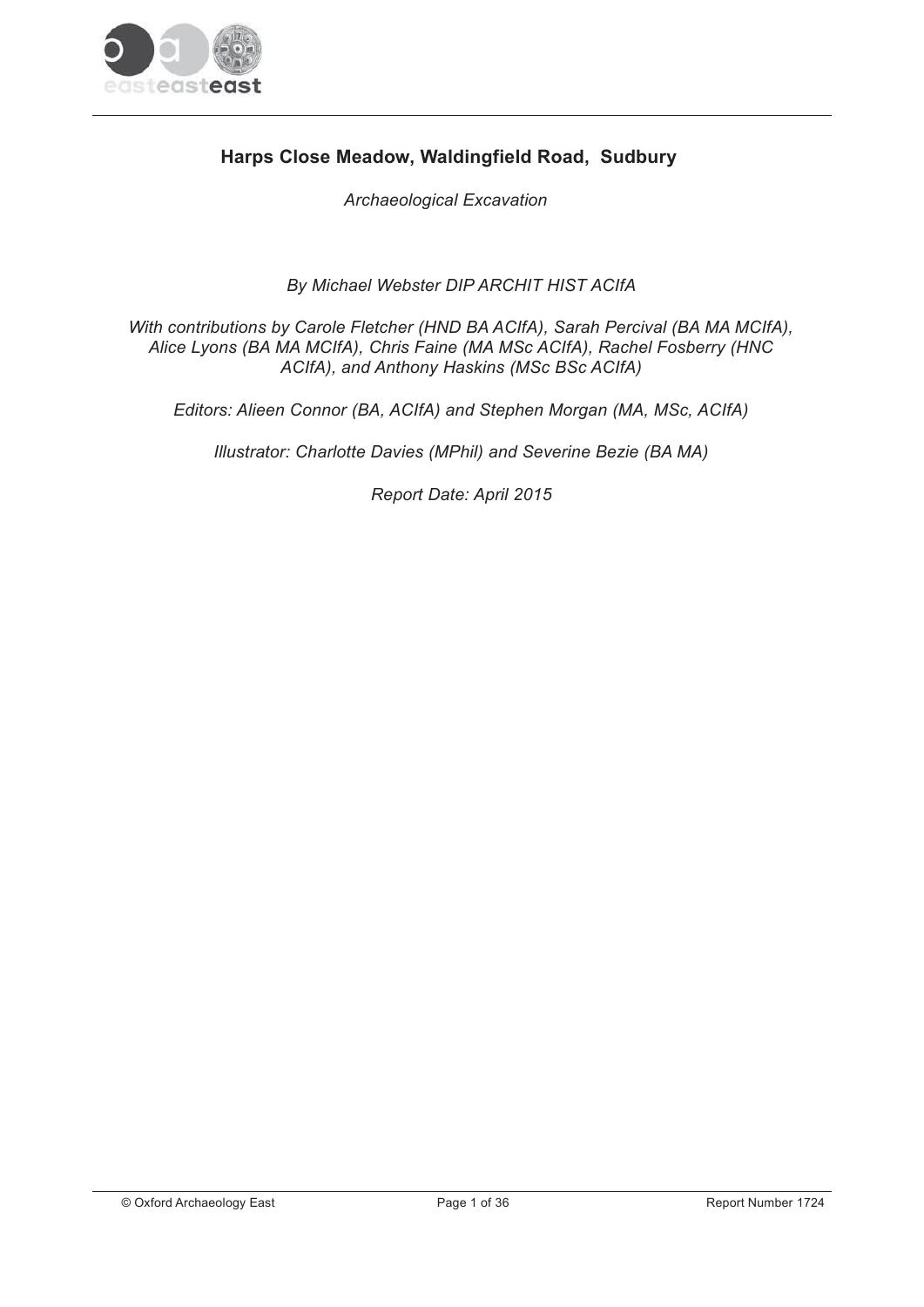

| <b>Report Number:</b>                        | 1724                                                     |
|----------------------------------------------|----------------------------------------------------------|
| <b>Site Name:</b>                            | Harps Close Meadow, Waldingfield Road, Sudbury           |
| <b>HER Event No:</b>                         | <b>SUY 139</b>                                           |
| Date of Works:                               | December 2014                                            |
| <b>Client Name:</b>                          | <b>Bellway Homes</b>                                     |
| <b>Client Ref:</b>                           | Text                                                     |
| <b>Planning Ref:</b>                         | B/12/01198/FUL                                           |
| <b>Grid Ref:</b>                             | TL 879 421                                               |
| <b>Site Code:</b>                            | <b>SUY 139</b>                                           |
| <b>Finance Code:</b>                         | XSFHMC14                                                 |
| <b>Receiving Body:</b>                       | SCC Archaeology Service/Ipswich Museum                   |
| <b>Accession No:</b>                         |                                                          |
| Prepared by:<br>Position:<br>Date:           | <b>Micheal Webster</b><br>Supervisor<br>April 2015       |
| Checked by:<br>Position:<br>Date:<br>Signed: | Aileen Connor<br>Project Manager<br>April 2015<br>A Como |

#### **Disclaimer**

This document has been prepared for the titled project or named part thereof and should not be relied upon or used for any other project without an independent check being carried out as to its suitability and prior written authority of Oxford Archaeology being obtained. Oxford Archaeology accepts no responsibility or liability for the consequences of this document being used for a purpose other than the purposes for which it was commissioned. Any person/party using or relying on the document for such other purposes agrees and will by such use or reliance be taken to confirm their agreement to indemnify Oxford Archaeology for all loss or damage resulting therefrom. Oxford Archaeology accepts no responsibility or liability for this document to any party other than the person/party by whom it was commissioned.

#### **Oxford Archaeology East,**

15 Trafalgar Way, Bar Hill, Cambridge, **CB238SQ** 

t: 01223 850500 f: 01223 850599 e: oaeast@thehumanjourney.net w: http://thehumanjourney.net/oaeast

© Oxford Archaeology East 2011 Oxford Archaeology Limited is a Registered Charity No: 285627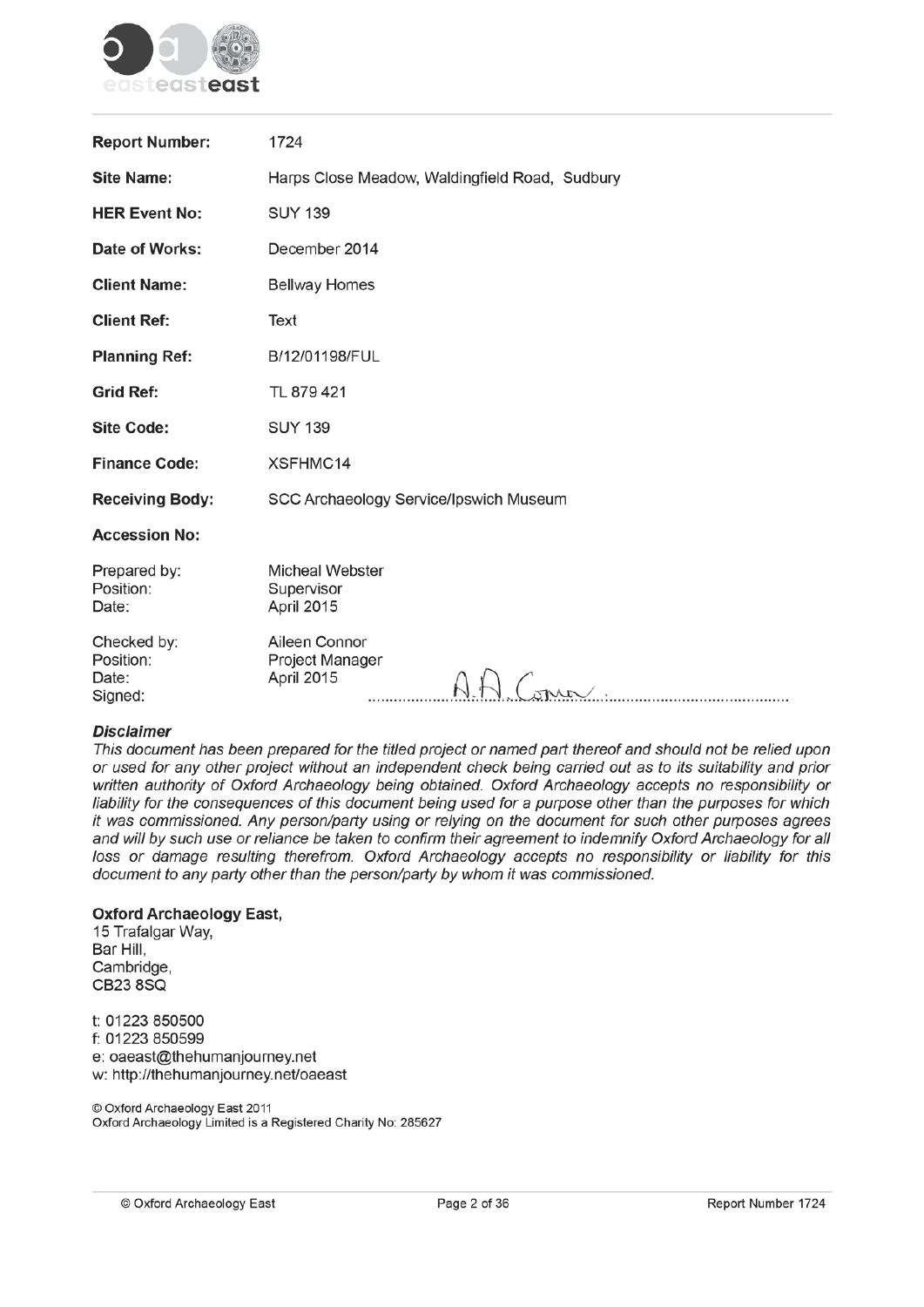

# **Table of Contents**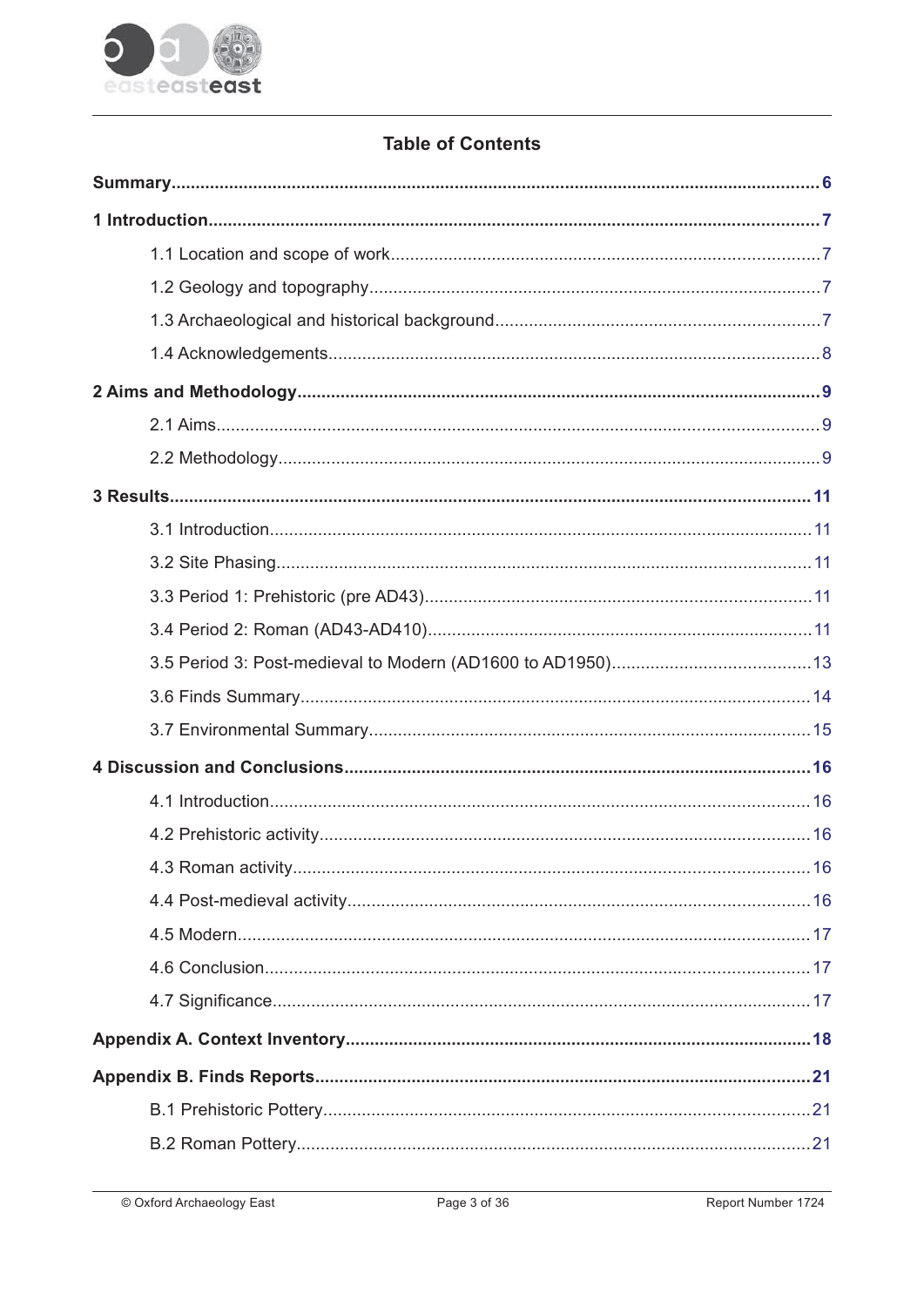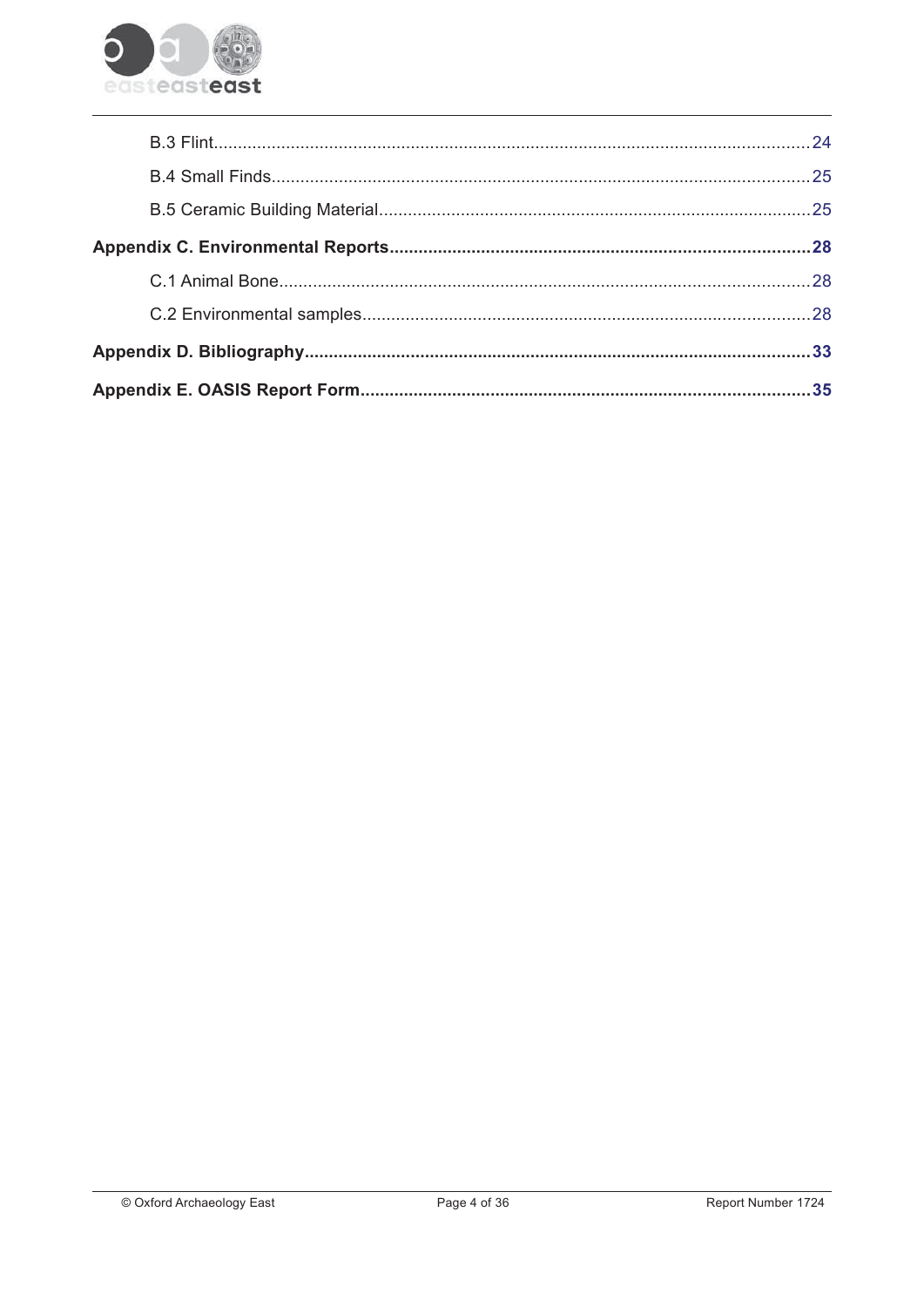

## **List of Figures**

- Fig. 1 Site location map
- Fig. 2 Detail plan of Areas A and B, with features.
- $Fig. 3$ Sections across features in Area B

## **List of Plates**

- Plate, 1 General shot of Area A
- Plate, 2 General shot of Area B
- Plate, 3 Detail of Ditch 17
- Plate, 4 Section across Ditch 5
- Plate, 5 Section across Ditch 11
- Plate, 6 Section across Ditch 49
- Plate, 7 Section across hollow feature showing layers (26 & 28), and ditches [23 & 25]
- Plate, 8 Section detail of south east side of Area B, showing colluvial layer 26

## **List of Tables**

- Table 1 Interventions in Ditch 5
- Table 2 The Roman Pottery from features
- Table 3 The Roman Pottery fabrics
- Table 4 Roman Pottery Catalogue
- Table 5 **Flint Catalogue**
- Table 6 Quantity and weight of ceramic building material by feature
- Table 7 Quantity and weight of Roman CBM by fabric
- Table 8 Quantity and weight of Post Roman CBM by fabric
- Table 9 Environmental samples from SUY139
- Table 10 Quantification of selected samples from ditch 5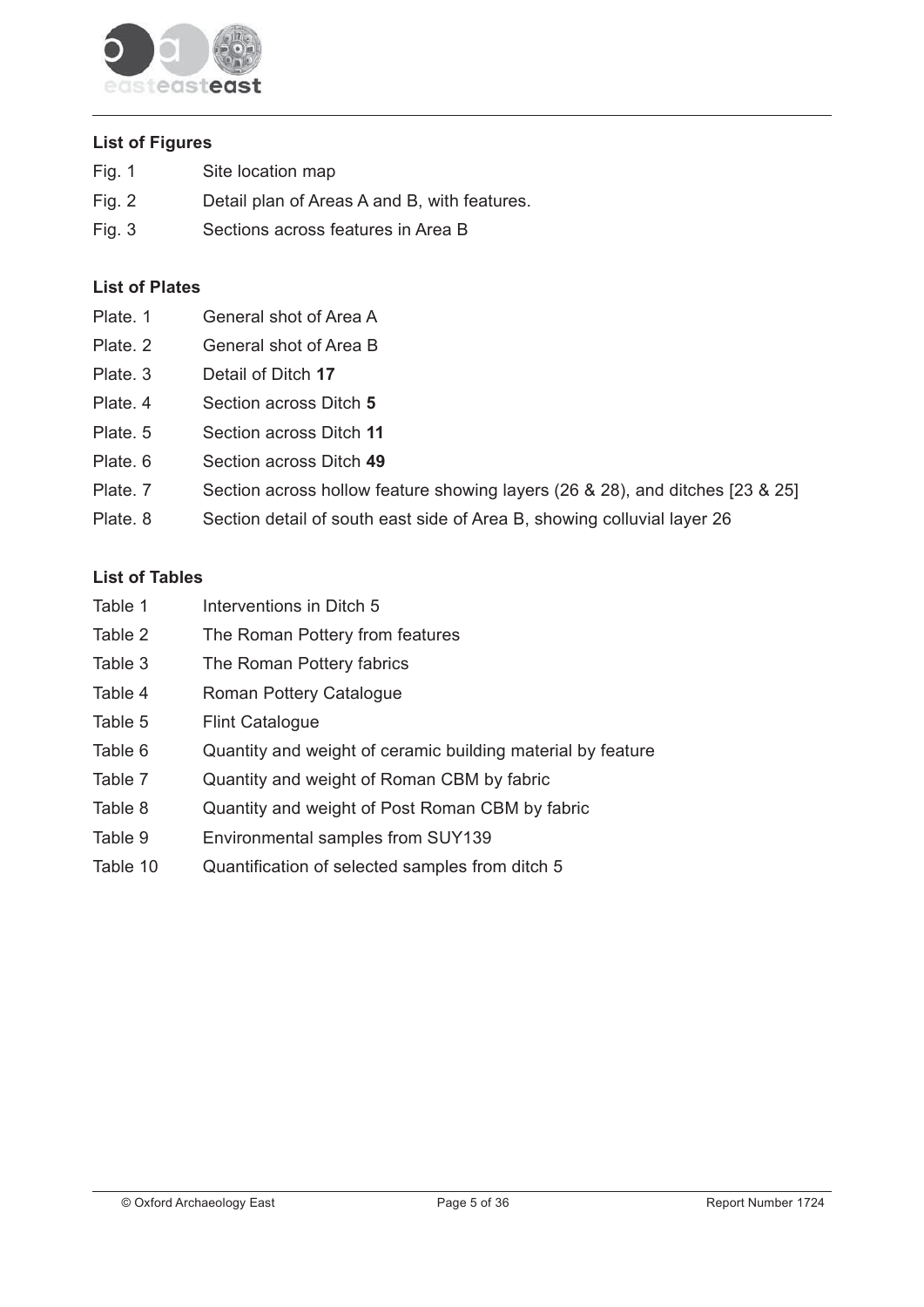

#### **Summary**

Between 24th November and 12th December 2015 OA East conducted an archaeological excavation at Harps Close Meadow, Sudbury, Suffolk. (TL 879 421). The work was commissioned by CaMs on behalf of Bellway Homes in advance of the proposed construction of a residential development. The excavation was carried out following an earlier trial trench evaluation, undertaken by Suffolk County Council Archaeological Service, in 2012. An open area excavation along the east edge of the site confirmed the presence of a large ditch of Roman date, previously recorded in the evaluation. This produced a few sherds of very abraded pottery of 1st to 2nd century date and a charred seed rich infill suggesting the burning of cereal processing waste in the near vicinity, perhaps indicating a corn-drier outside the limits of the development area. Also present were a truncated pit and shallow ditches of earlier Roman date. Ailt deposits located along the south east edge of the excavation, contained worked flint, and were sealed by colluvium. A smaller excavation area was located against the north west boundary of the site to investigate the context of Middle Bronze Age pottery found during evaluation. Only the truncated remains of modern post holes which cut directly into the natural were found. No evidence for prehistoric features or other finds of Middle Bronze Age date were present. All the features were sealed by a colluvium spread, containing postmedieval ceramic building material, topsoil and subsoil contained some worked flint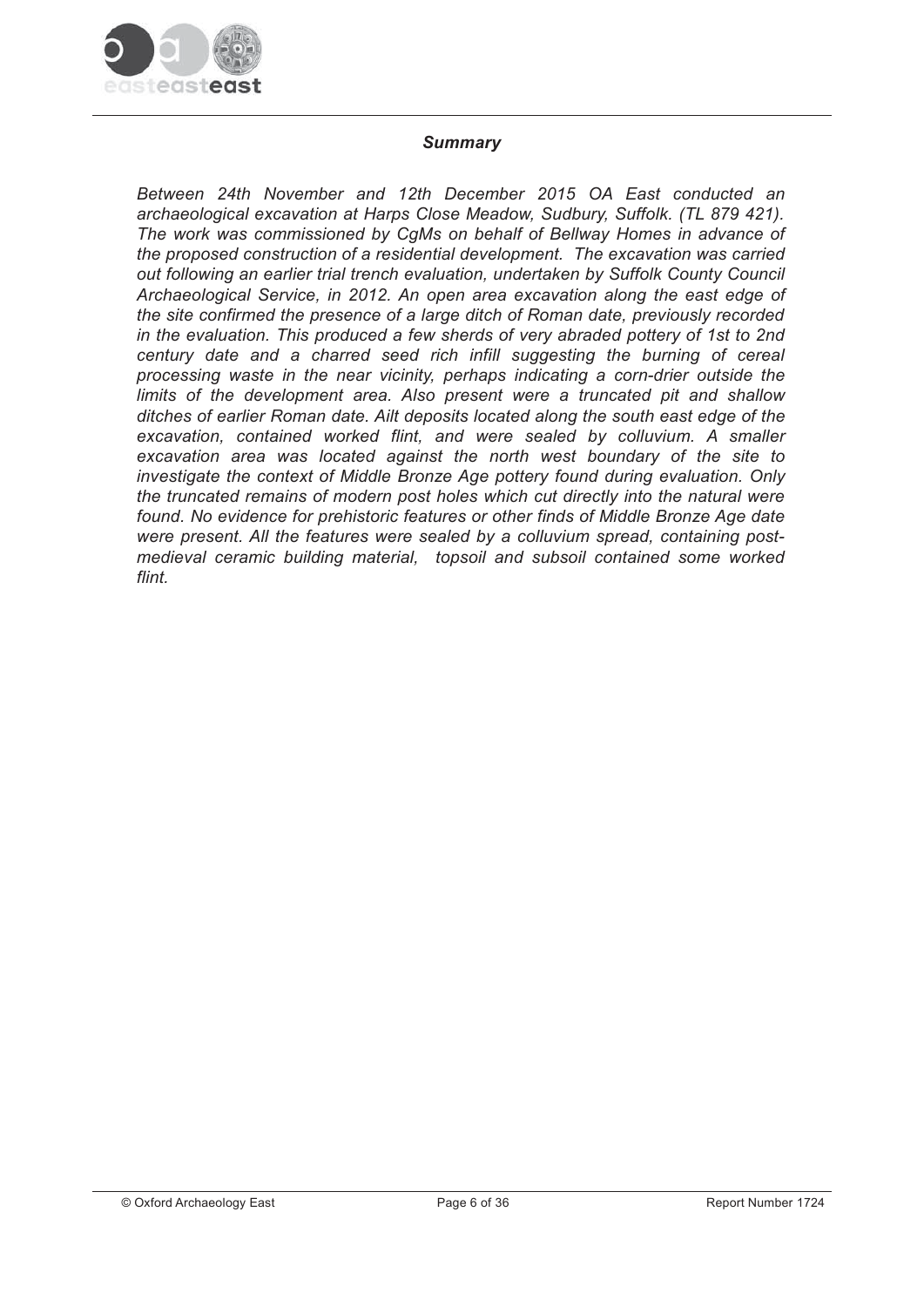

# 1 INTRODUCTION

#### $1.1$ Location and scope of work

- $1.1.1$ An archaeological excavation was conducted at Harps Close Meadow, Waldingfield Road, Sudbury, Suffolk (Fig. 1), between 24th November and 12th December 2015.
- $1.1.2$ Outline planning permission for the residential development of the site was granted by Babergh District Council (application ref B/12/01198/OUT). Conditions 12 and 13 of the planning permission relate to archaeological matters, within a defined part of the site. Condition 12 required submission and implementation of a programme of archaeological works; Condition 13 prevents occupation of buildings until the archaeological site investigation and assessment has been completed and arrangements made for the post-excavation phases of work.
- $1.1.3$ The required archaeological works were undertaken in accordance with a Brief issued by Dr Matthew Brudenell of Suffolk County Council (SCC; Planning Application B/12/01198/FUL), supplemented by a Specification prepared by Myk Flitcroft of CqMs Consulting.
- $1.1.4$ The site archive is currently held by OA East and will be deposited with the appropriate county stores in due course.

#### $1.2$ **Geology and topography**

- $1.2.1$ Generally the chalk bedrock is overlaid by superficial deposits of chalky till with outwashsands and gravels (Lowestoft Formation). Along the southern and eastern boundaries of the site superficial head deposits have been mapped. These are poorly sorted and poorly stratified deposits formed mostly by solifluction and/or hillwash and soil creep. They consist of mainly of gravels and sands with localised lenses of silt. clay, peat or organic material (www.mapapps.bgs.ac.uk/geologyofbritain/home.html). These superficial deposits support deep loam to clay soils of the Melford Series.
- $1.2.2$ The site is on the side of a dry valley overlooking the River Stour valley to the west: ground level falls from northwest to southeast, from a maximum height of c. 46m OD along the western boundary to c. 40m OD in the south-eastern corner of the site.
- $1.2.3$ The site is in a suburban setting but before it was engulfed by the expansion of Sudbury it was within an area of Ancient Rolling Farmlands, as defined in the Suffolk Landscape Character Assessment (www.suffolklandscape.org.uk).

#### $1.3$ Archaeological and historical background

 $1.3.1$ The archaeological and historical background to the site has been described in detail in a desk-based assessment (Rolfe, 2010). The archaeological background was summarised subsequently in the Brief and Specification (Poppy, 2012), as follows:

The proposed development site is located in an area of archaeological interest, identified in the County Historic Environment Record. Two cropmark ring ditches (HER refs SUY 041 and 042) are recorded immediately to the NW of the proposed development area. A desk-based assessment in 2010 identified moderate potential for remains of prehistoric and 20th century date to be encountered (SCCAS 2010/203). Moreover, the landscape setting of the proposed development site, in a dry valley overlooking the River Stour, is topographically favourable for early occupation of all periods. However, the site has not been subject to systematic archaeological survey.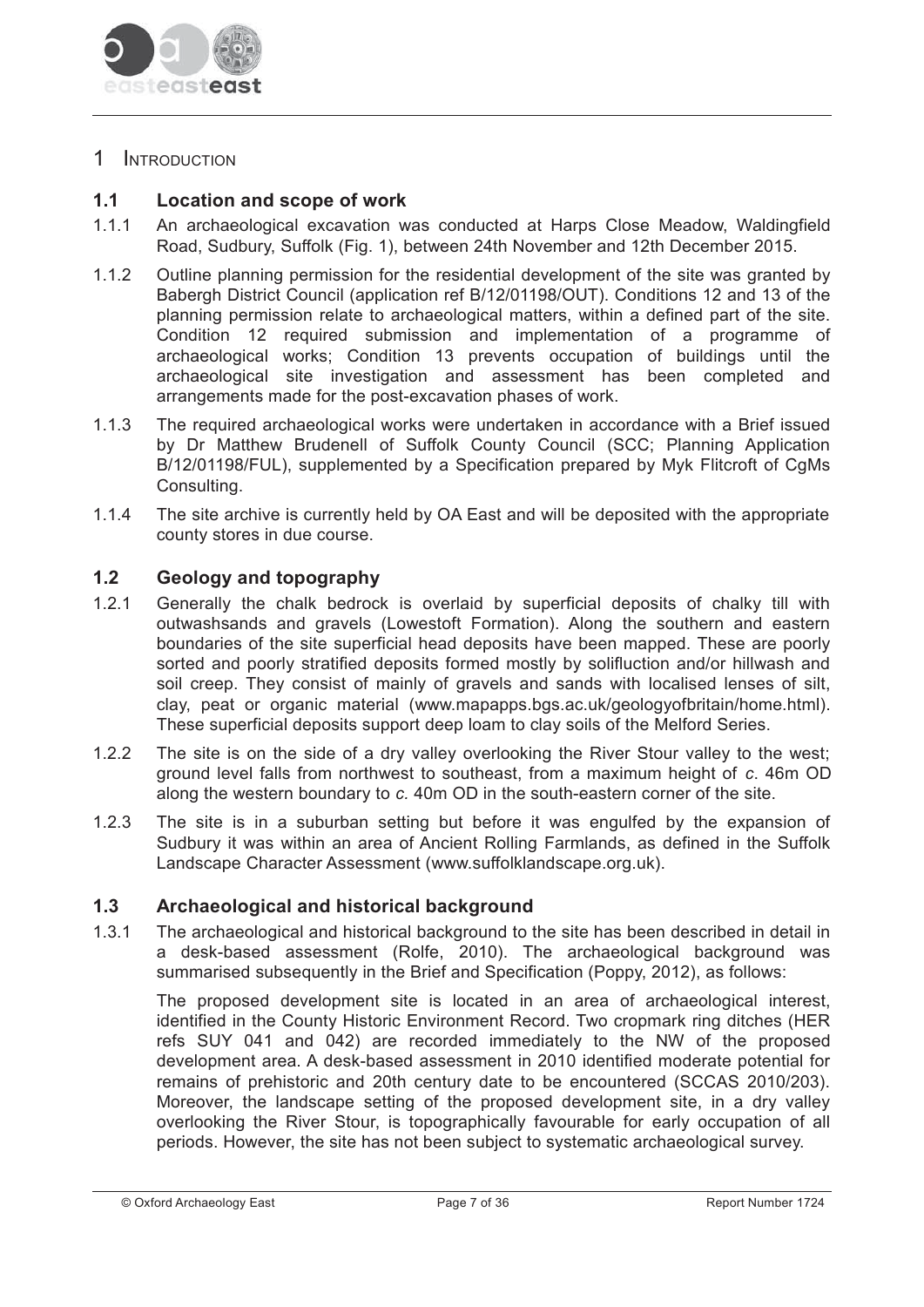

- $1.3.2$ Historic Environment Record entries mentioned above are shown on Figure 1.
- The known history of Harp Close Meadow, taken largely from the desk-based  $1.3.3$ assessment (ibid), can be summarised as follows:
- $1.3.4$ The earliest cartographic evidence is the Tithe Map of the parishes of Sudbury St Gregory and Sudbury St Peter, dated 1841. This shows that the field boundaries have remained largely unaltered since then. At that time the field was known as 'Pig Tail Piece', and that name appeared also on a plan of the Wood Hall Estate made in 1860. The field name was fairly common in East Anglia in the 19th century and was often rendered in a dialect form as 'pightle'. It was usually applied to a small enclosure, often triangular in plan, which was left over when the boundaries of larger fields were straightened.
- $1.3.5$ Until 1876 the Freeman of Sudbury had the right of 'shackage' over Pig Tail Piece. This meant that although they did not own the land they could use it at certain times of the year for pasturing their livestock. In 1876 they acquired the freehold to the field; the site was important to them because unlike their ancient riverside meadows it was on high ground and was not liable to flooding (Nurser 2008, 2).
- $1.3.6$ The field appeared on the First Edition Ordnance Survey map of c.1880 (and all subsequent maps) with its alternative name of People's Park. 'People' was presumably a corruption of 'pightle'. The early Ordnance Survey maps show several large quarries (for chalk and clay) in the area immediately surrounding the site, together with brick works and lime kilns. During the latter part of the Second World War a searchlight and anti-aircraft guns were set up on the People's Park and an army camp was built along the western (Acton Lane) boundary of the site.
- $1.3.7$ After the Second World War the usefulness of the site for grazing decreased as land to the east was developed for housing, the nearby industrial estate expanded and the eastern bypass (A134) was built. The field was given over to recreational use  $-$  for example, the Suffolk Show was held there on at least one occasion in the early 1950s. In 1984 the land was bought by the East Anglian Regional Health Authority and since then the southern part of the field has been developed for housing.
- 138 An archaeological evaluation was carried out in 2012, resulting in a total of 29 trenches being excavated. A north to south aligned ditch close to the eastern boundary of the site contained abraded prehistoric and Roman pottery with some worked flint and charred cereal remains. The only other archaeological feature was part of a pit (or ditch terminus) in the western half of the site, this produced some undiagnostic fired clay but no datable material. A total of 7 sherds of pottery, recovered from the sub soil, located towards the north edge of the site, formed part of a base of a Middle Bronze Age **Rusticated Bucket Urn.**

#### $1.4$ **Acknowledgements**

 $1.4.1$ The author would like to thank CqMs who commissioned the work on behalf of Bellway Homes and Myk Flitcroft who prepared the specification. Dr Matthew Brudenell wrote the brief and visited and monitored the site. The project was managed by Aileen Connor. Michael Webster supervised the fieldwork, which was carried out with the assistance of Mary Andrews, Malgorzata Kwiatkowska, Alex Day and Diogo Silva. Dave Brown and Gareth Rees carried out the site survey. The illustrations were produced by Charlotte Davis and Severine Bezie.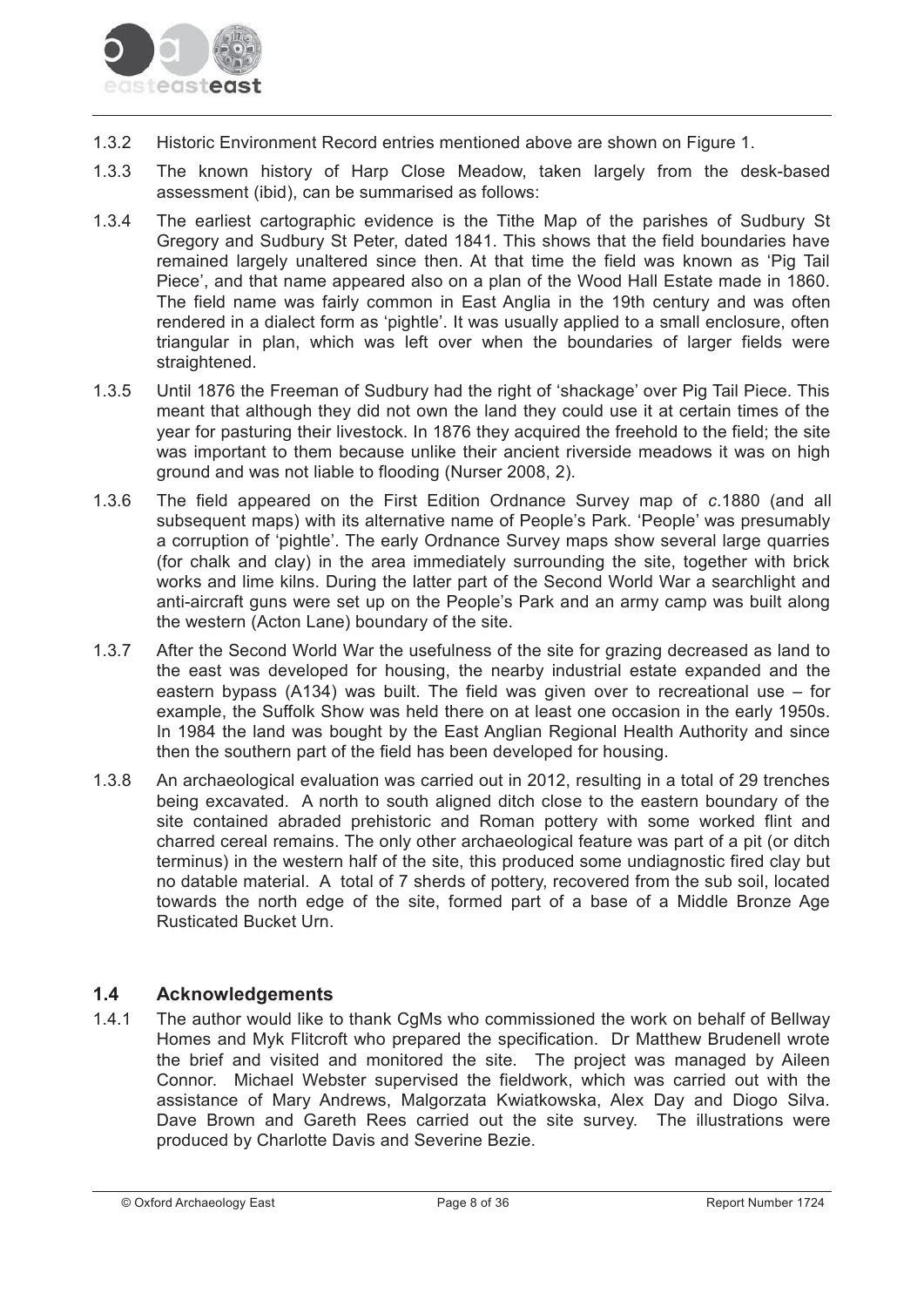

2 AIMS AND METHODOLOGY

#### $2.1$ **Aims**

- $2.1.1$ The original aims of the project were set out in the Brief and Written Scheme of Investigation (Suffolk County Council Archaeological Service Brief October 2014 and CqMs Consulting Specification for a Programme of Archaeological Excavation Works October 2014, respectively).
- $212$ The main aims of this excavation were
	- To mitigate the impact of the development on the surviving archaeological remains. The development would have severely impacted upon these remains and as a result a full excavation was required, targeting the areas of archaeological interest highlighted by the previous phases of evaluation.
	- To preserve the archaeological evidence contained within the excavation area by record and to attempt a reconstruction of the history and use of the site.
	- To determine (if possible) the date, character and function of the Prehistoric/Roman ditch identified in the east part of the site.
	- To ascertain whether any associated archaeological features or monuments, including settlement evidence, survive in the immediate vicinity of the ditch.
	- To determine the date, character, function and significance of any such features.
	- To investigate the archaeological context of the prehistoric pottery found within the subsoil in Evaluation Trench 13, and to record any associated archaeological deposits or features
- $2.1.3$ The aims and objectives of the excavation were developed with reference to research parameters and objectives defined by:

Research and Archaeology: A Framework for the Eastern counties: 1. Resource Assessment (Glazebrook 1997);

Research and Archaeology: A Framework for the Eastern counties: 2. Research Agenda and Strategy (Brown and Glazebrook 2000);

Research and Archaeology Revisited: a revised framework for the East of England.(Medlycott, ed, 2011) - East Anglian Archaeology Occasional Paper 24

 $3)$ 

 $2.1.4$ All of the original aims and objectives of the excavation stated above have been met by the investigation.

#### $2.2$ **Methodology**

- $2.2.1$ Machine excavation was carried out by a 360° type excavator using a 2m wide flat bladed ditching bucket, under constant supervision of a suitably qualified and experienced archaeologist. The top and sub soil up-cast was initially transported to storage areas by a wheeled dumper, but subsequent rutting resulted in the dumper being stood down.
- $222$ The methodology used followed that outlined in the Brief (Suffolk County Council Archaeological Service Brief October 2014) and detailed in the Written Scheme of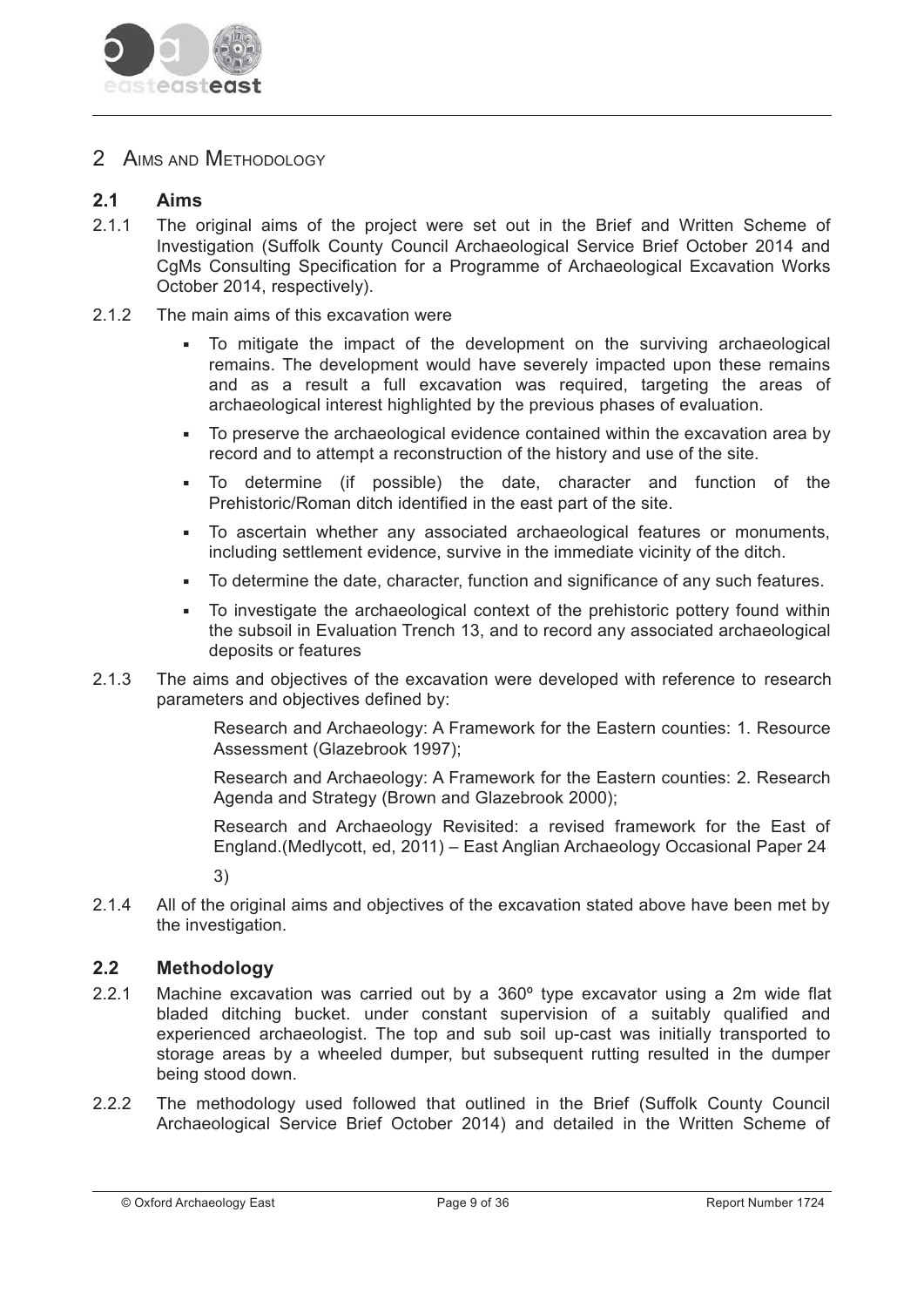

Investigation (CgMs Consulting Specification for a Programme of Archaeological Excavation Works October 2014)

- $2.2.3$ The Areas to be excavated, A and B (Fig. 1), were targeted on the results of the previous evaluation. Area A comprised a 400m<sup>2</sup> open area towards the northern edge of the site and aimed at identifying the archaeological context of a small assemblage of Middle Bronze Age pottery that had been found unstratified in evaluation trench 13. Area B an open area of 1920m<sup>2</sup>, was located along the east edge of the site, and aimed to place in a wider context and investigate further a ditch and colluvium deposits that had been found by evaluation trenches 9, 11 and 28.
- $2.2.4$ Both exposed Areas, A (Plate 1) and B (Plate 2) were cleaned and features excavated by hand (Fig. 2).
- $2.2.5$ Spoil, exposed surfaces and features were scanned with a metal detector. All metaldetected and hand-collected finds were retained for inspection, other than those which were obviously modern.
- $2.2.6$ All archaeological features and deposits were recorded using OA East's pro-forma sheets. Trench locations, plans and sections were recorded at appropriate scales and colour and monochrome photographs were taken of all relevant features and deposits.
- $2.2.7$ A total of 8 samples were taken from features in Area B.
- $228$ The site was excavated during a spell of cold and wet weather.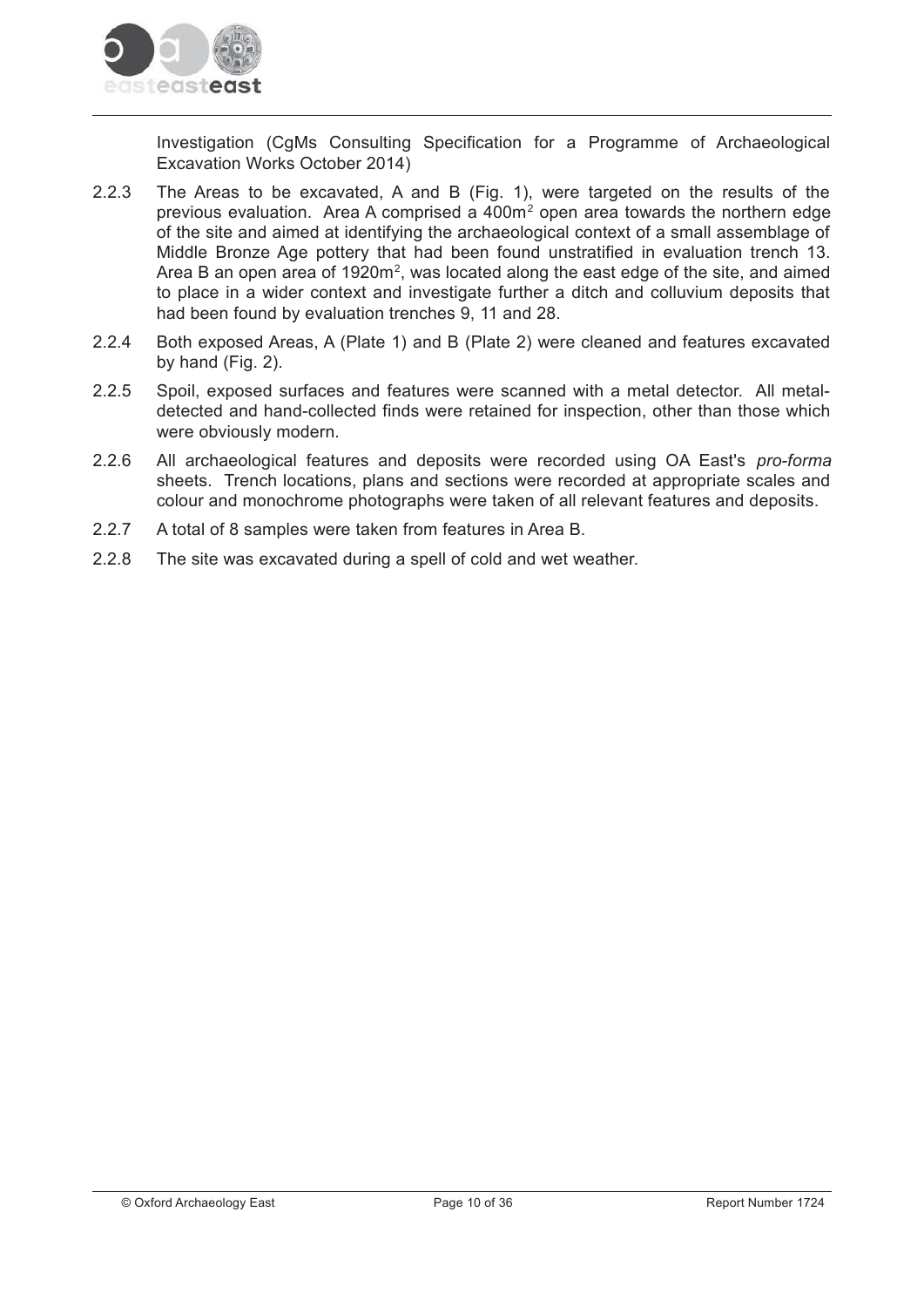

# 3 RESULTS

#### $3.1$ **Introduction**

 $3.1.1$ Evidence for human activity comprised a small number of unstratified and residual finds of prehistoric, post-medieval and modern date with the majority of the evidence relating to the Roman period represented by the construction and later back filling of a large ditch as well as a scatter of other minor features. The descriptions of the contexts are presented in Appendix A. Unless otherwise described in the text all of the features referred to were found in Area B.

#### $3.2$ **Site Phasing**

 $3.2.1$ As with many rural sites very little complex stratigraphy was present. The chronological phasing presented in this report is largely based on stratigraphic relationships, spatial and alignment associations. Where possible this has been combined with dating evidence provided by stratified artifacts, primarily pottery and CBM. Three main periods have been identified:

Period 1: Prehistoric (pre AD43)

Period 2: Roman (AD43-AD410)

Period 3: Post medieval to modern (AD1600-AD1950)

#### $3.3$ Period 1: Prehistoric (pre AD43)

- $3.3.1$ A small assemblage of worked flint, probably representing later prehistoric flint knapping, was recovered from the site. The majority of the pieces were residual, however a small number were found in, and may be contemporary with, laver 37.
- $3.3.2$ **Layer 28** (Fig. 3 sections 12, 14, 15 and 18, Plates 7 and 8) and 37 (Fig. 3 section 16): These layers formed the basal fill of a hollow located towards the southern end and eastern side of Area B. The lavers were similar in character and could be a colluvium. the result of material being washed downslope into the hollow. Only one of the depostis contained any finds; layer 37 contained three struck flints of probable later prehistoric date. The soil immediately above (26) which is also thought to be a colluvium, contained post-medieval pottery.
- 333 Layer 31 (Fig. 2) was distinct from the colluvium, being reddish in colour, and was located along the eastern edge and northern part of Area B. It contained no finds and may be the result of natural processes, being only 0.10m thick and spread across an area approximately 8m in width. This deposit had been heavily truncated and was cut by Period 2 ditch 17.

#### $3.4$ Period 2: Roman (AD43-AD410)

- $3.4.1$ Linear feature 17 (Fig. 2 and 3 section 5, Plate 3) was a shallow, short feature on a north-west to south-east alignment and cut through Period 1 layer 31. It produced one sherd of earlier Roman Sandy Oxidised Ware but was otherwise unremarkable, no other features were associated with it. Its function is uncertain, although it could represent the base of a very truncated structure.
- $3.4.2$ Ditch 5 (Figs 2 and 3) was the most prominent feature on the site. It was aligned northwest to south-east running along the whole length of Area B, measuring 120m long by 1.15-2m wide and 0.31-0.54m deep. The feature had previously been examined in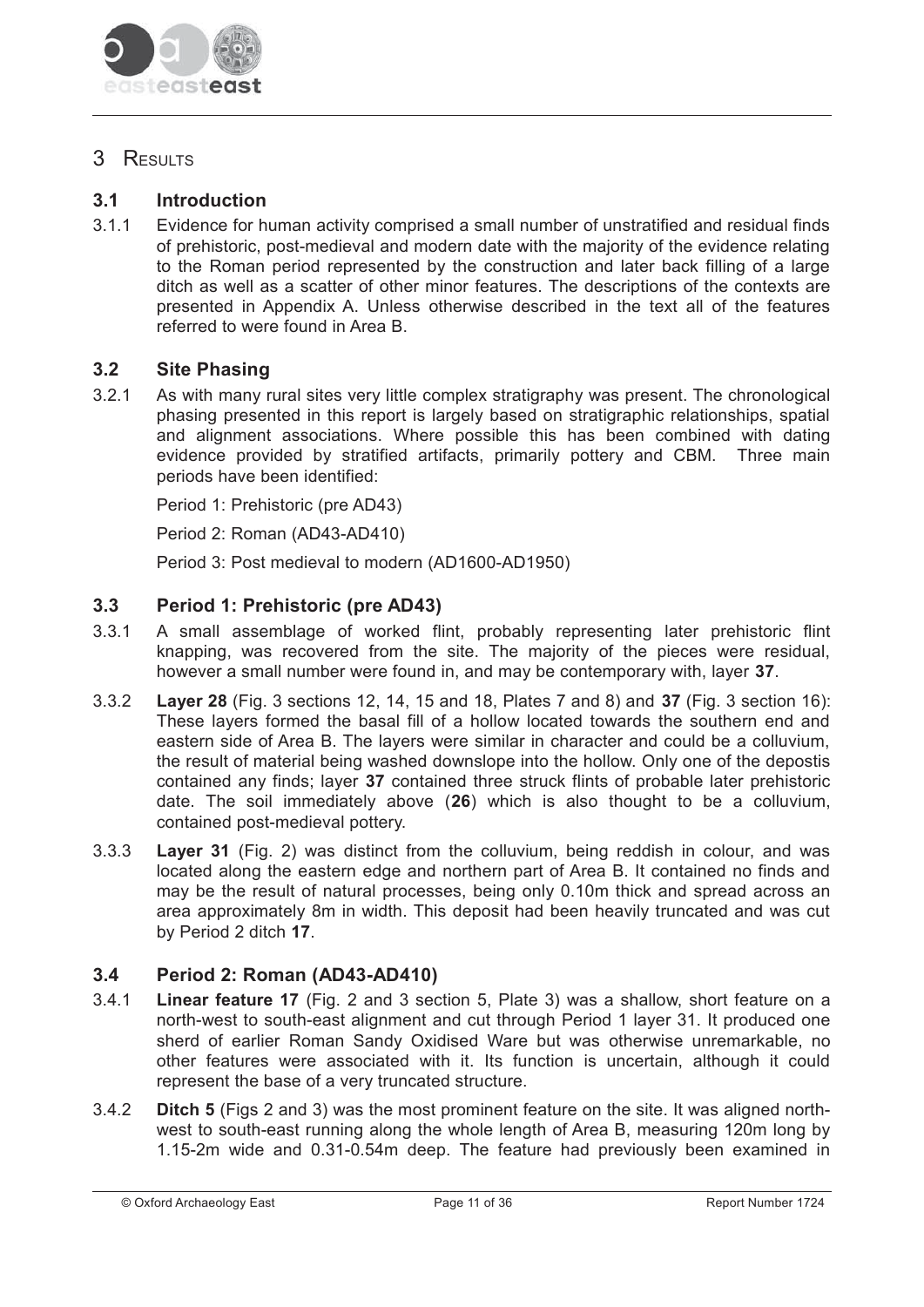

Evaluation Trenches 9 and 29. A further nine hand dug sections were excavated along the course of the ditch these and were issued individual cut and fill numbers (see Table 1 below). The ditch profile was generally shallow and broad with an irregular base.

| <b>Fill No</b> | <b>Cut No</b> | <b>Brief Description</b>              | <b>Finds</b>                                                 | <b>Figure/Section/Plate</b>          |
|----------------|---------------|---------------------------------------|--------------------------------------------------------------|--------------------------------------|
| 3              | 5             | Mid greyish brown sandy silt          | 1 x Prehistoric pot                                          | Fig. 3 section 8, Plate 4            |
| $\overline{4}$ | 5             | Charred seed rich sandy silt          | 1 x Roman pot, Sample 6                                      | Fig. 3 section 8, Plate 4            |
| 6              | 8             | Charred seed rich silty sand          | 1 x post-medieval tile                                       | Fig. 3 section 6                     |
| 7              | 8             | Charred seed rich silty sand          | 1 x Roman pot, 1 x worked flint Fig. 3 section 6<br>Sample 1 |                                      |
| 9              | 11            | Mid Brown sandy silt                  | 1 x post-medieval tile                                       | Fig. 3 section 2, Plate 5            |
| 10             | 11            | Very dark greyish brown silty<br>sand | x post-medieval pot,<br>$\mathbf{1}$<br>worked flint         | 1 $\times$ Fig. 3 section 2, Plate 5 |
| 14             | 15            | Charred seed rich silty sand          | No finds, Sample 5                                           | Fig. 3 section 1                     |
| 36             | 15            | Redeposited gravel                    | No finds                                                     | Fig. 3 section 1                     |
| 39             | 42            | Mid greyish brown silty sand          | No finds                                                     | Fig. 3 section 9                     |
| 40             | 42            | Charred seed rich silty sand          | 1 x Roman pot                                                | Fig. 3 section 9                     |
| 41             | 42            | Redeposited gravel                    | No finds                                                     | Fig. 3 section 9                     |
| 43             | 46            | Charred plant rich silty sand         | 2 x Roman pot,<br>1 x post-<br>medieval tile, Sample 4       | Fig. 3 section 10                    |
| 44             | 46            | Mid brown silt sand                   | No finds                                                     | Fig. 3 section 10                    |
| 45             | 46            | Charred seed rich silty sand          | No finds                                                     | Fig. 3 section 10                    |
| 47             | 49            | Charred seed rich silty sand          | No finds, Sample 3                                           | Fig. 3 section 11, Plate 6           |
| 48             | 49            | Dark yellowish grey silty<br>sand     | No finds                                                     | Fig. 3 section 11, Plate 6           |
| 51             | 50            | Dark grey silty clay                  | No finds, Sample 2                                           | Fig. 3 sections 13                   |
| 52             | 50            | Redeposited gravel                    | No finds                                                     | Fig. 3 section 13                    |
| 53             | 50            | Charred seed rich silty sand          | No finds                                                     | Fig. 3 section 13                    |
| 54             | 55            | Redeposited gravel                    | SF1 - Medieval horseshoe nail                                | Fig. 3 section 17                    |

Table 1: Interventions in Ditch 5

- $3.4.3$ Two or three fills were identified at each excavated section along the length of the ditch. with a very dark layer rich in charred remains consistent throughout.
- The ditch produced a very small assemblage of finds: The pottery was predominantly  $3.4.4$ Roman in date (five sherds) although all of the sherds are descried as severe or very severe abrasion suggesting they derive from manuring and may have been lying in middens for many years before reaching their final location. A single sherd of prehistoric pottery was found in context 3 and a small med/post-medieval pottery sherd came from context 10. A fragment of post-medieval tile was recovered from context 9 in this section of the ditch and, as with the pottery dating to this period, are probably intrusive from Period 3 feature 13 which lay adjacent. Similarly the post-medieval tile found in context 6 may be intrusive from Period 3 layer 58 adjacent. A single, probably medieval iron nail was recovered from context 54, the excavated section was close to an evaluation trench and it is possible that the nail was intrusive.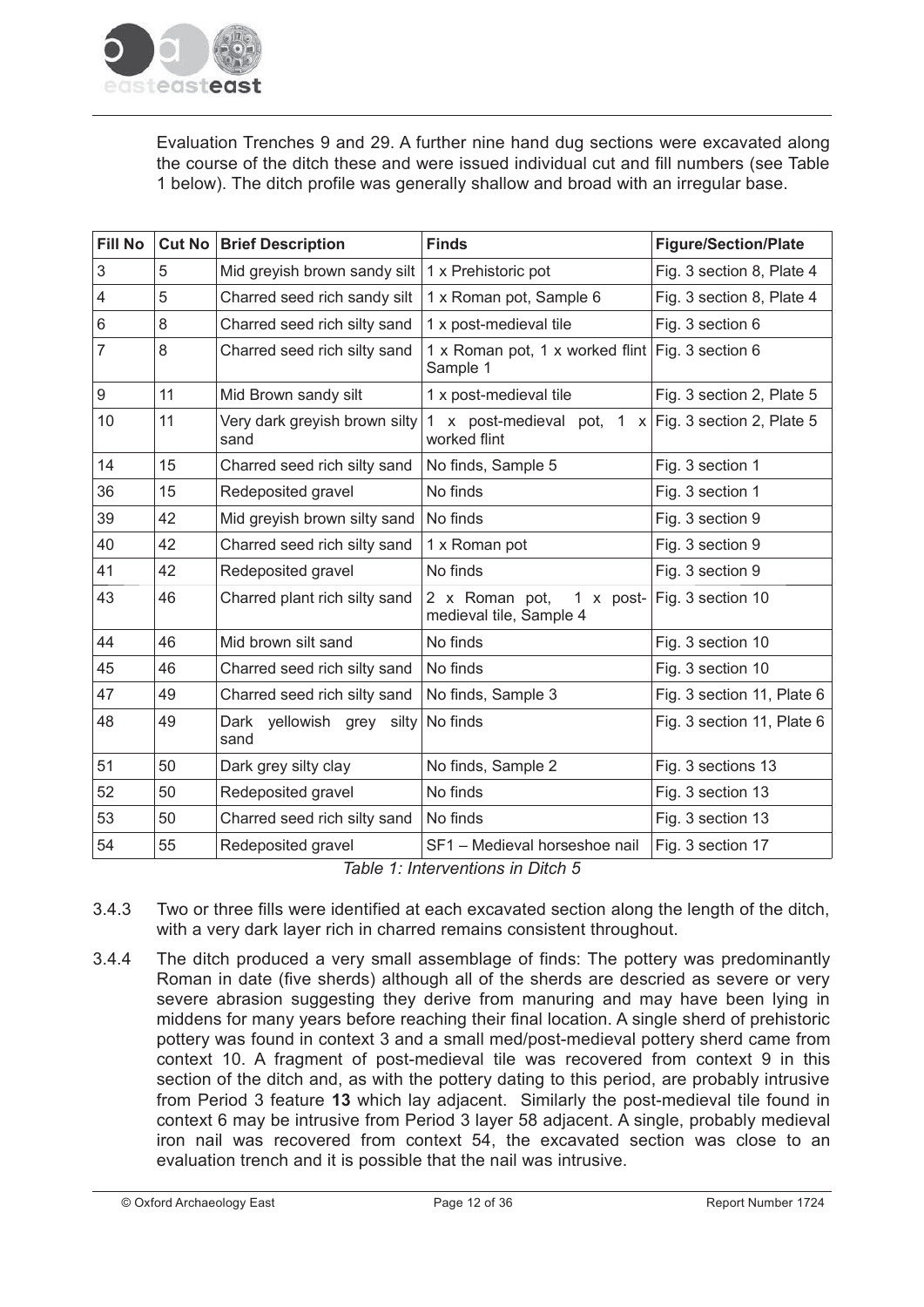

- A total of 6 samples were taken from the ditch, all proved to be rich in charred plant  $3.4.5$ remains, particularly cereal seeds and chaff, with wheat dominating the assemblage. The charred seed rich layer within the ditch contains the most useful evidence, as the assemblage is consistent with a Roman date and the range of burnt seeds and chaff is probably the remains of burnt crop processing waste or may indicate the presence of a corn-drier somewhere beyond the boundary of the current development site.
- $3.4.6$ The ditch is likely to represent a boundary within an agricultural landscape some distance from settlement.

#### $3.5$ Period 3: Post-medieval to Modern (AD1600 to AD1950)

- $3.5.1$ A number of features and layers are attributed to this broad period, they are all likely to relate to agricultural use of the landscape.
- $3.5.2$ Ditches 19 and 30 and unnumbered (Figs 2 and 3, sections 3 and 4 respectively) formed a discontinuous line parallel with and to the west of the Period 2 ditch 5. They comprised three short, shallow, heavily truncated features aligned north-west to southeast, they were on average 5-6m long, 0.75-1m wide and 0.15-0.20m deep. The pottery sherds and CBM recovered from the fills is a small mixed assemblage comprising both Roman and later pieces, the pottery was all severely abraded.
- $3.5.3$ Pits 13 (Figs 2 and 3, section 19) and 21 (Figs 2 and 3, section 7) may be associated with the ditch segments. Pit 13 was elongated and as it continued the ditch alignment to the north, it could in fact be another ditch segment. Pit 21 was circular and located some 30m to the south of the southernmost ditch, and it too continued the same alignment. This group of features may together have formed a boundary (possibly a hedge) and as they followed the same alignment and were adjacent to Period 2 ditch 5 imply that the boundary continued as a feature of the landscape. Both features were heavily truncated, pit 13 intersected ditch 5 but its relationship was unclear.
- $354$ Layer 58 (Fig 2) was located along the west side of the northern end of Period 2 ditch 5. Its relationship to the ditch was not clear but as well as Roman pottery and tile, a small quantity of post-medieval tile was found suggesting the layer was later than the Period 2 ditch. Its location on the same side of ditch 5 as the segmented linear features described above suggests that it may have been the remnant of the same feature.
- $3.5.5$ At the southern end of the excavation area were layers of probable colluvium; 26 (Fig 3, sections 12, 14,15 and 16, Plates 7 and 8), 56 and 57 (Fig. 3, sections 17 and 8 respectively). Layers 56 and 57 sealed Period 2 ditch 5, whilst layer 26 sealed a gravel deposit 27 (Fig 3, sections 12 and 14) that in turn sealed Period 1 layer 28. A layer of colluvium was observed to run from the north limits of Area B, to the south-east corner of the development area, progressively getting thicker further down slope. Occasional pottery and CBM pieces dating to the post-medieval period were recovered from these lavers.
- $3.5.6$ Ditch 23 (Fig. 3 section 12) cut through the colluvium (26), it was aligned approximately north to south and followed a slight curve, following the edges of a slight hollow. This ditch was 2.50m wide and 0.40m deep and produced residual worked flint along with post-medieval CBM. It was cut by ditch 25 (Fig 3, sections 12, 15 and 18, Plate 7), which measured 0.92m wide by 0.28m deep, the fill of which (24) also contained CBM dating to the post-medieval period. The later ditch followed a similar alignment and is likely to be a smaller recut of the original.
- $3.5.7$ Post holes 33 and 35 were roughly circular and the only features located in Area A (Fig. 2), they measured at 0.30-0.40m diameter, were very shallow at 0.08m deep and cut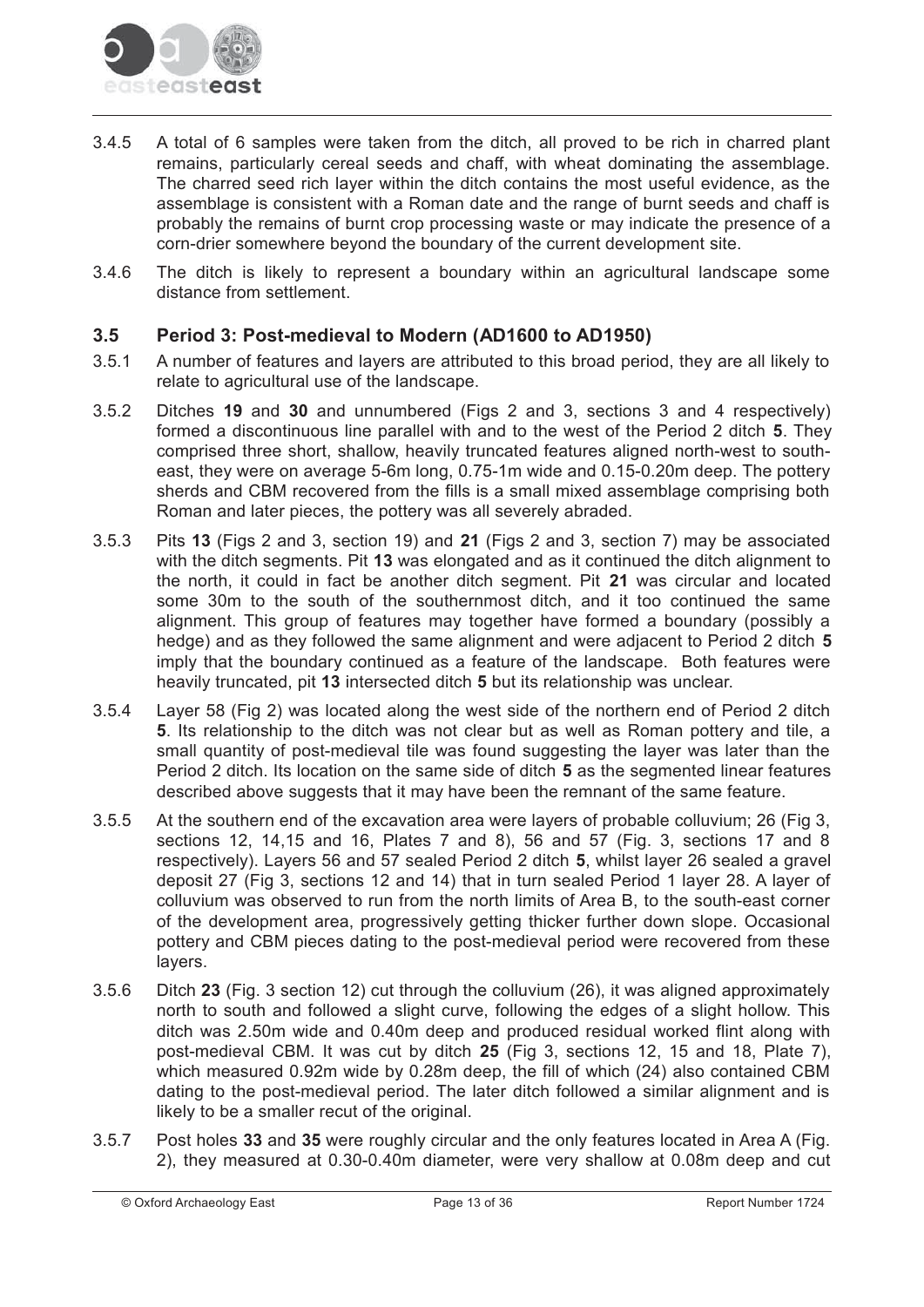

into the natural ground. Post hole 33 contained some very modern pottery which was discarded.

#### $3.6$ **Finds Summary Potterv**

This is a small assemblage pottery comprising a single prehistoric and twenty four  $3.6.1$ sherds of Romano-British pottery, primarily comprised of locally produced utilitarian coarse wares, with a small amount of imported fine table wares also present. This pottery assemblage is similar in sherd quantity and composition to material recovered during the evaluation of the site (Fawcett 2012). The assemblage is in poor condition suggesting it has been subject to extensive post-depositional disturbance and has not remained in its primary place of deposition. Certainly none of the pottery had been deliberately placed, rather it had found its way into the ditch and pit fills, also layers, probably in association with other small amounts of detritus which originated from a nearby rural farming community. The assemblage, therefore, although small is an interesting glimpse into Romano-British life at Sudbury and adds to the growing corpus of data from Suffolk pertinent to this period.

## **Worked Flint**

 $362$ The flint is all struck from a mid to dark greyish-brown to brownish-grey semitranslucent material with occasional mid and dark grey and greyish-brown inclusions. Cortex where present is largely abraded. Flints show severe signs of abrasion suggesting they have been heavily ploughed at some point and are residual in nature. The range of debitage suggests later prehistoric flint working, although no truly diagnostic pieces, such as cores or specific tool forms, were recovered. The scars on the dorsal surface of the flint tend to indicate unstructured working using single platform cores. The flakes are generally quite thick and squat and largely struck with a hard hammer.

## **Small finds**

 $3.6.3$ A total of three metal objects were found consisting an iron horse shoe nail of post conquest to medieval date, a copper alloy coin/token of post medieval/modern date and an iron nail of unknown date.

## **Ceramic Building Material**

 $3.6.4$ The small redeposited Roman assemblage is derived from a moderately high status building which had a tiled roof, possible hypocaust system and walls. All of this is very abraded and small suggesting that it has been subject to significant post depositional disturbance, comparable with that exhibited by the contemporary pottery assemblage and may have traveled some distance from its original point of deposition. It may even have been re-used in another structure such as a putative corn-drier before reaching its final location. The post Roman ceramic building material is largely derived from post medieval tiled buildings and consisted largely of flat roof tile fragments with smaller quantities of flooring and walling also being recovered.

## **Animal Bone**

 $3.6.5$ The assemblage consisted of 40 fragments of which 11 were identifiable to species. All fragments were identified as cattle aside from a horse 1st molar and axis.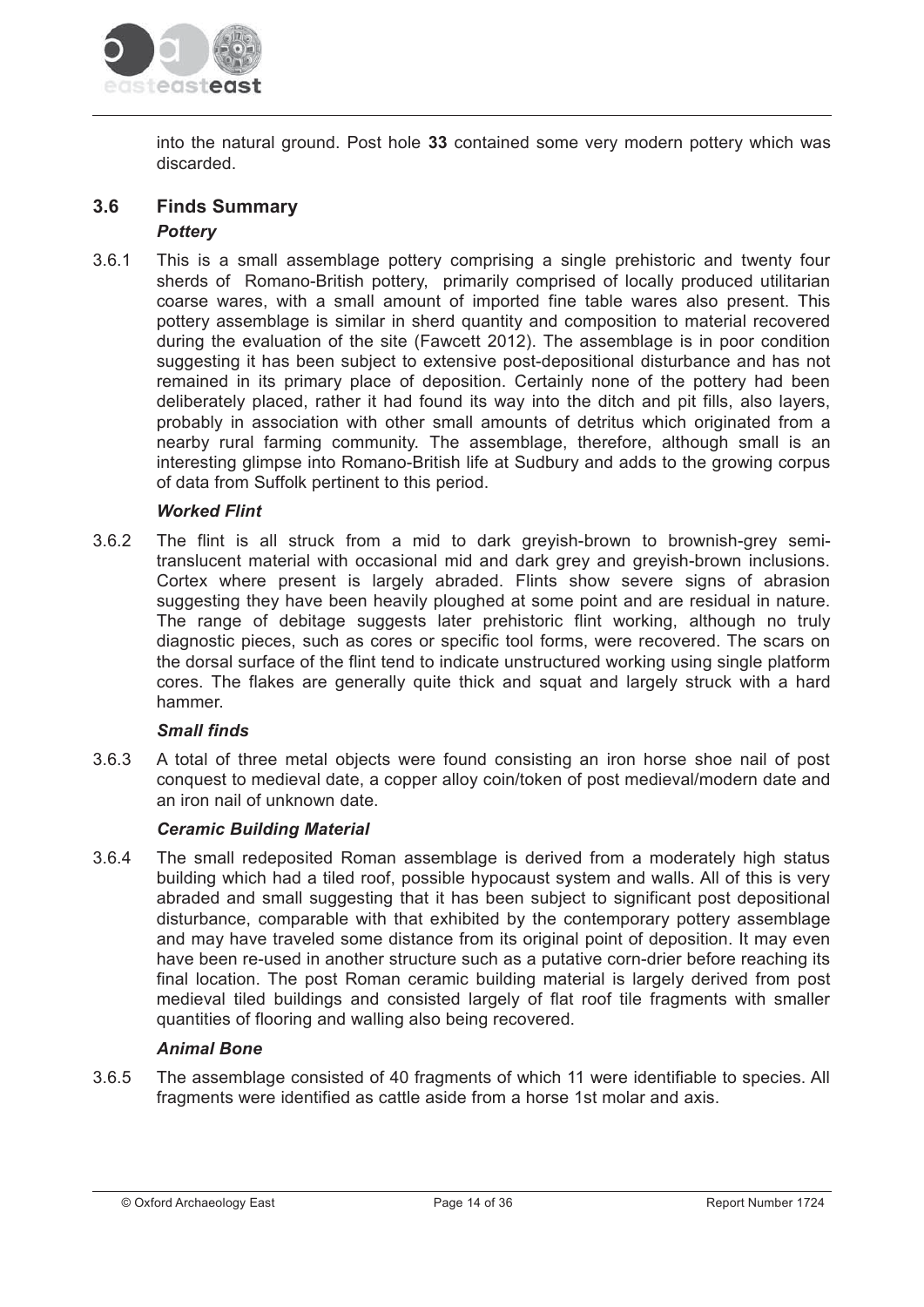

#### $3.7$ **Environmental Summary**

Eight bulk samples were collected from features on the site; six samples were taken  $3.7.1$ from the ditch and two colluvial layers were also sampled. The environmental samples have produced significant charred plant assemblages. Carbonised hulled wheat chaff elements predominate in the assemblage from the ditch, indicating that substantial burning of cereal processing waste has taken place in the near vicinity.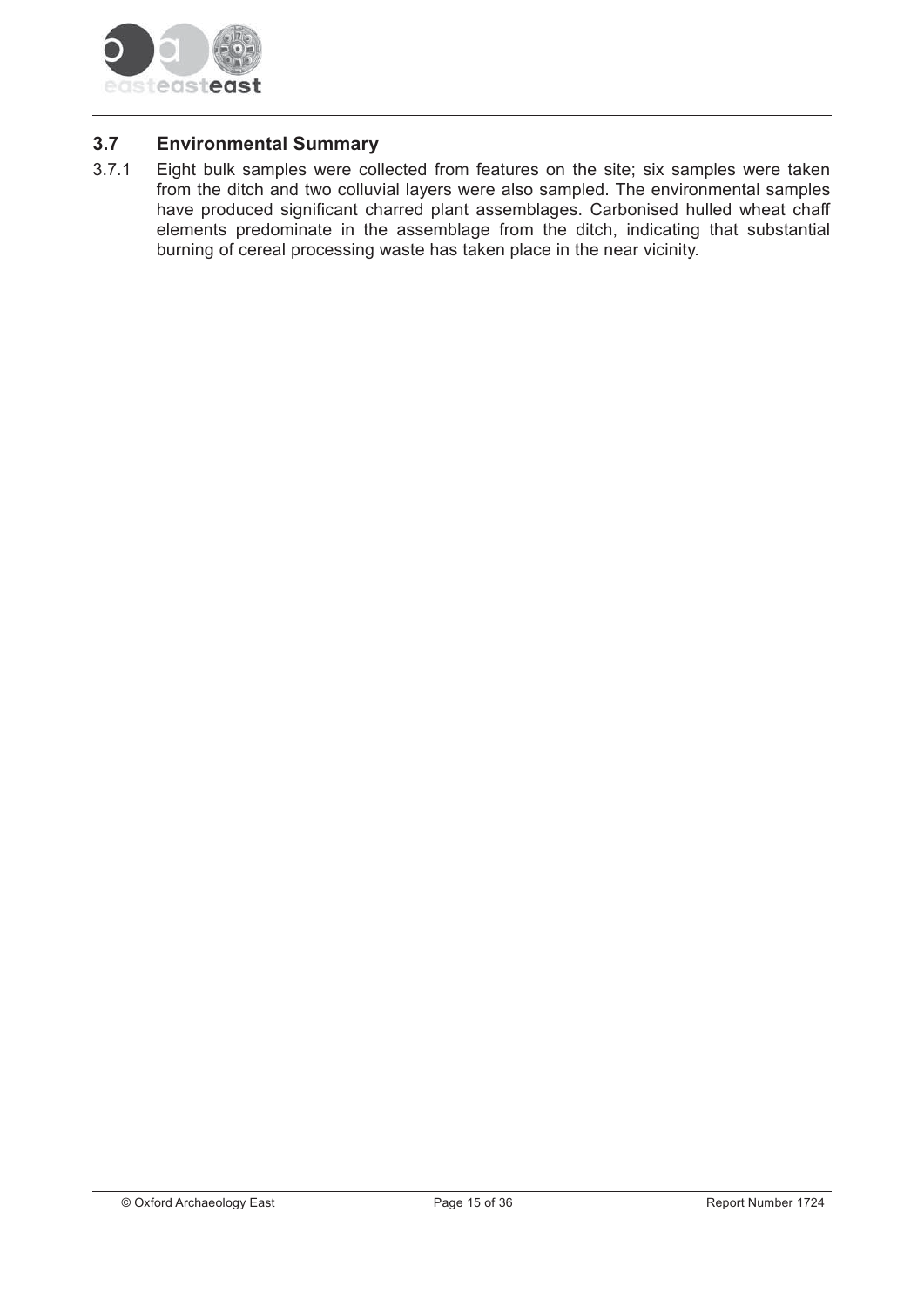

# 4 DISCUSSION AND CONCLUSIONS

#### $4.1$ **Introduction**

 $4.1.1$ The excavation provided evidence of limited later prehistoric activity within the local vicinity and although no features were positively dated to this period, worked flint and a sherd of prehistoric pottery were found. The Roman period was represented by the presence of a single long boundary ditch. The ditch probably silted up towards the end of the Roman period but the boundary may have continued, possibly as a hedge, into the post-medieval period. Evidence of soil movement was provided by the presence of hillwash (colluvium) deposits.

#### $4.2$ **Prehistoric activity**

 $4.2.1$ The single sherd of pottery and the quantity of worked flint recovered from Area B suggest that activity from that period is close by. Previous work in the local vicinity has recorded evidence of barrows and other features dating from the Early Bronze Age to Late Iron Age. No burials or features were found in Area A, where a quantity of Middle Bronze Age pottery was recovered during the evaluation. A large hollow at the southern end of Area B may have been open in later prehistory, as suggested by the fact that flint of this date was found in its lowest fills. The evaluation had also found evidence for prehistoric activity.

#### $4.3$ **Roman activity**

4 3 1 The excavation provided evidence for agricultural Roman activity, the earliest being the partial survival of shallow pits and ditches, which indicate rural activity associated with farming. The main feature of the site, the boundary ditch with its uniform burnt fill, may represent a field boundary. The date of backfilling of the ditch is not certain as it is based on a very few pottery sherds most of which were severely abraded, however, those that are datable are no later than 2nd century. The ditch contained evidence of cereal processing waste that may have been used as fuel, perhaps in a corn drier. Although extensive evaluation trenching and geophysics survey provided no evidence that a corn-drier was located within the development area it is possible that one or more lay beyond the site, perhaps to the east. Fosberry (Appendix C2 below) notes that corndriers were a common feature of the Roman agricultural landscape, often sited within fields and at a distance from settlement to minimise transportation of the harvested crop prior to processing. Another, perhaps less likely possibility is that the site was subject to an attack during the Antonine period when there was a period of unrest. Several sites in nearby Essex have produced fire damaged Samian dating to the later Antonine period (later 2nd century) and this has given rise to the idea that some Trinovantian rural sits were burned at about this time; the so called 'Antonine fires' (Going and Plouviez 2000). Fosberry (Appendix C2 below) notes that the assemblage is clearly not derived from a growing crop but rather one that has already been harvested and processed; if an 'Antonine fire' were the cause, it must have taken place post-harvest on an already processed crop.

#### $4.4$ **Post-medieval activity**

 $4.4.1$ The colluvium deposits in Area B probably occurred during the post-medieval period as a result of cultivation activity. The possible linear features which cut into the large hollow towards the southern end of Area B may form some part of the drainage system in this low lying part of the site.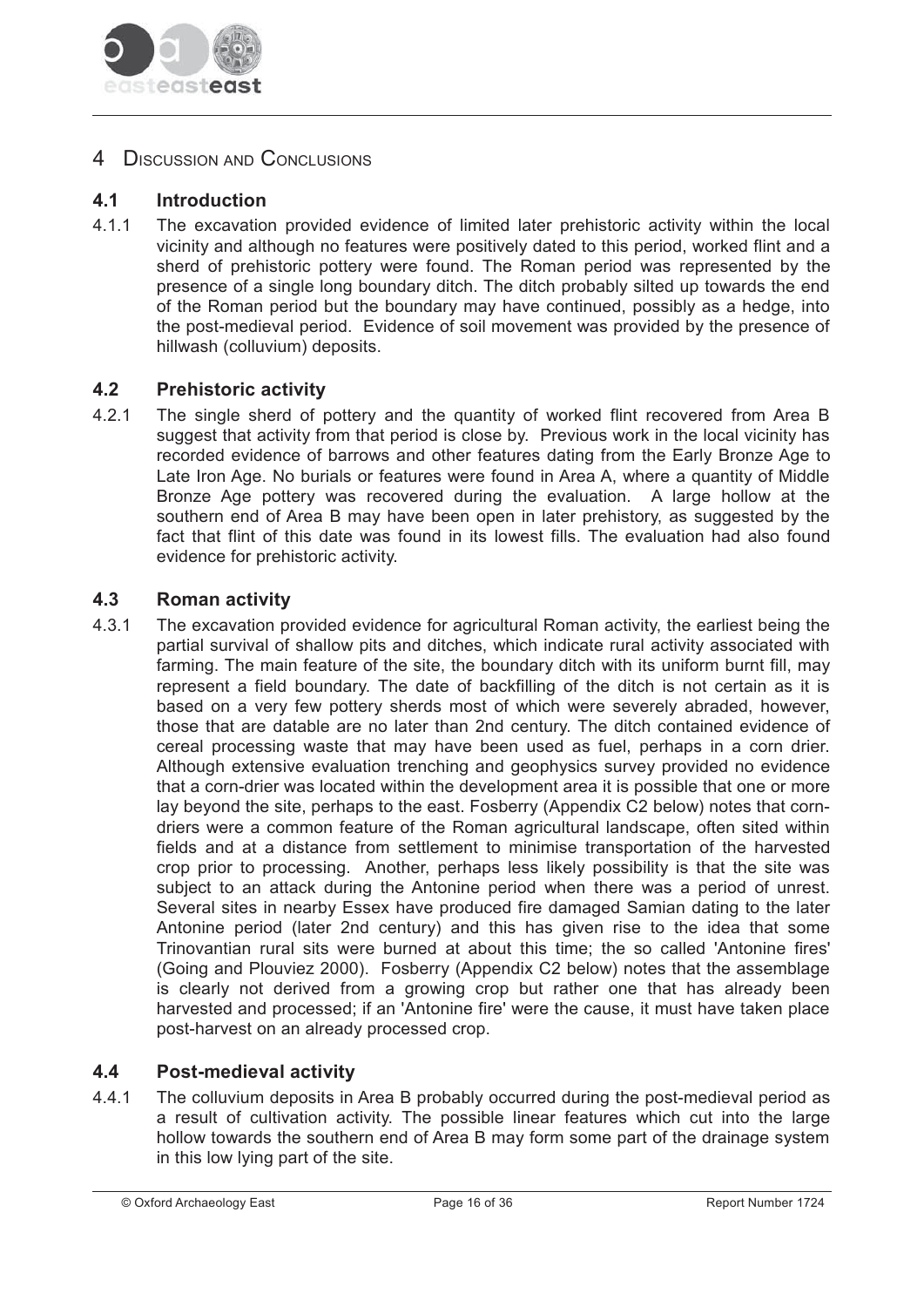

#### $4.5$ **Modern**

 $4.5.1$ The two post holes recorded in Area A were possibly of 1950's date and if so were probably related to the field being used at that time for the county show or with military activity that was present in the vicinity during The Second World War (Rolfe 2010).

#### $4.6$ **Conclusion**

 $4.6.1$ This excavation contributes to the growing body of archaeological evidence in Sudbury and its surrounding area. The site was clearly used for agriculture during the Roman period and later. No settlement remains were found but small fragments of pottery and building materials imply settlement related middens that were spread on to the fields during manuring. A layer of burnt cereal processing waste suggests there may have been a corn-drier beyond the limits of the development area.

#### $4.7$ **Significance**

 $4.7.1$ The main purpose of the excavation was to test for Bronze Age burials, to date the large ditch and place it in context and to find evidence of any settlement activity. The ditch can be dated as being filled in during or just after the Roman period. There was no evidence for Bronze Age or later settlement activity.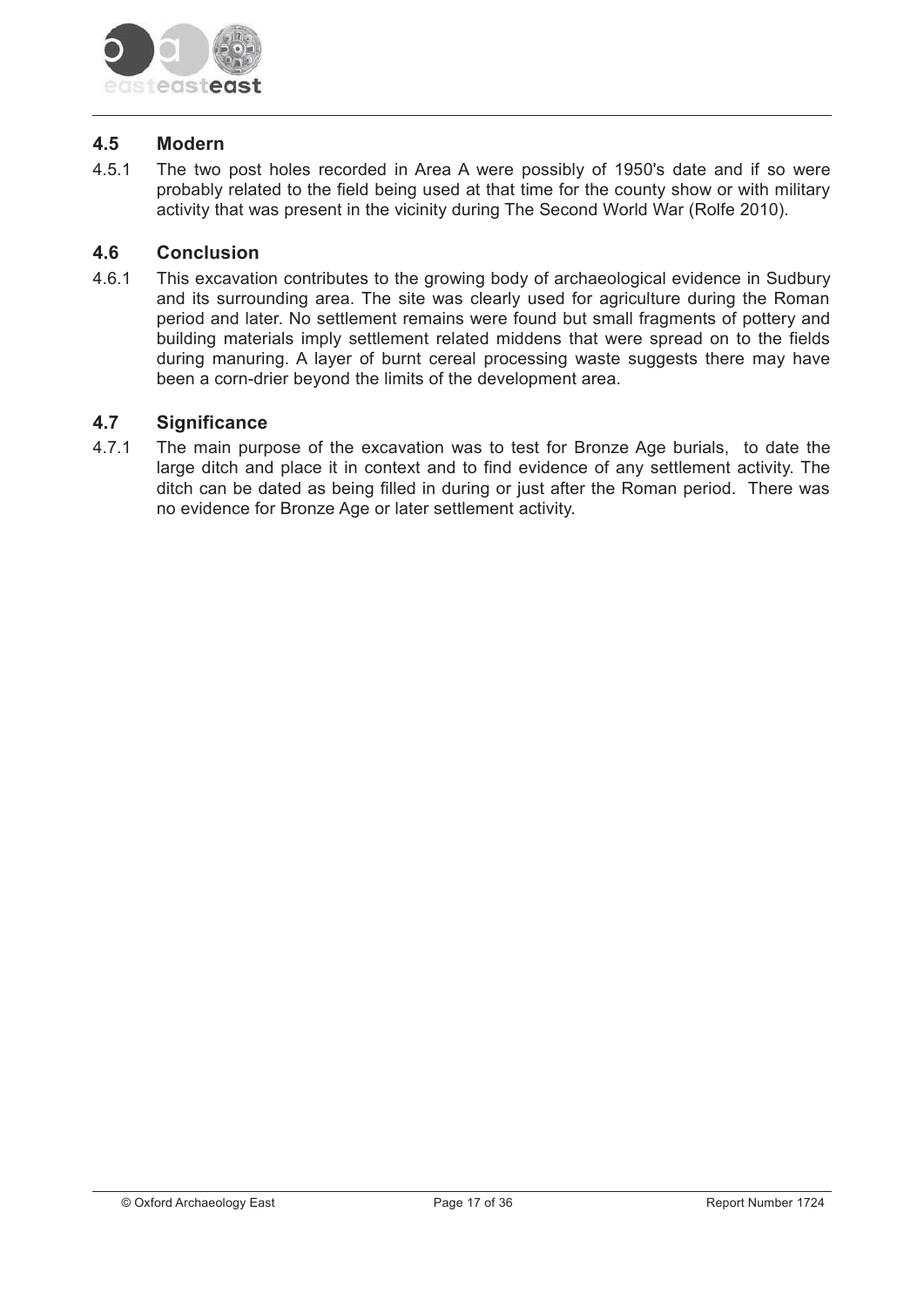# APPENDIX A. CONTEXT INVENTORY

|        | <b>Trench Context</b> | Cut<br><b>Category</b> | Length      | <b>Breadth</b> | <b>Depth</b> | <b>Feature Type</b> | <b>Colour</b>                   | <b>Fine component</b> | <b>Period</b>  | <b>Group</b> |
|--------|-----------------------|------------------------|-------------|----------------|--------------|---------------------|---------------------------------|-----------------------|----------------|--------------|
| Area B |                       | $0$ layer              |             |                |              | 0.25 Top soil       | mid greyish brown               | silty sand            | 3              | 0            |
| Area B | $\overline{2}$        | $0$ layer              |             |                |              | 0.25 Sub soil       | mid grey reddish<br>brown       | sandy silt            | 3              |              |
| Area B | 3                     | $5$ fill               | $\Omega$    | 1.52           |              | $0.52$ ditch        | mid greyish brown               | sandy silt            | 2              |              |
| Area B |                       | $5$ fill               | $\Omega$    | 0.78           |              | $0.16$ ditch        | very dark brownish<br>grey      | sandy silt            | $\overline{2}$ |              |
| Area B | 5 <sup>1</sup>        | $5$ cut                | 0           | 1.52           |              | $0.54$ ditch        |                                 |                       | $\overline{2}$ | 5            |
| Area B | $6 \,$                | $8$ fill               | 0           | 1.3            |              | $0.3$ ditch         | very dark grey brown silty sand |                       | $\overline{2}$ |              |
| Area B |                       | $8$ fill               | 0           | 1.08           |              | $0.15$ ditch        | very dark greyish<br>brown      | silty sand            | $\overline{2}$ |              |
| Area B | 8                     | 8 cut                  | 0           | 1.3            |              | $0.45$ ditch        |                                 |                       | $\overline{2}$ |              |
| Area B | 9                     | $11$ fill              | 0           |                |              | $0.1$ ditch         | mid brown                       | sandy silt            | $\overline{2}$ |              |
| Area B | 10                    | $11$ fill              | $\mathbf 0$ | 2              |              | $0.33$ ditch        | very dark grey brown silty sand |                       | $\overline{2}$ |              |
| Area B | 11                    | $11$ cut               | $\Omega$    | $\overline{2}$ |              | $0.44$ ditch        |                                 |                       | $\overline{2}$ | 5            |
| Area B | 12                    | $13$ fill              | 2.2         | 1.4            | $0.12$ pit   |                     | mid-dark brown                  | clay silt             | 3              | 0            |
| Area B | 13                    | $13$ cut               | 2.2         | 1.4            | $0.12$ pit   |                     |                                 |                       | 3              |              |
| Area B | 14                    | $15$ fill              | 0           | 1.4            |              | $0.42$ ditch        | very dark grey brown silty sand |                       | $\overline{2}$ |              |
| Area B | 15                    | $15$ cut               | $\Omega$    | 1.4            |              | $0.42$ ditch        |                                 |                       | $\overline{2}$ |              |
| Area B | 16                    | $17$ fill              | 6.6         |                |              | $0.2$ ditch         | mid grey reddish<br>brown       | silty clay            | $\overline{2}$ | $\Omega$     |
| Area B | 17                    | $17$ cut               | 6.6         |                |              | $0.2$ ditch         |                                 |                       | $\overline{2}$ |              |
| Area B | 18                    | $19$ fill              | 0           | 0.79           |              | $0.15$ ditch        | mid grey                        | sandy silt            | 3              | 0            |
| Area B | 19                    | $19$ cut               | 6           | 0.79           |              | $0.15$ ditch        |                                 |                       | 3              | 0            |
| Area B | 20                    | $21$ fill              | 1.32        | 0.91           | $0.07$ pit   |                     | pale brownish grey              | sandy silt            | 3              | 0            |
| Area B | 21                    | $21$ cut               | 1.32        | 0.91           | $0.07$ pit   |                     |                                 |                       | 3              | 0            |
| Area B | 22                    | $23$ fill              | 0           | 2.52           |              | $0.4$ ditch         | pale yellowish brown silty clay |                       | 3              | 0            |

© Oxford Archaeology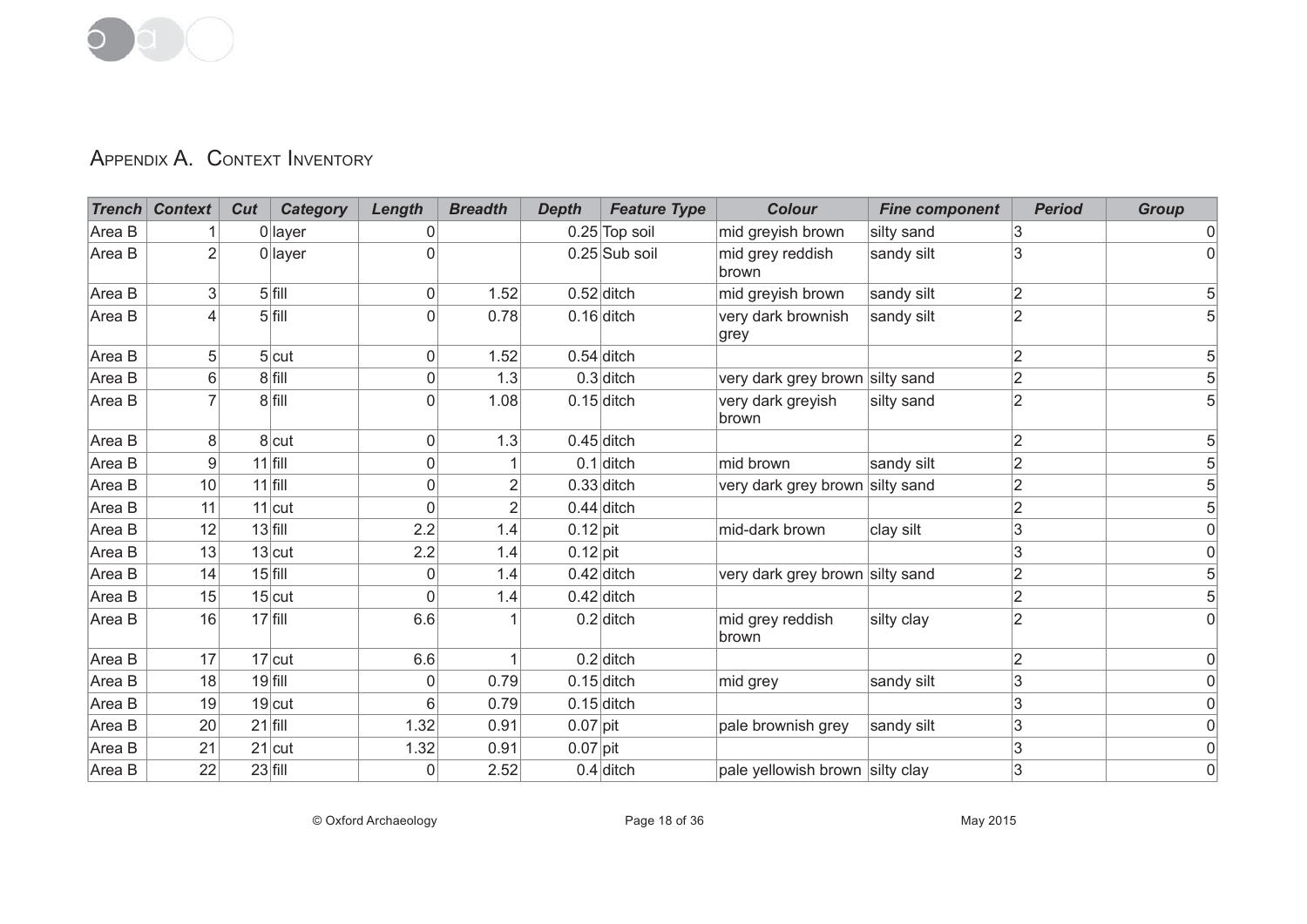

|        | <b>Trench Context</b> | Cut | <b>Category</b> | Length       | <b>Breadth</b> | <b>Depth</b> | <b>Feature Type</b> | <b>Colour</b>                   | <b>Fine component</b> | <b>Period</b>  | <b>Group</b> |
|--------|-----------------------|-----|-----------------|--------------|----------------|--------------|---------------------|---------------------------------|-----------------------|----------------|--------------|
| Area B | 23                    |     | $23$ cut        | 0            | 2.52           |              | $0.4$ ditch         |                                 |                       | 3              |              |
| Area B | 24                    |     | $25$ fill       | 0            | 0.92           |              | $0.28$ ditch        | pale greyish brown              | silty sand            | 3              |              |
| Area B | 25                    |     | $25$ cut        | 0            | 0.92           |              | $0.28$ ditch        |                                 |                       | 3              |              |
| Area B | 26                    |     | $0$ layer       | 0            |                |              | $0.35$ spread       | dark grey                       | silty sand            | 3              |              |
| Area B | 27                    |     | 0 layer         | 0            |                |              | $0.14$ spread       | mid grey brown                  | silty sand            | $\overline{3}$ |              |
| Area B | 28                    |     | 0 layer         | 0            |                |              | 0.36 ?colluvium     | mid greyish brown               | silty sand            |                |              |
| Area B | 29                    |     | $O$ fill        | 0            | 0.82           |              | $0.18$ ditch        | mid grey brown                  | silty sand            | 3              |              |
| Area B | 30                    |     | $30$ cut        | 7            | 0.82           |              | $0.18$ ditch        |                                 |                       | 3              |              |
| Area B | 31                    |     | $0$ layer       | $\Omega$     |                |              | $0.1$ spread        | mid reddish brown               | silty clay            |                |              |
| Area A | 32                    |     | 33 fill         | 0.36         | 0.31           |              | $0.06$ post hole    | pale brownish grey              | sandy silt            | 3              |              |
| Area A | 33                    |     | $33$ cut        | 0.36         | 0.31           |              | $0.06$ post hole    |                                 |                       | 3              |              |
| Area A | 34                    |     | $35$ fill       | 0.4          | 0.42           |              | $0.08$ post hole    | same as 32                      |                       | 3              |              |
| Area A | 35                    |     | $35$ cut        | 0.4          | 0.42           |              | $0.08$ post hole    |                                 |                       | 3              |              |
| Area B | 36                    |     | $15$ fill       | 0            | 0.6            |              | $0.2$ ditch         | mid orange brown                | sandy silt            | $\overline{2}$ |              |
| Area B | 37                    |     | 0 layer         | 0            |                |              | ?colluvium          | similar to 28                   |                       |                |              |
| Area B | 38                    |     | not used        | 0            |                |              |                     |                                 |                       | 0              |              |
| Area B | 39                    |     | 42 fill         |              | 1.04           |              | $0.18$ ditch        | similar to fill 9               |                       | $\overline{2}$ |              |
| Area B | 40                    |     | 42 fill         | $\Omega$     | 1.48           |              | $0.26$ ditch        | very dark grey brown silty sand |                       | $\overline{2}$ |              |
| Area B | 41                    |     | $42$ fill       | 0            | 1.14           |              | $0.16$ ditch        | dark grey brown                 | sandy silt            | $\overline{2}$ |              |
| Area B | 42                    |     | 42 cut          | $\Omega$     | 1.48           |              | $0.46$ ditch        |                                 |                       | $\overline{2}$ |              |
| Area B | 43                    |     | 46 fill         | $\Omega$     | 1.66           |              | $0.22$ ditch        | very dark grey                  | silty sand            | $\overline{2}$ |              |
| Area B | 44                    |     | 46 fill         | 0            | 1.22           |              | $0.16$ ditch        | mid brown                       | silty sand            | $\overline{2}$ |              |
| Area B | 45                    |     | 46 fill         | $\mathbf{0}$ | 0.62           |              | $0.08$ ditch        | very dark grey                  | silty sand            | $\overline{2}$ |              |
| Area B | 46                    |     | $46$ cut        | 0            | 1.66           |              | $0.4$ ditch         |                                 |                       | $\overline{2}$ |              |
| Area B | 47                    |     | 49 fill         | 0            | 1.4            |              | $0.27$ ditch        | dark greyish brown              | silty sand            | $\overline{2}$ |              |
| Area B | 48                    |     | 49 fill         | 0            | 0.6            |              | $0.04$ ditch        | dark greyish yellow             | silty sand            | $\overline{2}$ |              |
| Area B | 49                    |     | $49$ cut        | 0            | 1.4            |              | $0.31$ ditch        |                                 |                       | $\overline{2}$ |              |
| Area B | 50                    |     | $50$ cut        | $\Omega$     | 1.15           |              | $0.35$ ditch        |                                 |                       | $\overline{2}$ |              |

© Oxford Archaeology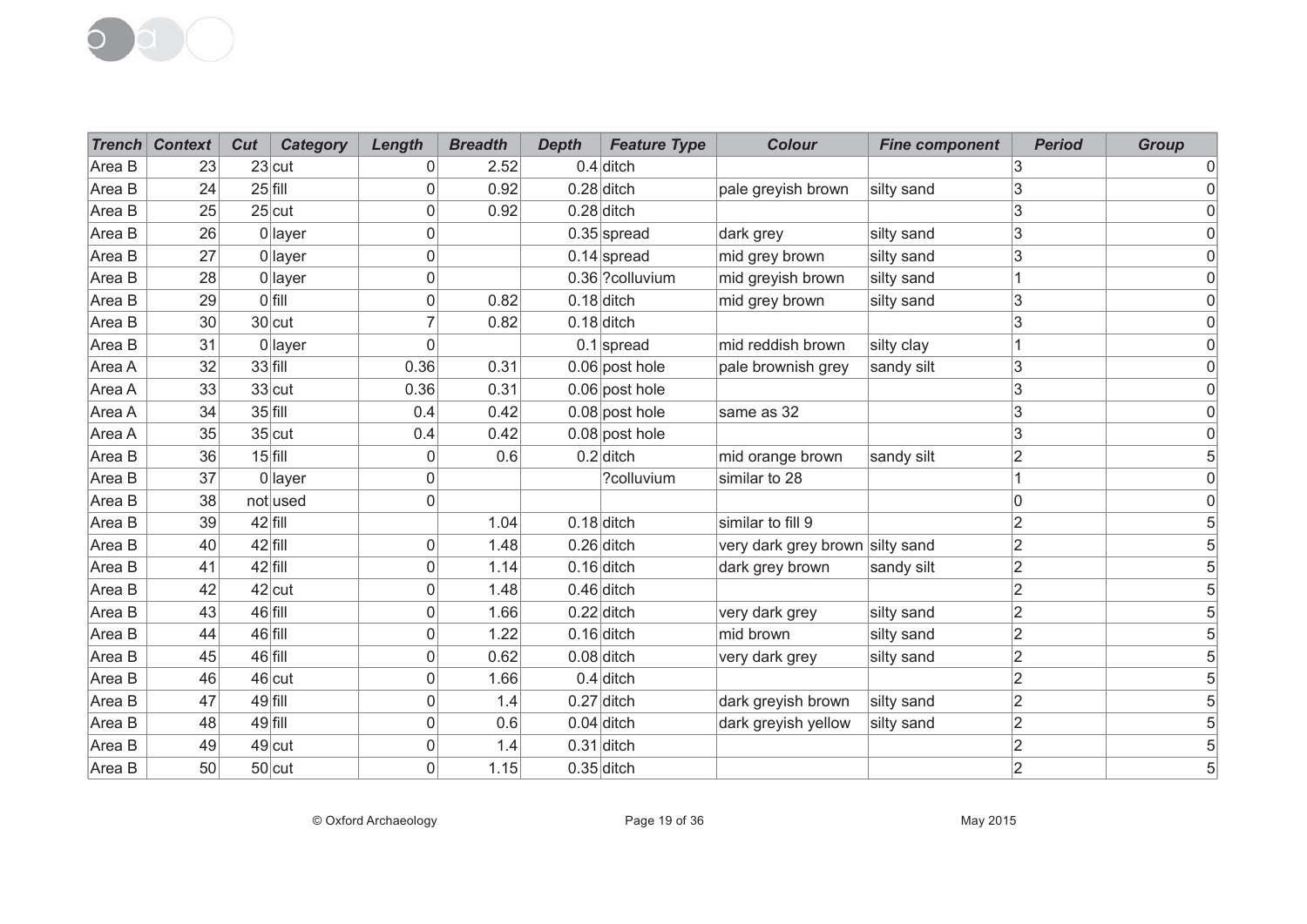

|        | <b>Trench Context</b> | Cut | <b>Category</b> | Length | <b>Breadth</b> | <b>Depth</b> | <b>Feature Type</b> | <b>Colour</b>               | <b>Fine component</b> | <b>Period</b> | Group |
|--------|-----------------------|-----|-----------------|--------|----------------|--------------|---------------------|-----------------------------|-----------------------|---------------|-------|
| Area B | 51                    |     | $50$ fill       |        | 1.15           |              | $0.3$ ditch         | very dark grey              | silty clay            |               |       |
| Area B | 52                    |     | 50 fill         |        | 0.5            |              | $0.2$ ditch         | mid grey brown              | sandy silt            |               |       |
| Area B | 53                    |     | $50$ fill       |        | 1.15           |              | $0.15$ ditch        | mid grey brown              | sandy silt            |               |       |
| Area B | 54                    |     | $55$ fill       |        | 1.65           |              | ditch               |                             |                       |               |       |
| Area B | 55                    |     | $55$ cut        |        | 1.65           |              | ditch               |                             |                       |               |       |
| Area B | 56                    |     | $0$ layer       |        |                |              | $0.23$ colluvium    | mid yellowish brown         | sandy silt            |               |       |
| Area B | 57                    |     | 0 layer         |        |                |              | 0.2 colluvium       | mid reddish yellow<br>brown | sandy silt            |               |       |
| Area B | 58                    |     | 0 layer         |        |                |              | $0.2$ colluvium     | mid brown                   | sandy clay silt       |               |       |
| Area B | 59                    |     | 0 layer         |        |                |              | coluvium            |                             |                       |               |       |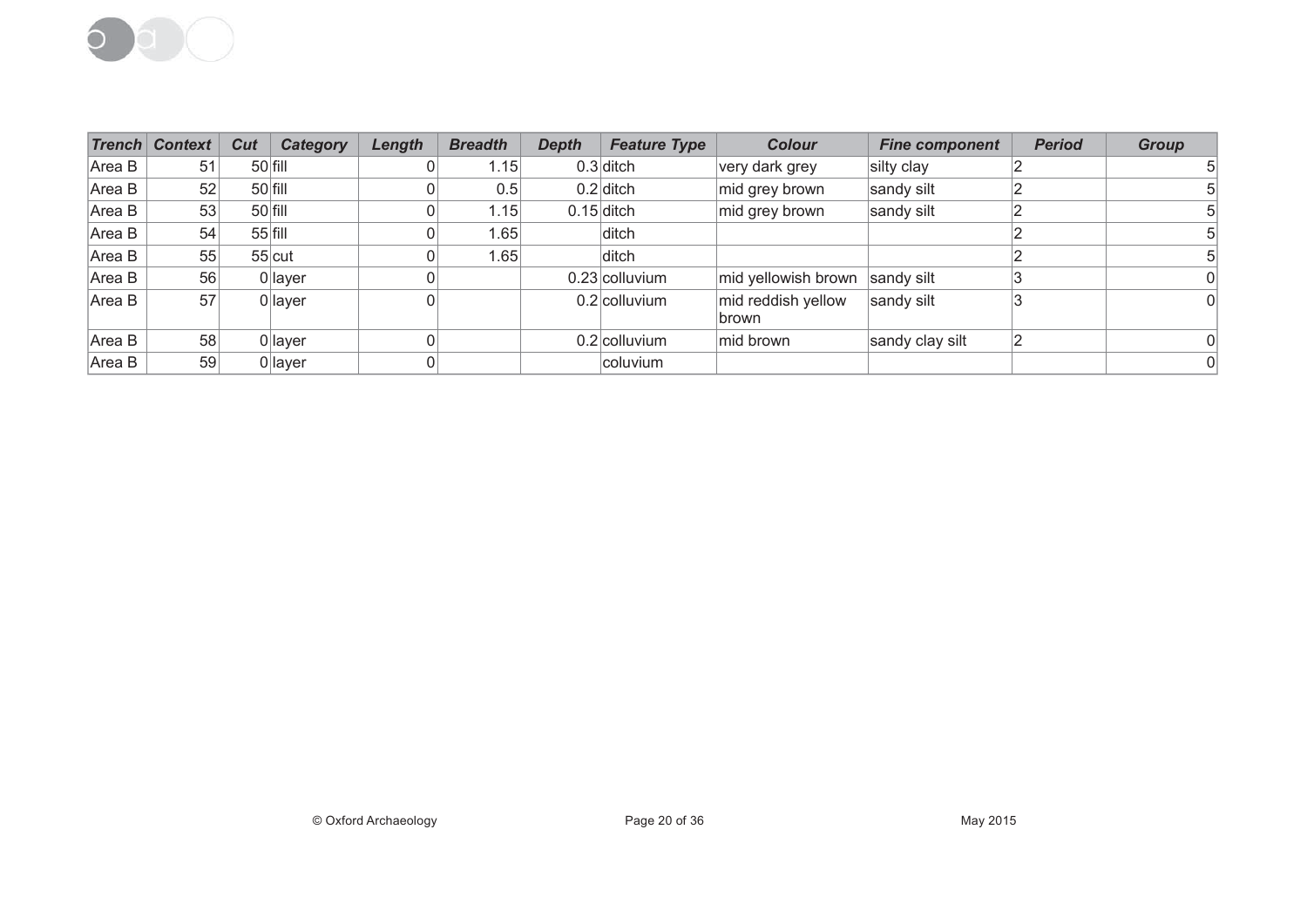

# APPENDIX B. FINDS REPORTS

# **B.1 Prehistoric Potterv**

**By Sarah Percival** 

## **Nature of the assemblage**

A single sherd of flint-tempered pottery weighing 3g was recovered from context 3, the  $B.1.1$ fill of ditch 5. Period 2. Area B. The sherd is probably of Earlier Iron Age date, and is therefore residual in this context.

## **B.2 Roman Pottery**

**By Alice Lyons** 

#### **Introduction**

R 2 1 A total of 24 sherds, weighing 225g, of Romano-British pottery were recovered primarily from ditches, but also from layers and a pit (RB pot Table 2;). The pottery is in a fragmentary and severely abraded condition with an average sherd weight of only c. 9g.

| <b>Feature Type</b> | <b>Sherd Count</b> | <b>Sherd Weight (g)</b> | <b>Sherd Weight (%)</b> |
|---------------------|--------------------|-------------------------|-------------------------|
| Ditch               | 13                 | 142                     | 63.11                   |
| Laver               | 10                 | 80                      | 35.56                   |
| Pit                 |                    |                         | 1.33                    |
| Total               | 24                 | 225                     | 100.00                  |

Table 2: The Roman pottery from features (listed in descending order of weight)

## **Methodology**

B.2.2 The Roman pottery was analysed following the guidelines of the Study Group for Roman Pottery (Darling 2004). The total assemblage was studied and a full catalogue was prepared (below). The sherds were examined using a hand lens (x10 magnification) and were divided into fabric groups defined on the basis of inclusion types present using the Suffolk fabric series (SCCAS). Broad forms (jar and bowl) were recorded. The sherds were counted and weighed to the nearest whole gram and recorded by context; abrasion was also noted. OA East curates the pottery and archive.

## **Fabrics and Forms**

 $B.2.3$ The majority of the pottery comprises utilitarian coarse ware the most common of which was a sandy grey or reduced fabric (GX) found in a limited range of undecorated jar/bowl and storage jar forms. Only one diagnostic vessel type was recognised which is a small globular medium mouthed jar with an everted rim. Pottery of this type, although almost certainly produced locally, was influenced in design by the Black Burnished Ware 2 industry prevalent within the Thames Estuary (Tyers 1996, 186-89, fig 232: IIF5 and IIF6) and fashionable between the mid 2nd and 3rd centuries AD. Although the source of this material is not known, that some sherds have high levels of silver mica present as a natural component, may suggest an origin in north Suffolk within the Waveney Valley (Tomber and Dore 1998, 184).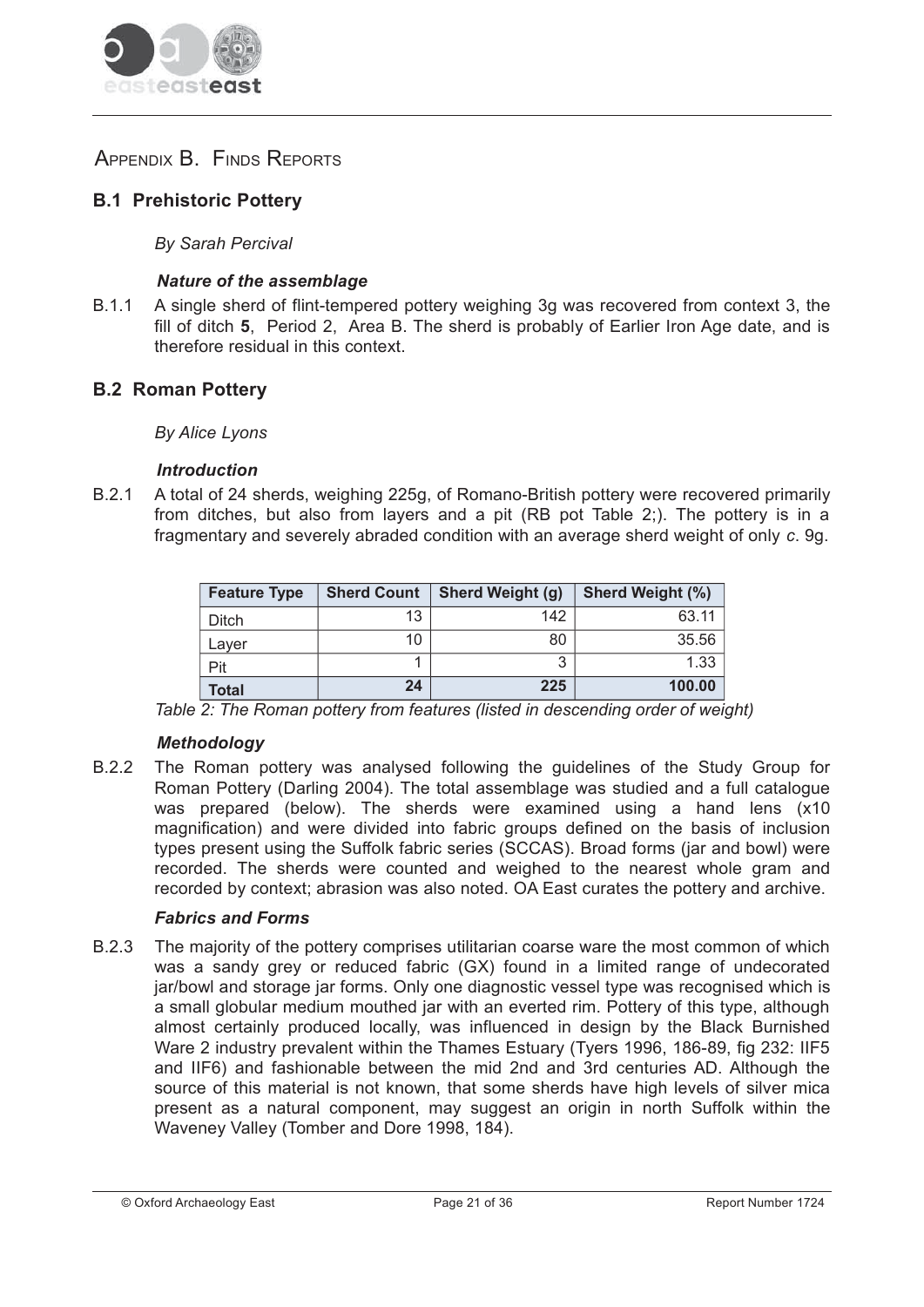

- $B.2.4$ Also found were a small number of jar/bowl, possibly flagon, vessel fragments produced in a similar fabric but fired in an oxidised atmosphere (WX). It is likely that these vessels were also produced locally.
- $B.2.5$ All other pottery fabrics were found in smaller quantities, but notably include a fine sandy red ware which was found as both undiagnostic jar/bowl pieces and also as a shallow straight-sided dish or platter. This red ware fabric contains well-sorted inclusions and is characterized by common fine, silver (sometimes gold) mica and common to abundant quartz. This material is not slipped (or at least no slip survives). It may have been used to produce local copies of Samian and/or Oxfordshire wares, such as those produced at the Obelisk kilns at Harston in South Cambridgeshire (Young 1982) and more locally at Colchester (Going 1987, 6; no 21).
- $B.2.6$ Two distinct later Roman pottery fabrics were found. They consist of two utilitarian coarse ware jar fragments manufactured from clay containing fossilised shell fragments. A jar with a rolled and underscored rim was recorded in this fabric, typical of material produced in the Harrold kilns in Bedfordshire although other sources are also known (Tomber and Dore 1998, 115; Tyers 1996, 192-193). Also diagnostic of the later Roman era are two pieces of Oxfordshire red ware jar/bowl fragments (Tomber and Dore 1998, 176; Tyers 1996 175-178).
- Fine wares were not well represented within the group as only two pieces of imported **B.2.7** samian were retrieved. This distinctive red glossy table ware was imported into the region between the mid 1st and mid 3rd centuries AD (Tyers 1996, 105-116). One south Gaulish undiagnostic piece and another central Gaulish dish (Dr18/31; Webster 1996, 33) were recorded.
- B 2 8 Absent from this assemblage are any specialist wares such as amphora (Tyers 1996) 85-105) or mortaria (Tyers 1996, 116-135).

| <b>Fabric</b>               | <b>CODE</b> | <b>Sherd count</b> | <b>Sherd weight</b><br>(g) | <b>Sherd weight</b><br>(%) |
|-----------------------------|-------------|--------------------|----------------------------|----------------------------|
| Sandy grey ware             | <b>GX</b>   | 8                  | 111                        | 49.33                      |
| Sandy red ware              | <b>RF</b>   | 7                  | 40                         | 17.78                      |
| Sandy oxidised ware         | <b>WX</b>   | 3                  | 40                         | 17.78                      |
| Shell tempered ware         | SG          | $\overline{2}$     | 11                         | 4.89                       |
| Samian, central Gaul        | SACG-LEZOUX |                    | 11                         | 4.89                       |
| Oxfordshire red colour coat | OX.         | 2                  | 11                         | 4.89                       |
| Samian, southern Gaul       | <b>SASG</b> |                    |                            | 0.44                       |
| <b>Total</b>                |             | 24                 | 225                        | 100.00                     |

Table 3: The Roman Pottery fabrics, listed in descending order of weight

## **Summary**

- **B.2.9** This is a small assemblage of Romano-British pottery, primarily comprised of locally produced utilitarian coarse wares, with a small amount of imported fine table wares also present. This pottery assemblage is similar in number of sherds and composition to material recovered during the evaluation of the site (Fawcett 2012).
- B.2.10 The assemblage is in poor condition suggesting it has been subject to extensive postdepositional disturbance and has not remained in its primary place of deposition. Certainly none of the pottery had been deliberately placed, rather it had found its way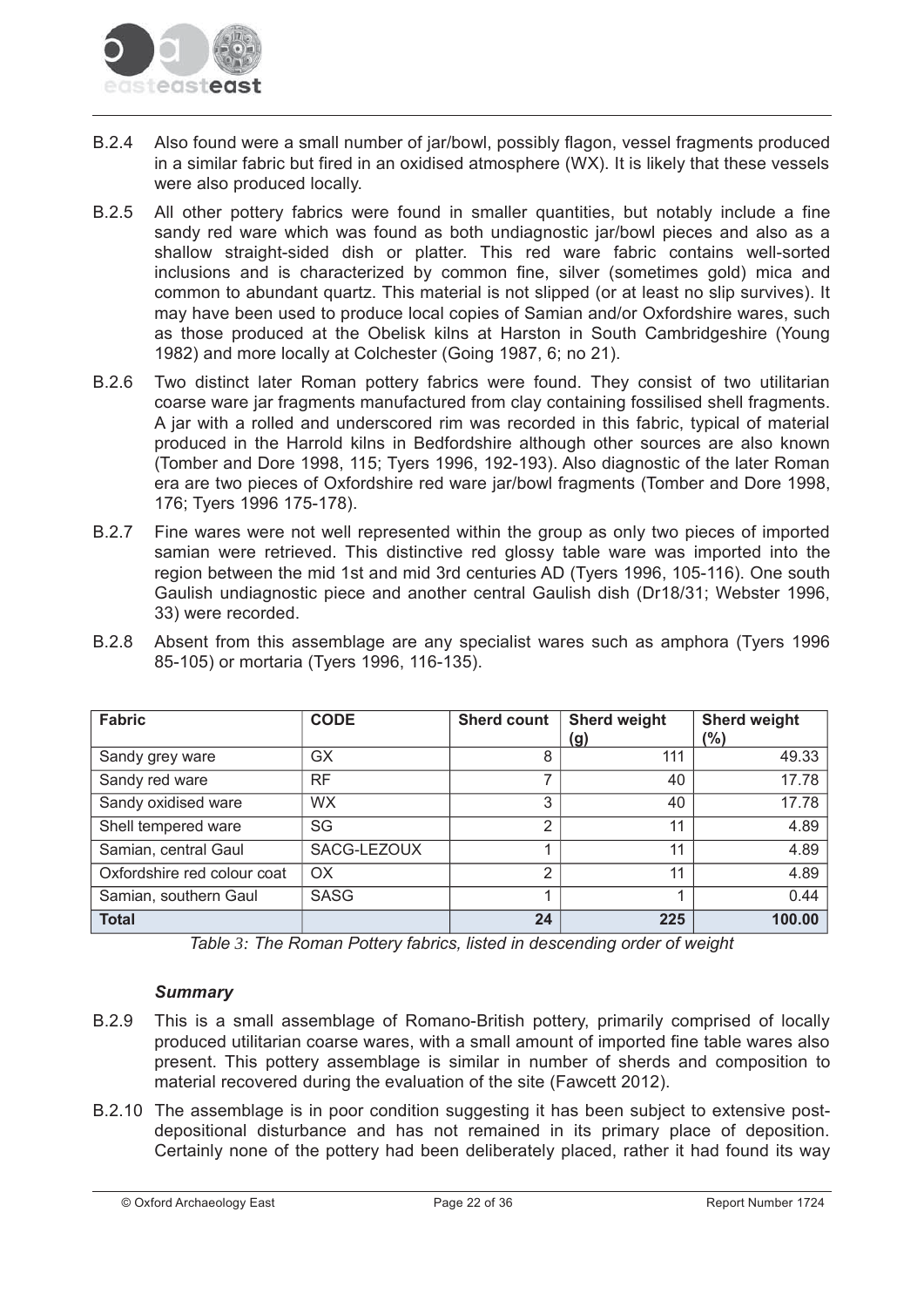

into the ditch and pit fills, also layers, probably in association with other small amounts of detritus which originated from a nearby rural farming community.

| <b>Area</b> | Cxt            | Cut         | <b>Type</b>  | <b>Sherd</b><br>Count | <b>Sherd</b><br>Weight<br>(g) | <b>Fabric</b><br>Family | Form                           | <b>Dsc</b>   | <b>Abrasion</b>              | <b>Spot</b><br><b>Date</b> |
|-------------|----------------|-------------|--------------|-----------------------|-------------------------------|-------------------------|--------------------------------|--------------|------------------------------|----------------------------|
| B           | $\mathbf{1}$   | $\mathbf 0$ | Layer        | $\mathbf{1}$          | $\overline{4}$                | <b>GX</b>               | <b>MJAR</b>                    | $\mathsf{R}$ | <b>SEVERE</b>                | E/MC2                      |
| B           | $\mathbf{1}$   | $\mathbf 0$ | Layer        | $\mathbf{1}$          | 10                            | GX                      | <b>SJAR</b>                    | $\cup$       | <b>SEVERE</b>                | $C2-C3$                    |
| B           | $\overline{4}$ | 5           | Ditch 5      | $\mathbf{1}$          | 11                            | <b>SACG</b>             |                                | U            | <b>MILD</b>                  | C <sub>2</sub>             |
| B           | $\overline{7}$ | 8           | Ditch 5      | $\mathbf{1}$          | $\overline{4}$                | GX                      | <b>MJAR</b>                    | $\mathsf{R}$ | <b>SEVERE</b>                | E/MC2                      |
| B           | 12             | 13          | Pit          | 1                     | $\sqrt{3}$                    | OX                      | <b>JAR/BOWL</b>                | U            | <b>SEVERE</b>                | $MC3-$<br>EC <sub>5</sub>  |
| B           | 16             | 17          | Ditch        | 1                     | 21                            | <b>WX</b>               | <b>JAR/FLAG</b>                | B            | <b>SEVERE</b>                | $MC1-$<br>C <sub>2</sub>   |
| B           | 18             | 19          | Ditch        | $\mathbf{1}$          | 6                             | <b>RF</b>               | <b>JAR/BOWL</b>                | U            | <b>SEVERE</b>                | $C2-C4$                    |
| B           | 18             | 19          | <b>Ditch</b> | 1                     | 8                             | SG                      | <b>JAR</b>                     | $\mathsf{R}$ | <b>SEVERE</b>                | MC3-<br>EC <sub>5</sub>    |
| B           | 18             | 19          | <b>Ditch</b> | $\overline{2}$        | $\overline{9}$                | <b>GX</b>               | <b>JAR/BOWL</b>                | U            | <b>SEVERE</b>                | $LC1-C4$                   |
| B           | 18             | 19          | <b>Ditch</b> | $\mathbf{1}$          | $\overline{7}$                | GX                      | <b>JAR</b>                     | U            | <b>SEVERE</b>                | $LC1-C4$                   |
| B           | 29             | 30          | <b>Ditch</b> | 1                     | 61                            | <b>GX</b>               | <b>JAR</b>                     | B            | <b>SEVERE</b>                | $MC1-$<br>C <sub>2</sub>   |
| B           | 29             | 30          | <b>Ditch</b> | 1                     | 10                            | <b>RF</b>               | <b>JAR/BOWL</b>                | U            | <b>SEVERE</b>                | $MC1-$<br>C <sub>2</sub>   |
| B           | 40             | 42          | Ditch 5      | $\mathbf{1}$          | 3                             | SG                      | <b>JAR/BOWL</b>                | $\cup$       | <b>SEVERE</b>                | $C1-C4$                    |
| B           | 43             | 46          | Ditch 5      | 1                     | $\mathbf{1}$                  | <b>SASG</b>             | <b>DISH</b>                    | U            | <b>SEVERE</b>                | M/LC1                      |
| B           | 43             | 46          | Ditch 5      | 1                     | 1                             | <b>WX</b>               | <b>JAR/BOWL</b>                | U            | <b>VERY</b><br><b>SEVERE</b> | <b>NCD</b>                 |
| B           | 57             |             | Layer        | 1                     | 1                             | <b>RF</b>               | <b>JAR/BOWL</b>                | U            | <b>VERY</b><br><b>SEVERE</b> | C <sub>2</sub>             |
| B           | 58             |             | Layer        | 1                     | 16                            | <b>GX</b>               | <b>JAR/BOWL</b>                | U            | <b>SEVERE</b>                | $MC1-$<br>C <sub>2</sub>   |
| B           | 58             |             | Layer        | 1                     | 8                             | <b>OX</b>               | <b>JAR/BOWL</b>                | U            | <b>SEVERE</b>                | MC3-<br>EC <sub>5</sub>    |
| B           | 58             |             | Layer        | 3                     | 14                            | <b>RF</b>               | <b>JAR/BOWL</b>                | U            | <b>SEVERE</b>                | $C2-C4$                    |
| B           | 58             |             | Layer        | 1                     | 9                             | <b>RF</b>               | <b>DISH/PLAT</b><br><b>TER</b> | $\mathsf{R}$ | <b>SEVERE</b>                | MC1-<br>MC <sub>2</sub>    |
| B           | 58             |             | Layer        | 1                     | 18                            | WX                      | <b>JAR</b>                     | $\mathsf{R}$ | <b>MILD</b>                  | $C2-C3$                    |

Table 4 Roman pottery catalogue

Key: B = base, C= century, E = early, FLAG = flagon, L= Late, Mid = mid, MJAR = medium mouthed jar,  $R = r$ im, SJAR = storage jar, U = undecorated body sherd. (For fabric codes see RB pot Table 2)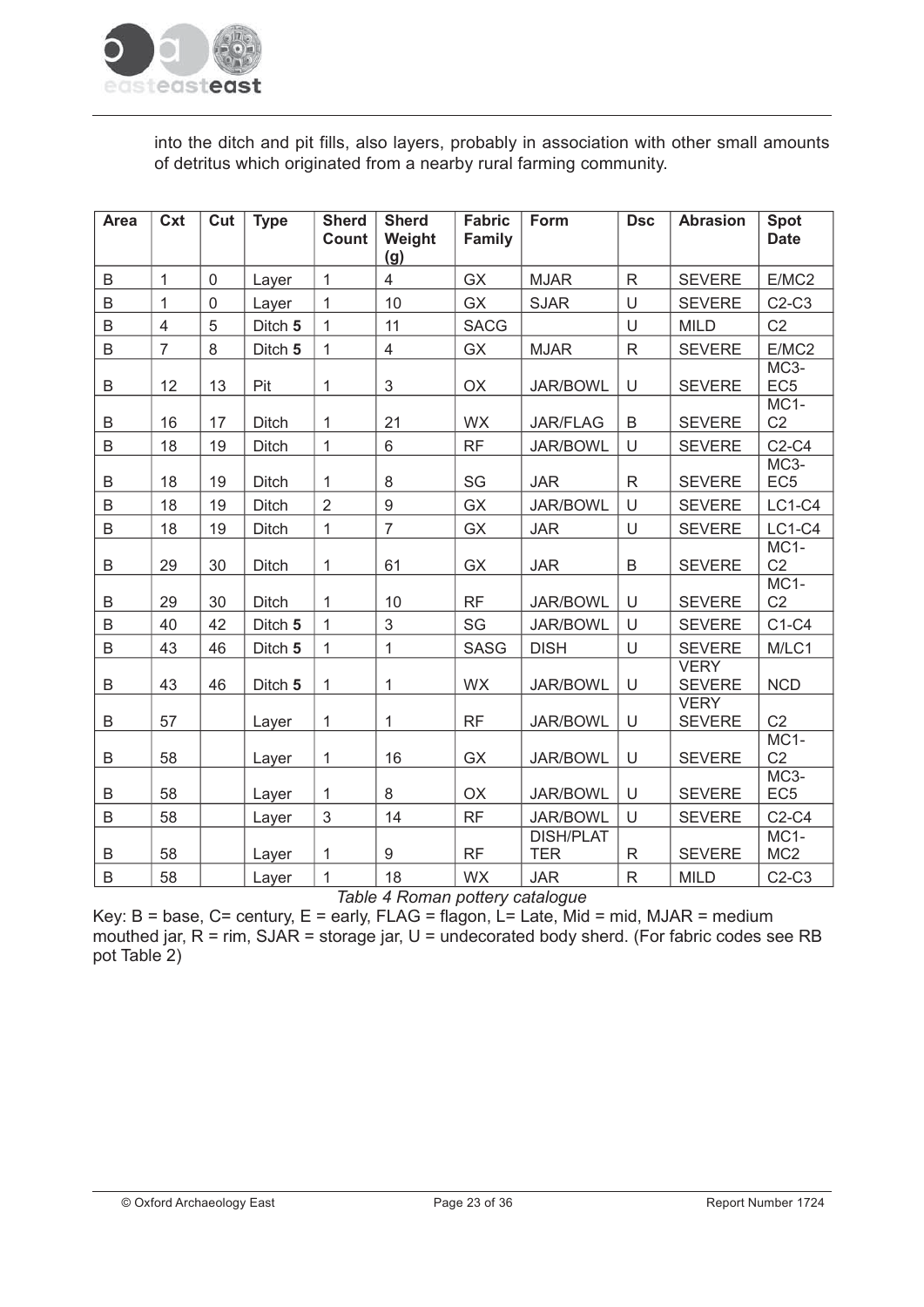

# **B.3 Flint**

**By Anthony Haskins** 

## **Introduction**

 $B.3.1$ A small assemblage of forty-nine struck flints was submitted for analysis.

## **Methodoloav**

B.3.2 For the purposes of this report individual artefacts were scanned and then assigned to a category within a simple lithic classification system (Table 5). Unmodified flakes were assigned to an arbitrary size scale in order to identify the range of debitage present within the assemblage. Edge retouched and utilised pieces were also characterised.

| <b>Context</b><br>number           |           |                                | Subsoil<br>Area A | <b>Topsoil</b><br>Area B | Subsoil<br>Area B | 7<br><1>       | 10 <sup>1</sup> |                |                |                | 12 26 27 37 | 58 | Totals |
|------------------------------------|-----------|--------------------------------|-------------------|--------------------------|-------------------|----------------|-----------------|----------------|----------------|----------------|-------------|----|--------|
| <b>Phase</b>                       |           |                                | <b>NA</b>         | <b>NA</b>                | <b>NA</b>         | $\overline{2}$ | $\overline{2}$  | 3 <sup>1</sup> | 3 <sup>1</sup> | 3 <sup>1</sup> | 1           | 3  |        |
| <b>TYPE</b>                        |           | <b>SUB TYPE CLASSIFICATION</b> |                   |                          |                   |                |                 |                |                |                |             |    |        |
| flakes (>50mm) secondary           |           |                                |                   |                          |                   |                |                 |                |                |                |             |    |        |
| flakes (>25mm                      | secondary |                                | 2                 | 11                       | 5                 |                | 1               | 1              |                |                | 1           | 1  | 24     |
| $50mm$                             | tertiary  |                                |                   |                          | 5                 |                |                 | 1              |                |                |             |    | 11     |
| flakes (>10mm                      | Primary   |                                |                   |                          |                   |                |                 |                |                |                |             |    | 0      |
| $<$ 25mm $)$                       | secondary |                                |                   |                          |                   |                |                 |                |                |                | 1           |    | 2      |
|                                    | tertiary  |                                |                   |                          | 4                 | 4              |                 |                |                | $\overline{2}$ |             |    | 5      |
| <b>Small flakes</b><br>$<$ 10 $mm$ |           |                                |                   |                          |                   |                |                 |                |                |                |             |    |        |
| blades                             | secondary |                                |                   |                          | $\overline{2}$    |                |                 |                |                |                |             |    |        |
| retouched tools                    |           | Edge wear flake                |                   |                          |                   |                |                 |                |                |                |             |    |        |
|                                    |           | Misc. retouched<br>Flake       |                   |                          |                   |                |                 |                |                |                |             |    |        |
|                                    |           | Scraper                        |                   |                          |                   |                |                 |                |                |                |             |    |        |
| <b>Totals</b>                      |           |                                | 3 <sub>l</sub>    | 17                       | 14                | 2              |                 | $\overline{2}$ | 2 <sup>1</sup> | 4 <sup>1</sup> | 3           |    | 49     |

Table 5: Flint catalogue

## **Results**

- B 3 3 The flint is all struck from a mid to dark greyish-brown to brownish-grey semitranslucent flint with occasional mid and dark grey and greyish-brown inclusions. Cortex where present is largely abraded. Flints show severe signs of abrasion suggesting they have been heavily ploughed at some point and are residual in nature.
- The range of debitage suggests later prehistoric flint working, although no truly B.3.4 diagnostic pieces, such as cores or specific tool forms, were recovered. The scars on the dorsal surface of the flint tend to indicate unstructured working using single platform cores. The flakes are generally quite thick and squat and largely struck with a hard hammer.
- B.3.5 A single possible end-scraper was recovered. The scraper was poorly made with abrupt retouch on a thick, squat flake.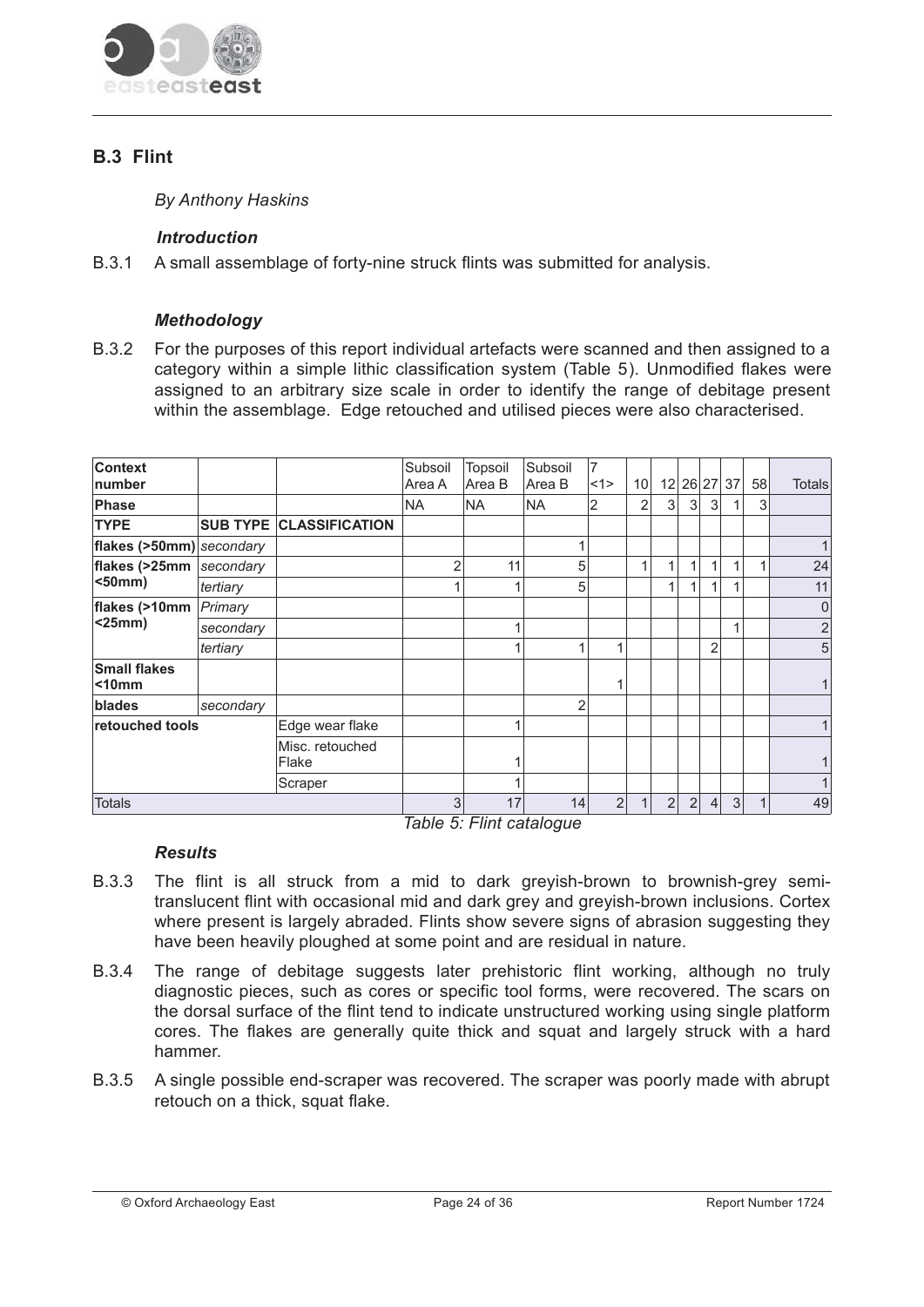

#### **Discussion**

**B.3.6** The material recovered seems to be largely residual in nature and heavily abraded suggesting it derived from a ploughed out surface scatter. The flint work is characteristic of a later prehistoric date and although two blade fragments were recovered this is unlikely to be a multi-period assemblage.

# **B.4 Small Finds**

## **By Chris Faine**

- **B.4.1** The small finds assemblage comprises three objects; an iron horseshoe nail of a type that is likely to be medieval, a second nail that is hand-made but otherwise undiagnostic and a copper alloy coin or token that is work blank and therefore unidentifiable.
- B.4.2 SF 1 (Context 54) Iron horseshoe nail. Badly preserved but probably a "fiddle key type". Length: 28.9mm. Post-Conquest-Medieval.
- **B.4.3** SF 2 (Context 1) Copper alloy coin/token. Worn blank on both sides. Diameter: 26.9 mm. Post-Medieval/Modern
- SF 3 (Context 2) Square section iron nail. Length: 84.9mm Head width: 15.9mm **B44**

## **B.5 Ceramic Building Material**

#### **By Sarah Percival**

#### **Introduction**

 $B.5.1$ A total of 59 pieces of ceramic building material weighing 3.185kg were collected from ten excavated contexts and from unstratified surface collection, subsoil, and natural deposits. The assemblage comprises eighteen pieces of Roman building material including roof and bonding tiles, five fragments of medieval to post medieval date and 35 post medieval pieces, mostly roof tile fragments. One piece is not closely datable, The CBM is fragmentary and mostly small and poorly preserved.

| Area   | Feature | <b>Context</b> | <b>Feature Type</b>   | <b>Spotdate</b>           | Quantity | Weight (g) |
|--------|---------|----------------|-----------------------|---------------------------|----------|------------|
| Area A | 33      |                | 32 Post Hole          | Roman                     |          | 10         |
| Area B |         |                | 2Sub Soil             | Post Medieval             | 12       | 190        |
|        |         |                |                       | Roman                     |          | 101        |
|        |         |                | 26Spread              | Post Medieval             |          | 282        |
|        |         |                | 56Natural             | Post Medieval             |          | 24         |
|        |         |                |                       | Roman                     |          |            |
|        |         | 58             |                       | Medieval/Post<br>Medieval |          | 113        |
|        |         |                |                       | Post Medieval             |          | 35         |
|        |         |                |                       | Roman                     | ีค       | 698        |
|        |         |                | 1 <sup>T</sup> opsoil | Post Medieval             | 8        | 110        |
|        | 8       |                | 6Ditch                | Post Medieval             |          | 5          |
|        | 11      |                | 9Ditch                | Post Medieval             |          | 10         |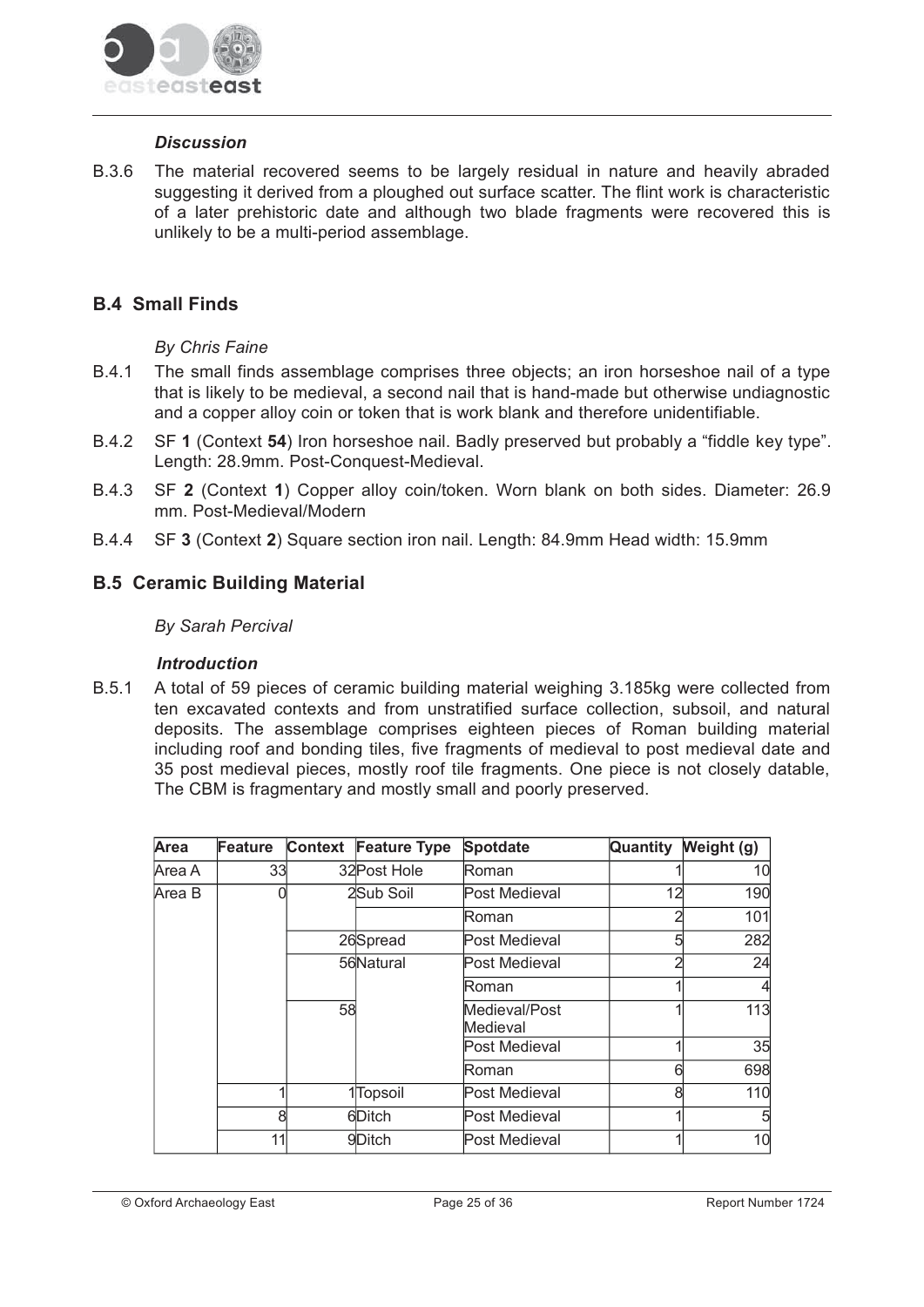

| Area  | Feature | Context Feature Type | <b>Spotdate</b>           | Quantity | Weight (g) |
|-------|---------|----------------------|---------------------------|----------|------------|
|       | 13      | 12Pit                | Medieval/Post<br>Medieval |          | 410        |
|       |         |                      | Not closely datable       |          | 6          |
|       |         |                      | Post Medieval             |          | 15         |
|       |         |                      | Roman                     |          | 241        |
|       | 19      | 18Ditch              | Post Medieval             |          | 186        |
|       |         |                      | Roman                     |          | 17         |
|       | 21      | 20Pit                | Post Medieval             |          | 82         |
|       | 23      | 22Ditch              | Medieval/Post<br>Medieval | 3        | 356        |
|       |         |                      | Post Medieval             |          | 56         |
|       | 25      | 24Ditch              | Post Medieval             |          | 5          |
|       |         |                      | Roman                     |          | 13         |
|       | 30      | 29Ditch              | Roman                     | ົ        | 189        |
|       | 46      | 43Ditch              | Roman                     |          | 27         |
| Total |         |                      |                           | 59       | 3185       |

Table 6: Quantity and weight of ceramic building material by feature

## **Methodology**

B.5.2 The CBM was counted and weighed by form and fabric and any complete dimensions measured. Abrasion, re-use and burning were also recorded following guidelines laid down by the Archaeological Ceramic Building Materials Group (ACBMG 2002). Terminology follows Brodribb (1987).

## Roman

The small Roman assemblage includes fragments from three imbrex and thirteen flat B.5.3 roof or bonding tiles in two pale silty orange fabrics (Table 7). The imbrex are 34mm and 44mm thick. A curved fragment from a possible shaped tile was also recovered.

| Fabric                                              | Type           | Quantity | Weight (g) |
|-----------------------------------------------------|----------------|----------|------------|
| Soft pale orange fine sandy fabric                  | Bonding tile   |          | 89         |
|                                                     | <b>I</b> mbrex |          | 295        |
| Soft pale orange fine sandy fabric with rare quartz | Bonding tile   |          | 723        |
|                                                     | <b>I</b> mbrex |          | 193        |
| Total                                               |                | 18       | 1300       |

Table 7: Quantity and weight of Roman CBM by fabric

## **Medieval and Post-medieval**

**B.5.4** A total of 40 pieces of medieval to post medieval brick and tile were recovered weighing 1.879kg. The assemblage is characterised by the use of dense hard-fired orange sandy fabrics with sparse inclusions (Table 8). One brick is made of a dark purple brown fabric with small white quartz inclusions and may represent an over-fired version of the conventional orange bricks.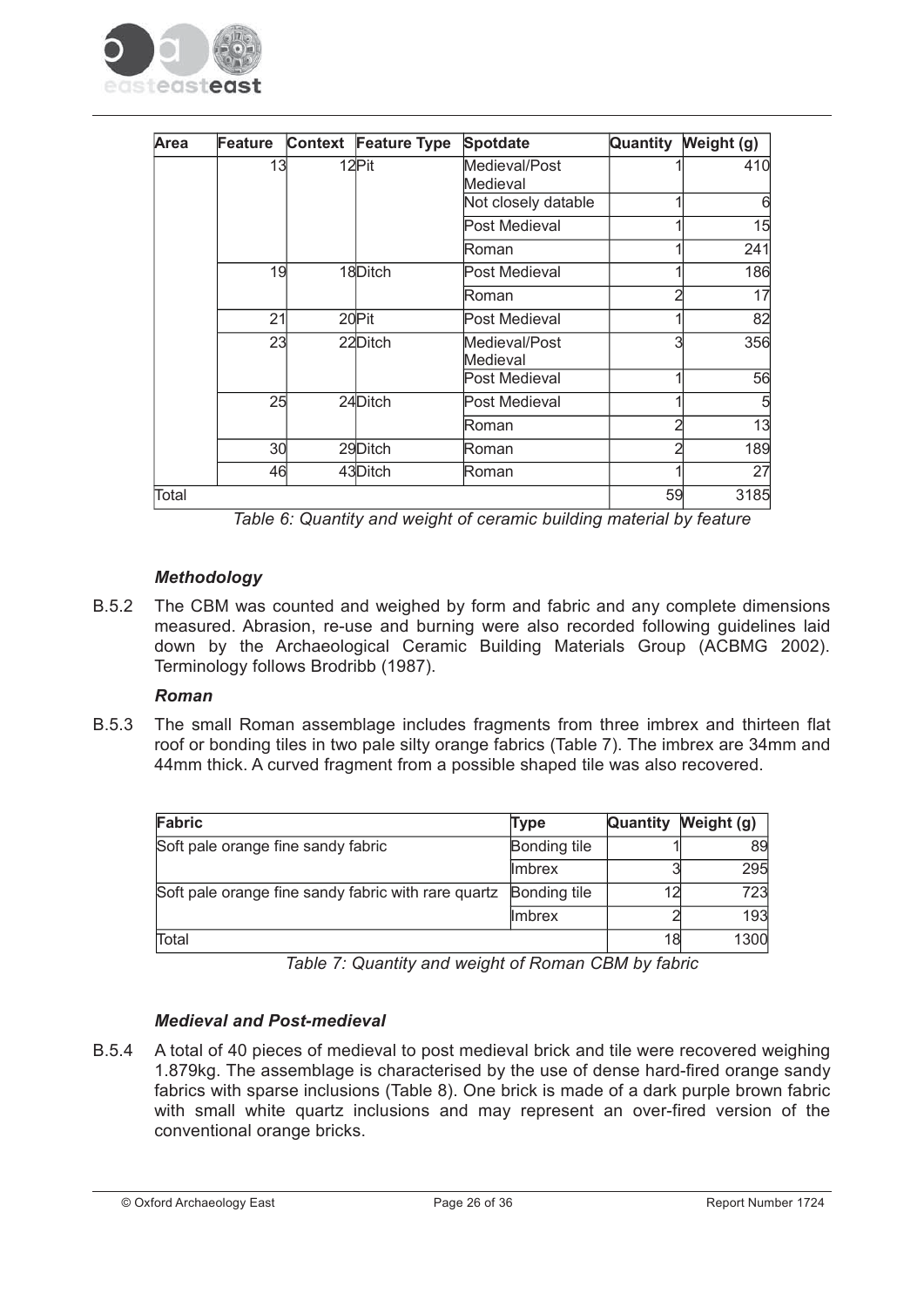

- **B.5.5** The roof tile fragments are flat, almost certainly deriving from peg-tiles and are mostly 11-14mm thick. Floor tile fragments were recovered from four contexts but are too fragmentary to show wear or other signs of use. The floor tiles are between 22mm and 24mm thick.
- Five incomplete brick fragments were recovered. The bricks are between 60mm and  $B.5.6$ 63mm thick. One example has mortar and possible limewash adhering.

| <b>Spotdate</b>      | Fabric                                                                                       | Type              | Quantity | Weight (g) |
|----------------------|----------------------------------------------------------------------------------------------|-------------------|----------|------------|
| Med/post<br>medieval | Dark pink/purple fine sandy fabric with rare small<br>white quartz inclusions                | <b>Brick</b>      |          | 410        |
|                      | Dense, hard orange sandy fabric with occasional<br>orange grog and rare red oxide inclusions | Early Brick       |          | 356        |
|                      | Hard orange sandy fabric with common fine white<br>quartzite occasionally grey core          | <b>Floor Tile</b> |          | 113        |
| Post                 | Hard orange sandy fabric with common fine white                                              | <b>Floor Tile</b> |          | 324        |
| medieval             | quartzite occasionally grey core                                                             | Roof tile         | 17       | 271        |
|                      | Hard orange sandy fabric with occasional rounded<br>voids                                    | Roof tile         | 13       | 385        |
|                      | Hard orange sandy fabric with occasional rounded<br>voids and rare red oxide inclusions      | Roof tile         |          | 15         |
|                      | Poorly mixed fine sandy orange fabric with cream<br>swirls                                   | <b>Brick</b>      |          | 5          |
| Total                |                                                                                              |                   | 40       | 1879       |

Table 8: Quantity and weight of Post Roman CBM by fabric

## **Discussion**

- **B57** The small redeposited Roman assemblage is derived from a moderately high status building which had a tiled roof, possible hypocaust system and walls. All is abraded and small suggesting that it has been subject to significant post depositional disturbance, comparable with that exhibited by the contemporary pottery assemblage (Lyons above) and may have travelled some distance from its original point of deposition.
- The post Roman ceramic building material is largely derived from post medieval tiled **B.5.8** buildings consisting largely of flat roof tile fragments with smaller guantities of flooring and walling also recovered.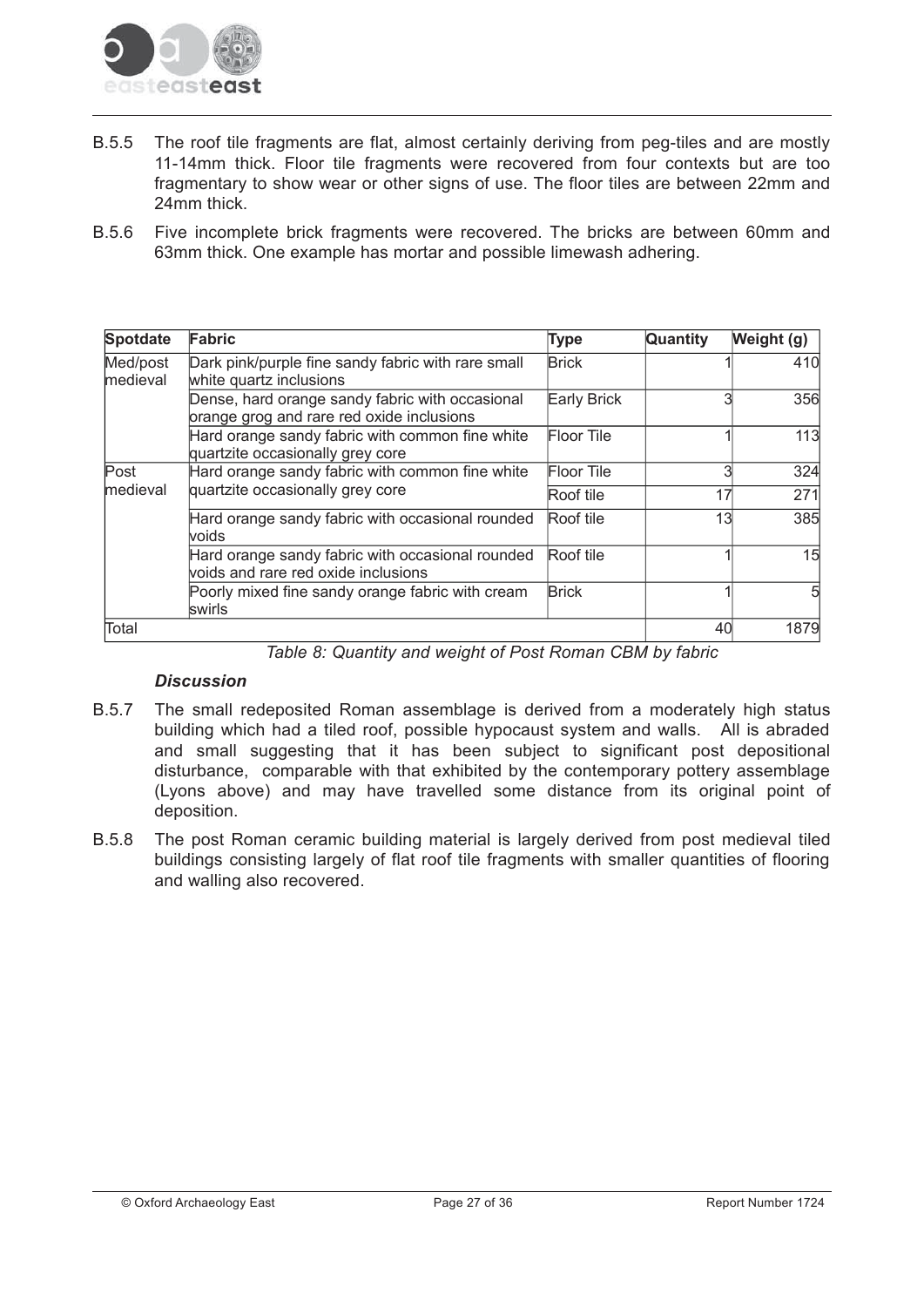

# APPENDIX C. ENVIRONMENTAL REPORTS

# **C.1 Animal Bone**

## **By Chris Faine**

 $C.11$ The animal bone assemblage comprises 1.2kg made up of 40 fragments of which only 11 were identifiable to species. Contexts 10 and 26 contained no identifiable fragments. All fragments were identified as cattle aside from a horse 1st molar and axis from contexts 47 and 58 respectively. Cattle remains consisted almost entirely of tibiae and other lower limb elements (metapodia/phalanges etc), along with a partial adult mandible from context 20 and femur from context 12. This a small assemblage representing general settlement waste, possibly derived from a midden that had later been spread on fields as manure.

# **C.2 Environmental samples**

## **By Rachel Fosberry**

#### **Introduction**

 $C.2.1$ Eight bulk samples (260 litres) were taken in order to assess the quality of preservation of plant remains, samples were 40 litres in size or smaller where insufficient soil was present. Features sampled include a Roman linear ditch 120m in length; six samples were taken from features 8, 50, 49, 46 and 5. Two colluvium layers 26 and 28 were also sampled and are thought to be post-medieval or modern in date.

## **Methodology**

- $C.22$ One bucket (8 litres) of each bulk sample was processed by water flotation (using a modified Siraff three-tank system) for the recovery of charred plant remains, dating evidence and any other artefactual evidence that might be present. The floating component (flot) of the samples was collected in a 0.3mm nylon mesh and the residue was washed through 10mm, 5mm, 2mm and a 0.5mm sieve. Both flot and residues were allowed to air dry. A magnet was dragged through each residue fraction prior to sorting for artefacts. Any artefacts present were noted and reintegrated with the handexcavated finds. The dried flots were subsequently sorted using a binocular microscope at magnifications up to x 60 and an abbreviated list of the recorded remains are presented in Table 9. Four samples from ditch 5 were subsequently chosen for a more detailed study of the ratios of grains to chaff and to determine whether the distribution of this material within the ditch was uniform along its length. The results of this full quantification are presented in Table 10.
- $C.23$ Identification of plant remains is with reference to the *Digital Seed Atlas of the* Netherlands and the author's own reference collection. Nomenclature is according to Zohary and Hopf (2000) for cereals and Stace (1997) for other plants. Carbonized seeds and grains, by the process of burning and burial, become blackened and often distort and fragment leading to difficulty in identification. Plant remains have been identified to species where possible. The identification of cereals has been based on the characteristic morphology of the grains and chaff as described by Jacomet (2006).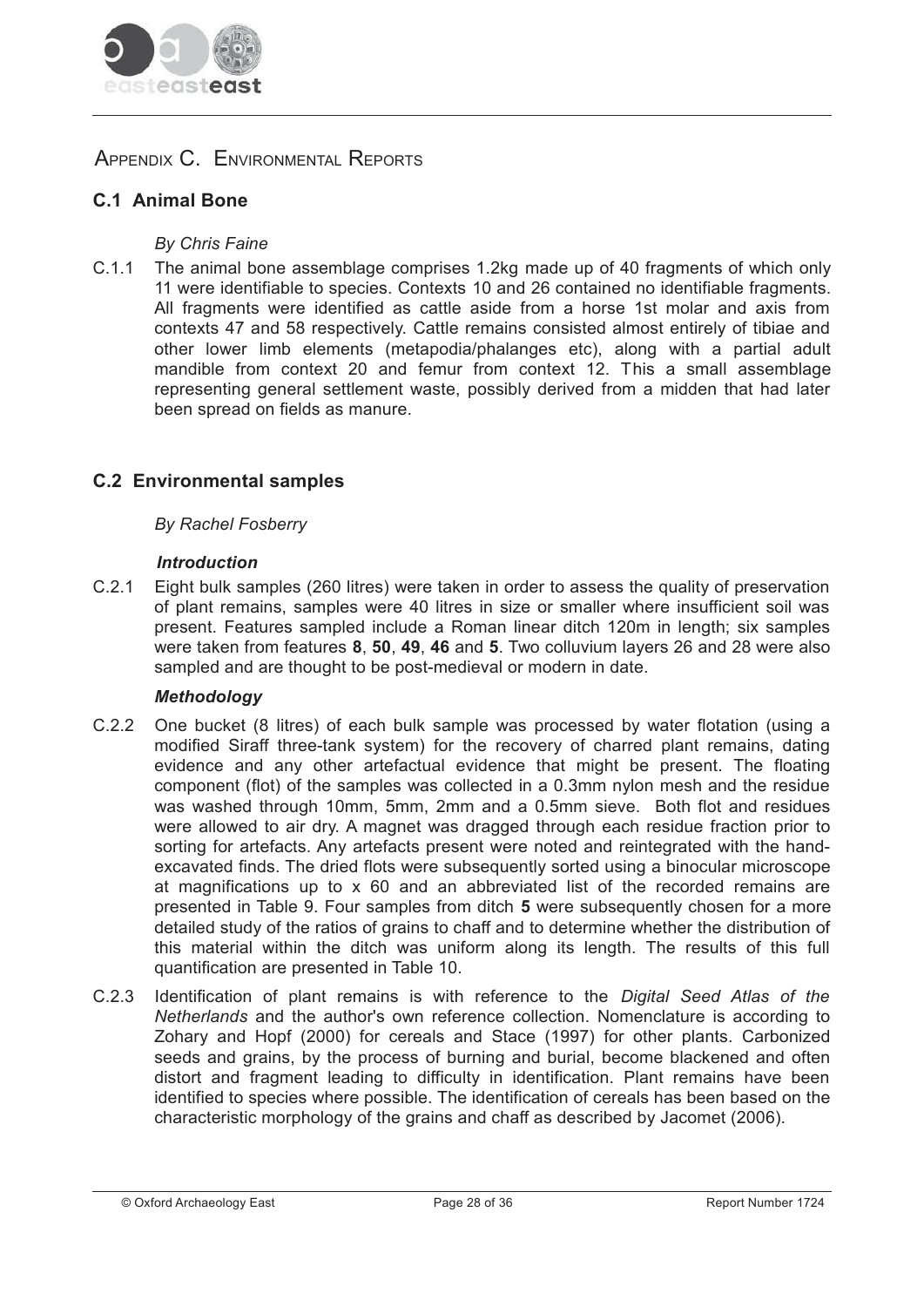

#### **Quantification**

 $C.2.4$ For the purpose of the initial assessment, items such as seeds, cereal grains and legumes have been scanned and recorded qualitatively according to the following categories

 $# = 1-10$ .  $## = 11-50$ .  $### = 51+$  specimens  $#### = 100+$  specimens

Items that cannot be easily quantified such as charcoal and magnetic residues have been scored for abundance

 $+$  = rare.  $++$  = moderate.  $++$  = abundant

 $C.2.5$ For the samples that have been fully quantified, individual cereal grains, chaff elements and seeds have been identified according to their morphology and counted. Fragmented cereal grains have been counted if over half of the grain has survived (embryo ends only).

#### **Results**

- C.2.6 All of the five samples taken from ditch 5 contain similar charred assemblages of spelt (Triticum spelta) wheat grains and chaff with occasional weed seeds. The grains are less frequent than the chaff elements and occasional grains have a shrunken appearance with a dorsal groove that is characteristic of a grain that has germinated. Detached embryos are also present and they have the trident-shaped morphology typical of spelt. The chaff elements of these assemblages are mainly comprised of glume bases of a hulled wheat variety. Some are identifiable as spelt wheat but the degraded nature of many of the glume bases and spikelet forks precludes identification between emmer (T. dicoccum) and spelt wheat, although the absence of any identified emmer chaff suggests that the degraded chaff is likely to be that of spelt. Rachis (stem) fragments are similarly difficult differentiate. Charred stems (usually present as charred culm nodes) are notably absent.
- $C.2.7$ Charred weed seeds occur occasionally and only small seeds (<3mm) are present. These include docks (Rumex sp.), clover (Trifolim sp.), grasses (Poaceae) vetch/tare (Vicia/Lathyrus sp.) and stinking mayweed (Anthemis cotula).
- Sample 7 from colluvial layer 26 spread over ditch 5 contained molluscs only. Sample 8  $C.2.8$ from colluvial layer 28 contains a single charred spelt grain and a spikelet fork both of which are likely to be residual.

| Sample No.     | ş<br>Context | $\frac{1}{2}$<br>Cut | Type<br>Feature     | $\bigoplus$<br>Size<br>Sample | processed<br>$\bigcup$<br>Volume | $\left(\overline{m}\right)$<br>Flot Volume | Cereals | Chaff | Seeds<br>Weed | Snails from flot | < 2mm<br>Charcoal | 2mm<br>٨<br>Charcoal | animal<br>bones<br>Large | Pottery | hammerscale<br>Flake | hammerscale<br>Spheroidal |
|----------------|--------------|----------------------|---------------------|-------------------------------|----------------------------------|--------------------------------------------|---------|-------|---------------|------------------|-------------------|----------------------|--------------------------|---------|----------------------|---------------------------|
| 1              | 7            | 8                    | Ditch<br>group<br>5 | 20                            | 8                                | 40                                         | ##      | ###   | #             | 0                | $^{++}$           | $\ddot{}$            | #                        | 0       | $\ddot{}$            | $+$                       |
| $\overline{2}$ | 51           | 50                   | Ditch<br>group<br>5 | 40                            | 8                                | 20                                         | ##      | ###   | #             | 0                | $^{+++}$          | $\ddot{}$            | 0                        | 0       | $\ddot{}$            | $\mathbf{0}$              |
| 3              | 47           | 49                   | Ditch<br>group      | 20                            | 8                                | 15                                         | ##      | ###   | #             | 0                | $^{++}$           | $\ddot{}$            | 0                        | 0       | $\ddot{}$            | $\mathbf 0$               |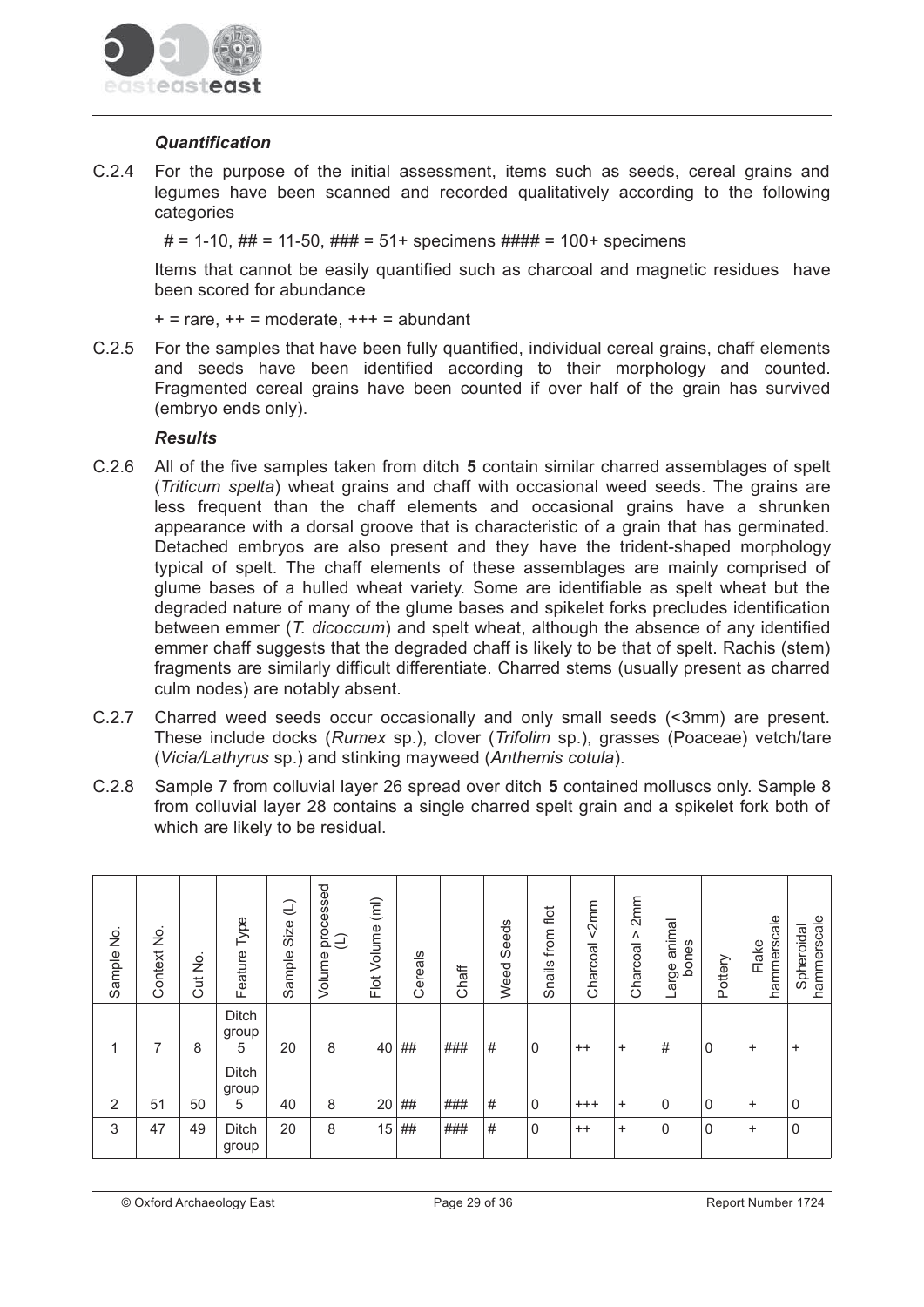

| Sample No.     | Context No.    | Cut No. | Type<br>Feature <sup>-</sup> | $\widehat{\mathord{\sqcup}}$<br>Size<br>Sample | processed<br>$\bigoplus$<br>Volume | Flot Volume (ml) | Cereals    | Chaff | Seeds<br>Weed       | Snails from flot | < 2mm<br>Charcoal | 2mm<br>Λ<br>Charcoal | Large animal<br>bones | Pottery   | hammerscale<br>Flake | hammerscale<br>Spheroidal |
|----------------|----------------|---------|------------------------------|------------------------------------------------|------------------------------------|------------------|------------|-------|---------------------|------------------|-------------------|----------------------|-----------------------|-----------|----------------------|---------------------------|
|                |                |         | 5                            |                                                |                                    |                  |            |       |                     |                  |                   |                      |                       |           |                      |                           |
| $\overline{4}$ | 43             | 46      | Ditch<br>group<br>5          | 40                                             | 8                                  | 15               | ##         | ###   | #                   | $\mathbf 0$      | $^{++}$           | $\Omega$             | 0                     | $\#$      | $\ddot{}$            | $\mathbf 0$               |
| 5              | 14             | 15      | Ditch<br>group<br>5          | 20                                             | 8                                  | 20               | ##         | ###   | #                   | $\mathbf 0$      | $++$              | $\ddot{}$            | $\mathbf 0$           | $\pmb{0}$ | $\ddot{}$            | $\mathbf 0$               |
| $\,6\,$        | $\overline{4}$ | 5       | Ditch<br>group<br>5          | 40                                             | 8                                  | 40               | ##         | ###   | $\#$                | 0                | $^{+++}$          | $\ddot{}$            | $\#$                  | $\#$      | $\ddot{}$            | $\mathbf 0$               |
| 7              | 26             |         | Layer                        | 40                                             | 8                                  | 10 0             |            | 0     | $\mathsf{O}\xspace$ | ###              | $\ddot{}$         | $\mathbf 0$          | 0                     | 0         | $\ddot{}$            | $\ddot{}$                 |
| 8              | 28             |         | Layer                        | 20                                             | 8                                  | 10               | $\vert \#$ | #     | $\mathbf 0$         | 0                | $\ddot{}$         | $\Omega$             | 0                     | 0         | $\mathbf 0$          | $\mathbf 0$               |

Table 9: Environmental samples from SUY139

|                                        | $\overline{2}$ | 4   | 5              | 6              |
|----------------------------------------|----------------|-----|----------------|----------------|
|                                        | 51             | 43  | 14             | 4              |
|                                        | 50             | 46  | 15             | 5              |
|                                        |                |     |                |                |
| domesticated Barley<br>grain           |                | 4   |                |                |
| Spelt Wheat grain                      | 19             | 37  | 33             | 35             |
| <b>Germinated Spelt Wheat</b><br>grain | 2              | 1   | 1              | 4              |
| unidentified cereal grain              | 9              | 34  | 15             | $\overline{7}$ |
|                                        |                |     |                |                |
| <b>Emmer or Spelt Wheat</b><br>chaff   |                | 2   |                | 3              |
| Spelt Wheat chaff                      | 132            | 168 | 27             | 106            |
| <b>Emmer or Spelt Wheat</b><br>chaff   | 484            | 936 | 81             | 210            |
| Emmer or Spelt Wheat<br>chaff          | 544            | 496 | 33             | 43             |
|                                        | 3              | 18  | 9              | 13             |
|                                        | 4              |     | 3              |                |
|                                        |                |     |                |                |
| Stinking mayweed                       |                | 3   | $\overline{2}$ | 4              |
| <b>Bromes</b>                          | 1              | 3   | 7              | 1              |
| Black-bindweed                         |                |     | 1              | 1              |
| medium-seeded Grass                    |                | 8   | 3              | 13             |
|                                        |                |     |                |                |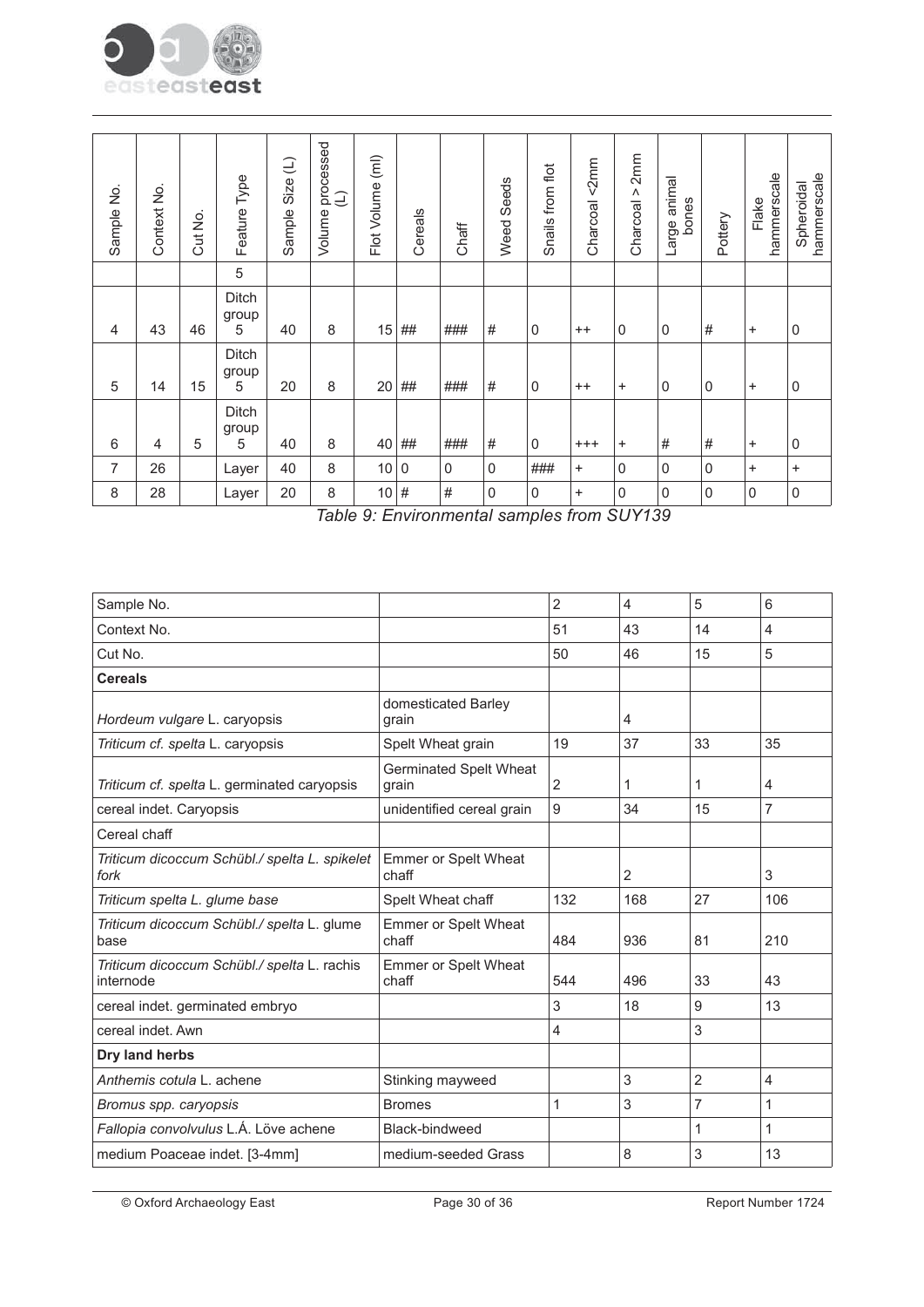

| Sample No.                           |                              | 2  | 4  | 5  | 6 |
|--------------------------------------|------------------------------|----|----|----|---|
| Context No.                          |                              | 51 | 43 | 14 | 4 |
| Cut No.                              |                              | 50 | 46 | 15 | 5 |
|                                      | Family                       |    |    |    |   |
| Polygonaceae sp. Achene              | Knotgrass                    |    |    |    |   |
| Rumex sp. achene                     | small-seeded Docks           |    | 12 |    |   |
| small Trifolium spp. [<1mm] seed     | small-seeded Clovers         |    |    |    |   |
| small Vicia/Lathyrus sp. [<3mm] seed | small-seeded<br>Vetches/Peas |    | 1  |    | и |

Table 10: Quantification of selected samples from ditch 5

## **Discussion**

- $C.2.9$ The environmental samples have produced significant charred plant assemblages that can contribute to the interpretation of this site. Carbonised hulled wheat chaff elements predominate in the assemblages taken from the entire length of the 120m long Roman ditch indicating that substantial burning of cereal processing waste has taken place in the near vicinity. The chaff is comprised of glume bases, rachis fragments and occasional spikelet forks, all of which are the elements that enclose the grain and the attachment the spikelet to the cereal stem. There are two species of hulled wheat; spelt and emmer and, although they have since been found to be genetically quite different the chaff elements have very similar morphology. Spelt glume bases can usually be distinguished through their prominent veins than run longitudinally along the length of the glume, a keel on the third vein and a distinctive attachment scar. Emmer glume bases tend to be narrower, have less pronounced veins and two acute-angled keels (as described by Jacomet, van der Veen). Both emmer and spelt wheat are known as hulled wheats because the grain is enclosed in tight outer chaff that needs to be removed to release the grain. This was achieved by lightly parching and then pounding the spikelets resulting in a substantial amount of fine, dry chaff that could subsequently be used as fuel.
- C.2.10 Whilst the large quantity of glume bases present in ditch 5 is indicative of the mass processing and separation of glumes following the dehusking of spelt wheat, the charred assemblage present is likely to be the result of the subsequent use of the cereal processing waste as fuel, most probably in a corn-drier, although no structures were identified by a geophysics survey that was undertaken on the site so any such structure would be beyond the limits of the development area. Corn-driers are features that are often found close to areas of cultivation, but some distance from settlement, in the Roman period. The structures of the driers vary in design from elaborate T-shapes to simple oblongs and their function is likely to be multi-purpose including the drying of freshly-harvested grain for storage, the parching of spiklets prior to processing, the parching of cleaned grain prior to grinding and also for the malting of grain for brewing (van der veen, 303). Germinated grains and detached embryos are present in all of the assemblages and are likely to represent the use of spelt for malting.
- C.2.11 A possible interpretation of the charred assemblage being a result of the crop having been burnt prior to harvest is unlikely since if this had been the case, the resultant charred assemblage would be expected to comprise a ratio of grain to glume of 1:2 and the assemblage would include numerous charred cereal stems (straw) along with the seeds of any weeds that would have been growing amongst the cereal crop.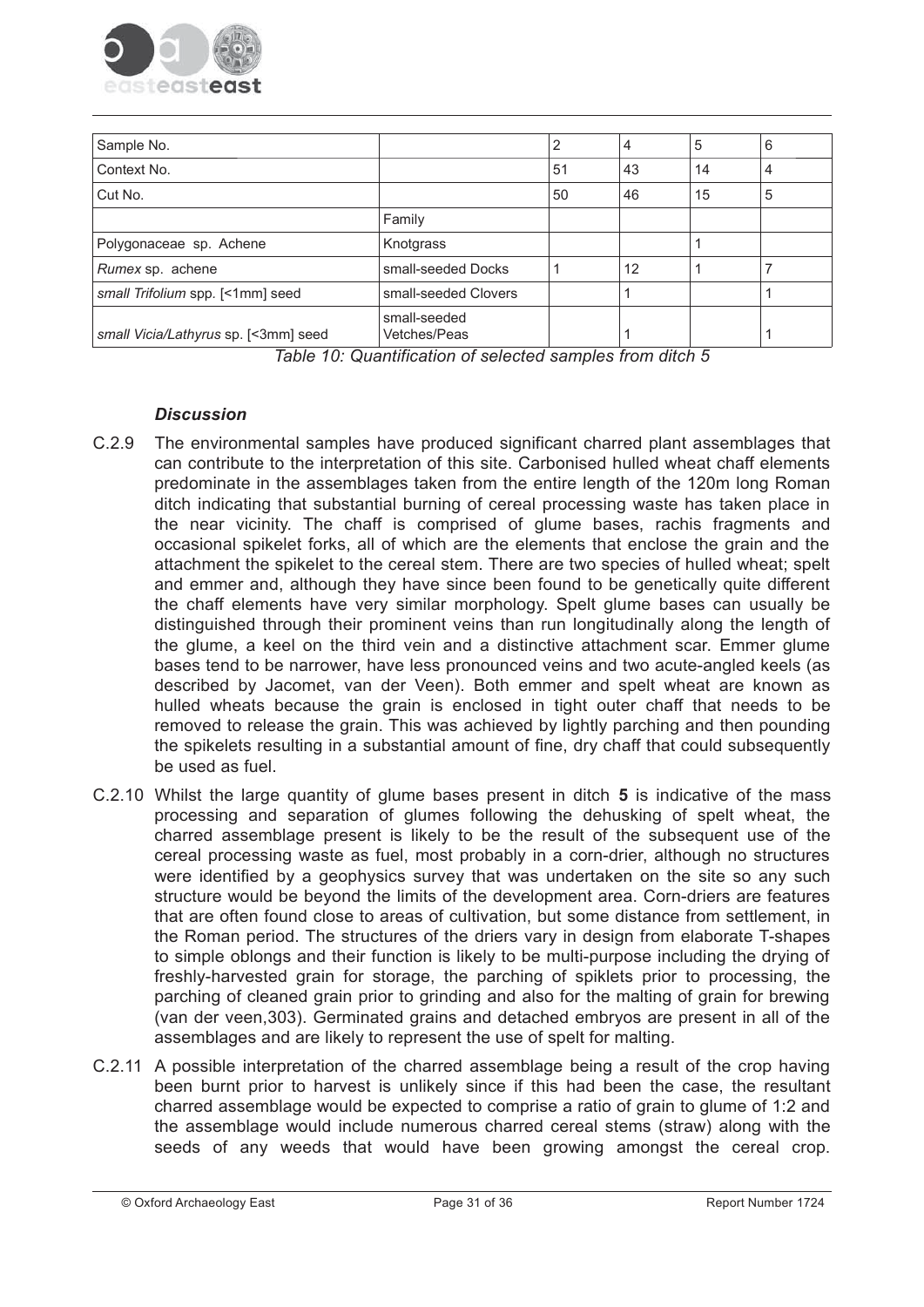

Experiments on the charring of modern cereals (Boardman and Jones) has shown that cereal straw is highly likely to be destroyed in a fire although the culm nodes (stem joints) are usually well preserved. No culm nodes were noted within any of the samples. The ratios of grain to glumes averages at 1:10 although there is variation in these ratios along the length of the ditch; the samples from the southern end of the ditch are greatest at 1:20 (Sample 2) and 1:15 (Sample 5). Assemblages of fine chaff, fewer grains and small weed seeds are described by Hillman (through ethnographic observations) as the fine-sievings cleaned from the grain after dehusking (Hillman 1981, 136). This is further evidence that the cereal crop has not been burnt prior to harvest.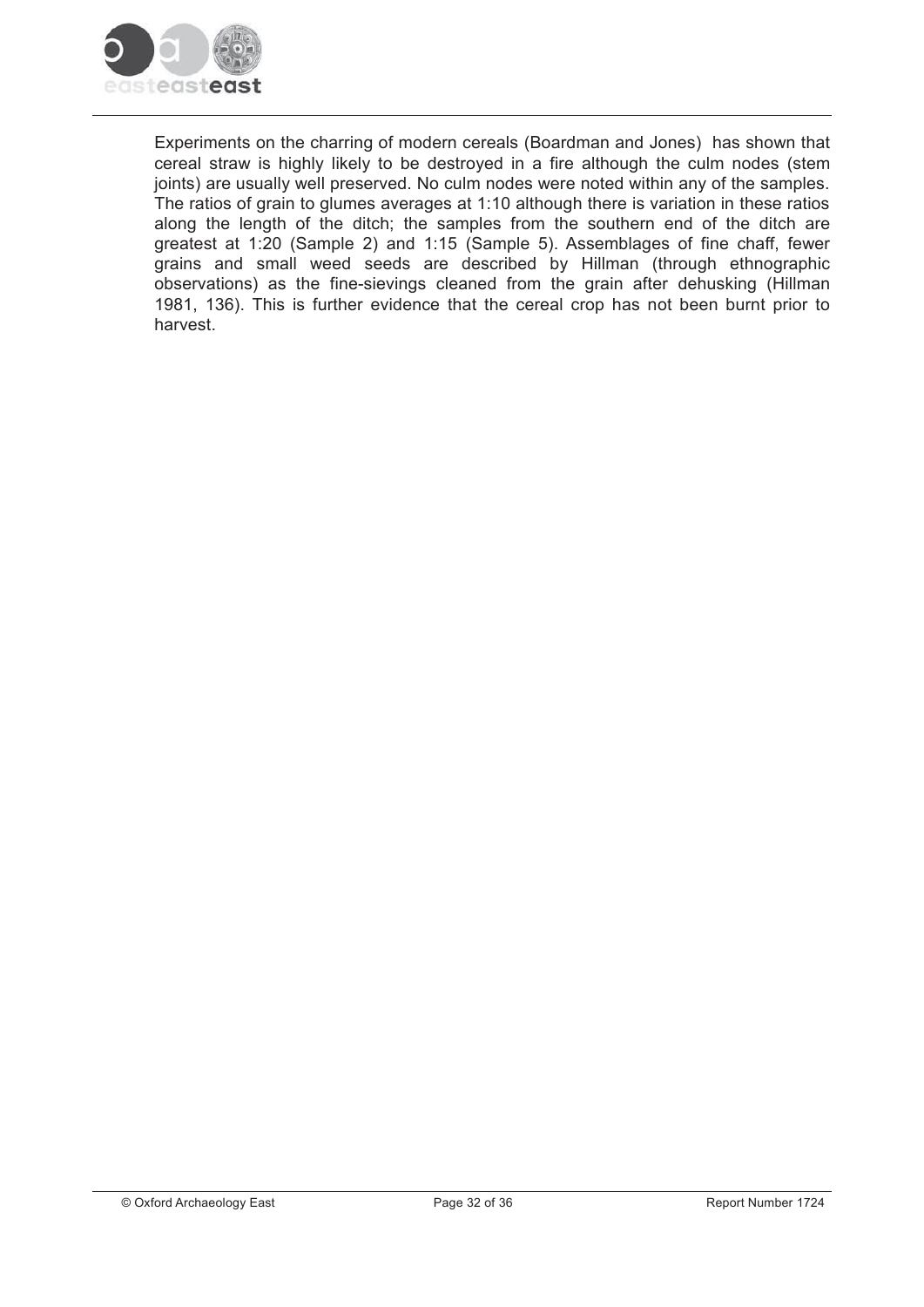

# APPENDIX D. BIBLIOGRAPHY

ACBMG., 2002, Ceramic Building Material, Minimum Standards for Recovery, Curation, and Publication. Analysis http://www.archaeologicalceramics.com/uploads/1/1/9/3/11935072/ceramic building material g uidelines.pdf

Appleby, G A.. 2009. 'The Boudican Revolt: Countdown to Defeat', Hertfordshire Archaeology and History, 16 pp 57-65

Boardman, S., Jones, G., 1990. 'Experiments on the effects of charring on cereal plant components.' Journal of Archaeological Science 17. p 1-11

Brodribb, G., 1987. Roman Brick and Tile. Gloucester

Brown and Glazebrook. 2000. Research and Archaeology Revisited: a revised framework for the East of England, East Anglian Archaeology Occasional Paper No.24

Brudenell, M, Dr. 2014. Brief for Archaeological Excavation at Harps Close Meadow, Waldingfield Road, Sudbury, Suffolk. SCCAS (Planning Application number B/12/01198/FUL)

Cappers, R.T.J, Bekker, R.M, and Jans, J.E.A, 2006, Digital Seed Atlas of the Netherlands Groningen Archaeological Studies 4, Barkhuis Publishing, Eelde, The Netherlands. www.seedatlas.nl

Darling, M.J., 2004, 'Guidelines for the archiving of Roman Pottery', J. Roman Pottery Stud. 11,  $67 - 74$ 

Davis, S. 1992. A rapid method for recording information about mammal bones from archaeological sites. AML rep. 81/91 London.

Dobney, K & Reilly, K. 1988. 'A method for recording archaeological animal bones: the use of diagnostic zones.' Circaea 5(2): 79-96

Fawcett, A., 2012. 'The Pottery' in Heard, K., Harp Close Meadow, Sudbury, Suffolk, SUY 117. Archaeological Evaluation report SCCAS No. 2012/126,pp 28-30)

Flitcroft, M. 2014. Specification for a programme of Archaeological Excavation Works: Harps Close Meadow Waldingfield Road Sudbury Suffolk CgMs Ref:MF/18247/01

Glazebrook J. 1997. Research and Archaeology: A Framework for the Eastern Counties 1. resourse assessment. E Anglian Archaeol. Occ Pap. 3

Going, C.J., 1987 'The Mansio and other sites in the south-eastern sector of Caesaromagus: the Roman pottery', Chelmsford Archaeological Trust Report 3.2, CBA Research Report 62

Going, C and Plouviez, J. 2000. Roman in Research and Archaeology: A Framework for the Eastern Counties, 2. research agenda and strategy. East Anglian Archaeology occassional papers 8.

Hillman, G.C. 1981. 'Reconstructing crop husbandry practices from charred remains of crops', pp.123-62 in R. Mercer (ed.) Farming Practice in British Prehistory. Edinburgh: Edinburgh University Press.

Identification of cereal remains from archaeological sites. (2nd edition, Jacomet, S. 2006 2006) IPNA, Universität Basel / Published by the IPAS, Basel University.

Medivcott, ed. 2011. Research and Archaeology Revisited: A revised framwork for the East of England. East Anglian Archaeology. Occ Pap. 24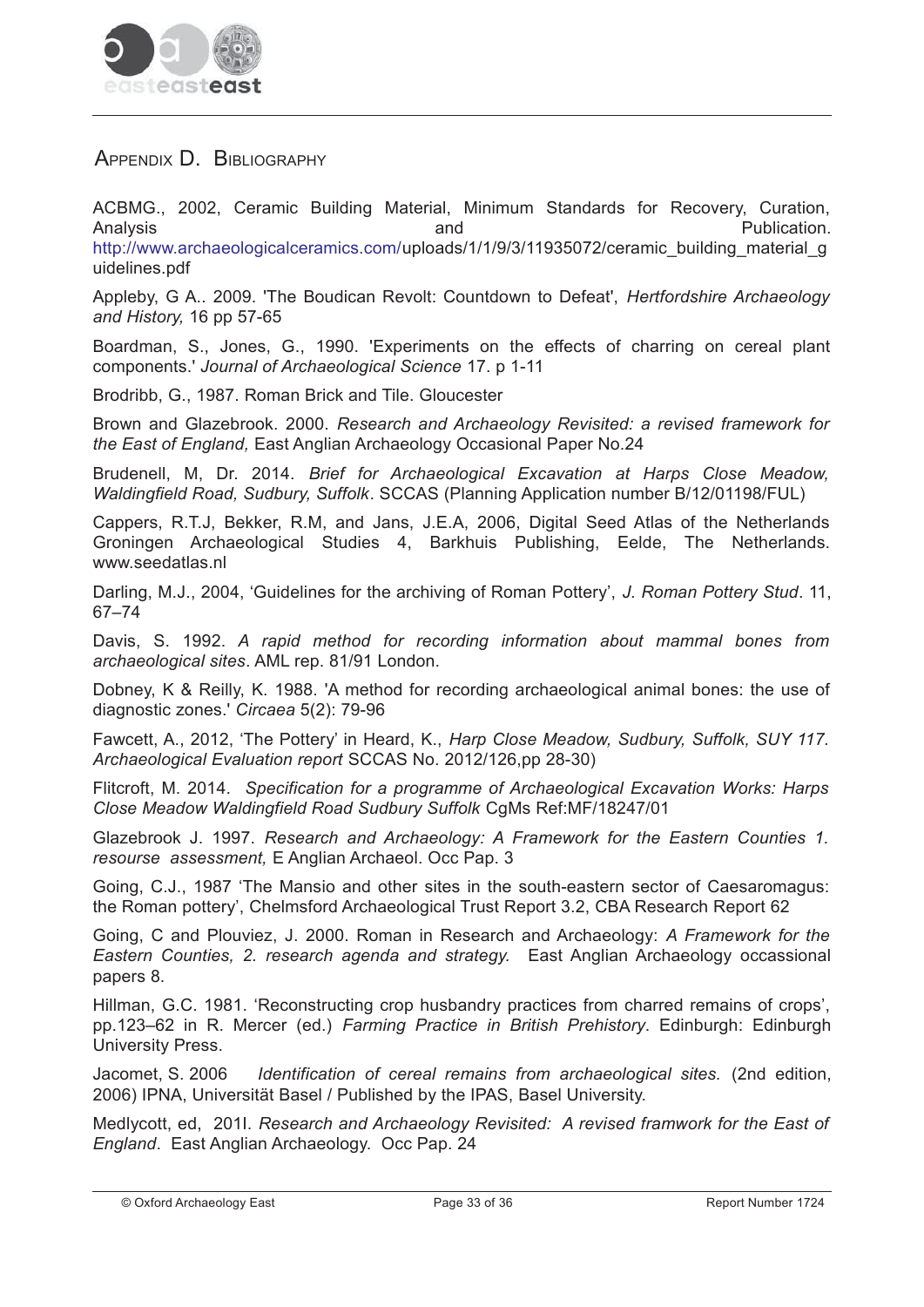

Nurser, E. 2008. People's Park Preservation Association: Background, The Sudbury Society Newsletter, Summer 2008

Poppy, S. 2012. Brief for a geophysical survey and a trenched archaeological evaluation at Harp Close Meadow, Sudbury, Suffolk SCCAS (unpubl)

Rolfe, J. 2010. Archaeological desk-based assessment: Harps Close Meadow, Sudbury, Suffolk, SCCAS report 2010/203(unpubl)

Stace, C., 1997, New Flora of the British Isles. Second edition. Cambridge University Press

Tomber, R. and Dore, J. 1998. The National Roman Fabric Reference Collection. A Handbook **MOLAS** 

Tyres P., 1996, Roman Pottery in Britain (London, Batsford)

van der Veen, M. 1989. 'Charred grain assemblages from Roman-period corn driers in Britain' Archaeological Journal 146,302-19

Webster, P., 2005, Roman Samian Pottery in Britain, Practical Handbook in Archaeology 13, **Council for British Archaeology** 

Young, C.J., 1982, The pottery from Kiln 3, Harston', in J. Pullinger and C.J. Young, The M11 Western By-pass: three sites near Cambridge 1. Obelisk kilns, Harston, *PCAS* 71 (for 1981), 5-9

Zohary, D., Hopf, M. 2000, Domestication of Plants in the Old World – The origin and spread of cultivated plants in West Asia, Europe, and the. Nile Valley. 3rd edition. Oxford University Press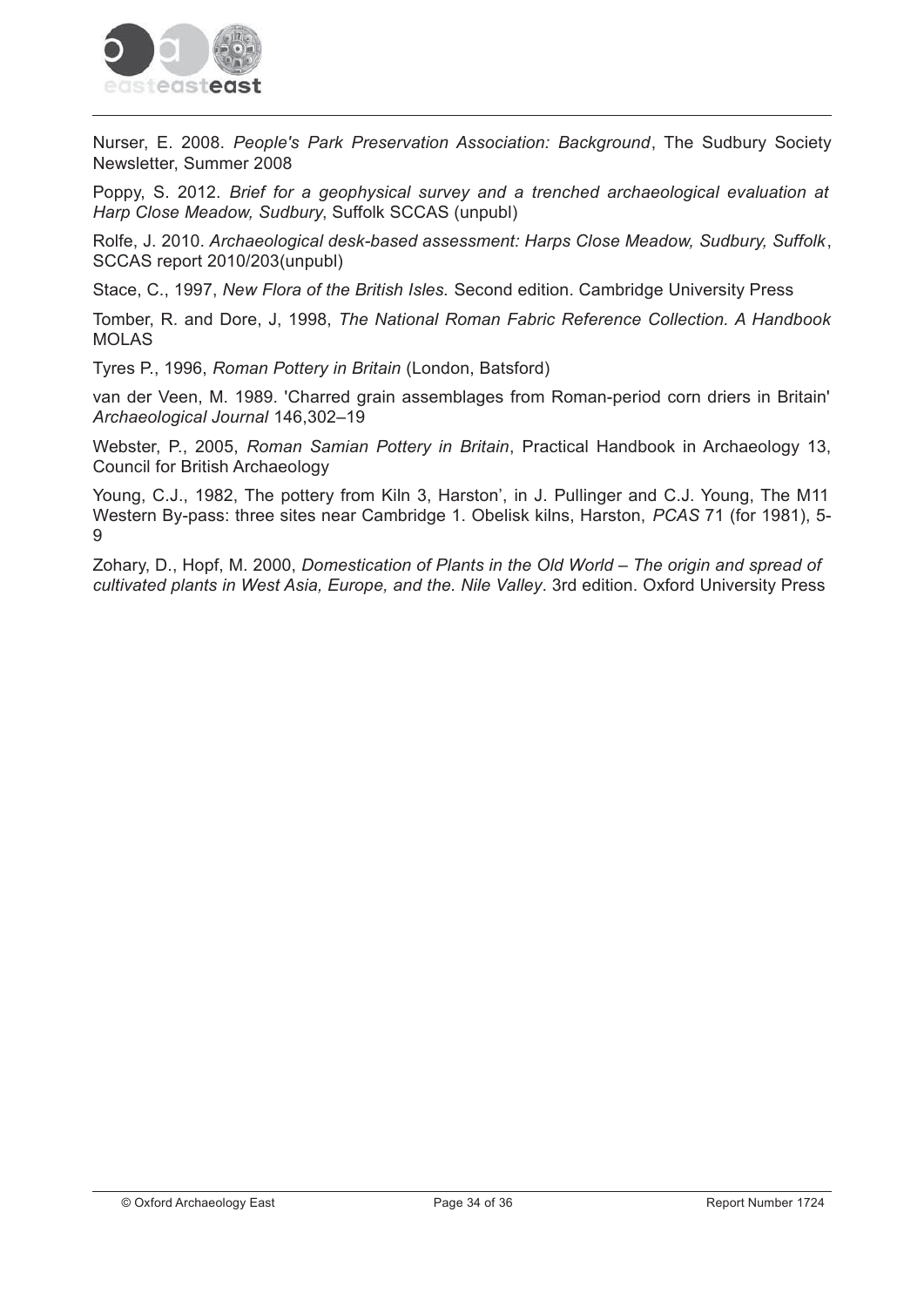

# APPENDIX E. OASIS REPORT FORM

All fields are required unless they are not applicable.

## **Project Details**

| <b>OASIS Number</b><br>$oxfordar3-194413$                               |                                                                                |    |                                  |  |  |  |  |
|-------------------------------------------------------------------------|--------------------------------------------------------------------------------|----|----------------------------------|--|--|--|--|
| <b>Project Name</b>                                                     | Archaeological Excavation Harps Close Meadow Waldingfield Road Sudbury Suffolk |    |                                  |  |  |  |  |
| Project Dates (fieldwork) Start<br>Finish  <br>11-12-2014<br>22-11-2014 |                                                                                |    |                                  |  |  |  |  |
| Previous Work (by OA East)                                              |                                                                                | No | Future Work   <sub>Unknown</sub> |  |  |  |  |

#### **Project Reference Codes**

| Site Code | <b>SUY 139</b> | Planning App. No.     | B/12/01198/FUL            |
|-----------|----------------|-----------------------|---------------------------|
| HER No.   | <b>SUY 139</b> | Related HER/OASIS No. | SUY 117/ suffolkc1-132948 |

#### **Type of Project/Techniques Used**

Prompt

Direction from Local Planning Authority - PPS 5

#### **Please select all techniques used:**

| $\Box$ Field Observation (periodic visits) | $\Box$ Part Excavation         | Salvage Record                   |
|--------------------------------------------|--------------------------------|----------------------------------|
| $\Box$ Full Excavation (100%)              | $\Box$ Part Survey             | Systematic Field Walking         |
| $\Box$ Full Survey                         | Recorded Observation           | Systematic Metal Detector Survey |
| Geophysical Survey                         | Remote Operated Vehicle Survey | Test Pit Survey                  |
| $\Box$ Open-Area Excavation                | □ Salvage Excavation           | ◯ Watching Brief                 |

#### **Monument Types/Significant Finds & Their Periods**

List feature types using the NMR Monument Type Thesaurus and significant finds using the MDA Object type Thesaurus together with their respective periods. If no features/finds were found, please state "none".

| <b>Monument</b> | Period          | Object      | <b>Period</b>   |
|-----------------|-----------------|-------------|-----------------|
| <b>Ditch</b>    | Roman 43 to 410 | Pottery/CBM | Roman 43 to 410 |
|                 | Select period   |             | Select period   |
|                 | Select period   |             | Select period   |

## **Project Location**

| County          | Suffolk   | Site Address (including postcode if possible)            |
|-----------------|-----------|----------------------------------------------------------|
| <b>District</b> | Babergh   | Harps Close Meadow, Waldingfield Road, Sudbury, Suffolk. |
| Parish          |           |                                                          |
| <b>HER</b>      | Suffolk   |                                                          |
| Study Area      | $0.84$ ha | National Grid Reference<br>TL 879 421                    |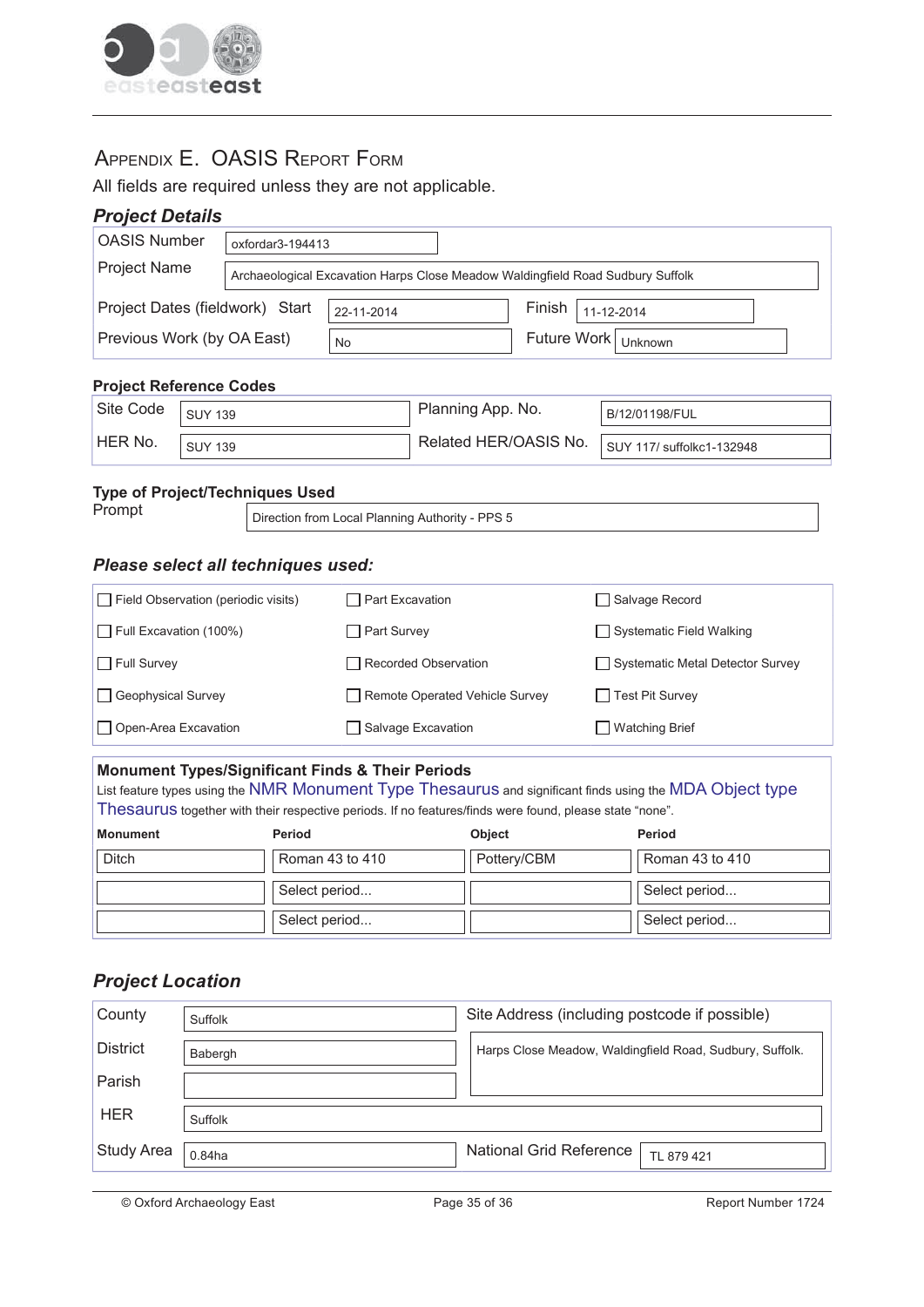

# **Project Originators**

| Organisation                    | <b>OA EAST</b>                              |
|---------------------------------|---------------------------------------------|
| <b>Project Brief Originator</b> | Dr Matthew Brudenell Suffolk County Council |
| Project Design Originator       | Myk Flitcroft CgMs Limited                  |
| <b>Project Manager</b>          | Aileen Connor                               |
| Supervisor                      | Michael Tam Webster                         |

## **Project Archives**

| <b>Physical Archive</b> | Digital Archive | Paper Archive  |
|-------------------------|-----------------|----------------|
| OA East                 | OA East         | OA East        |
| <b>SUY 139</b>          | <b>SUY 139</b>  | <b>SUY 139</b> |

#### **Archive Contents/Media**

|                     | Physical<br>Contents | Digital<br>Contents | Paper<br>Contents |
|---------------------|----------------------|---------------------|-------------------|
| <b>Animal Bones</b> | $\boxed{\mathsf{x}}$ |                     |                   |
| Ceramics            | 図                    |                     |                   |
| Environmental       | 冈                    |                     |                   |
| Glass               |                      |                     |                   |
| Human Bones         |                      |                     |                   |
| Industrial          |                      |                     |                   |
| Leather             |                      |                     |                   |
| Metal               | 図                    |                     |                   |
| Stratigraphic       |                      |                     |                   |
| Survey              |                      | $\boxtimes$         | $\boxtimes$       |
| <b>Textiles</b>     |                      |                     |                   |
| Wood                |                      |                     |                   |
| <b>Worked Bone</b>  |                      |                     |                   |
| Worked Stone/Lithic | $\boxed{\mathsf{x}}$ |                     |                   |
| None                |                      |                     |                   |
| Other               |                      |                     |                   |

#### Notes:

The Excavation was carried out after a previous evaluation by Suffolk County Council. The results were possible pre historic layers, Roman Ditches, Pits and Spreads, post medieval drainage ditches/gully and post holes